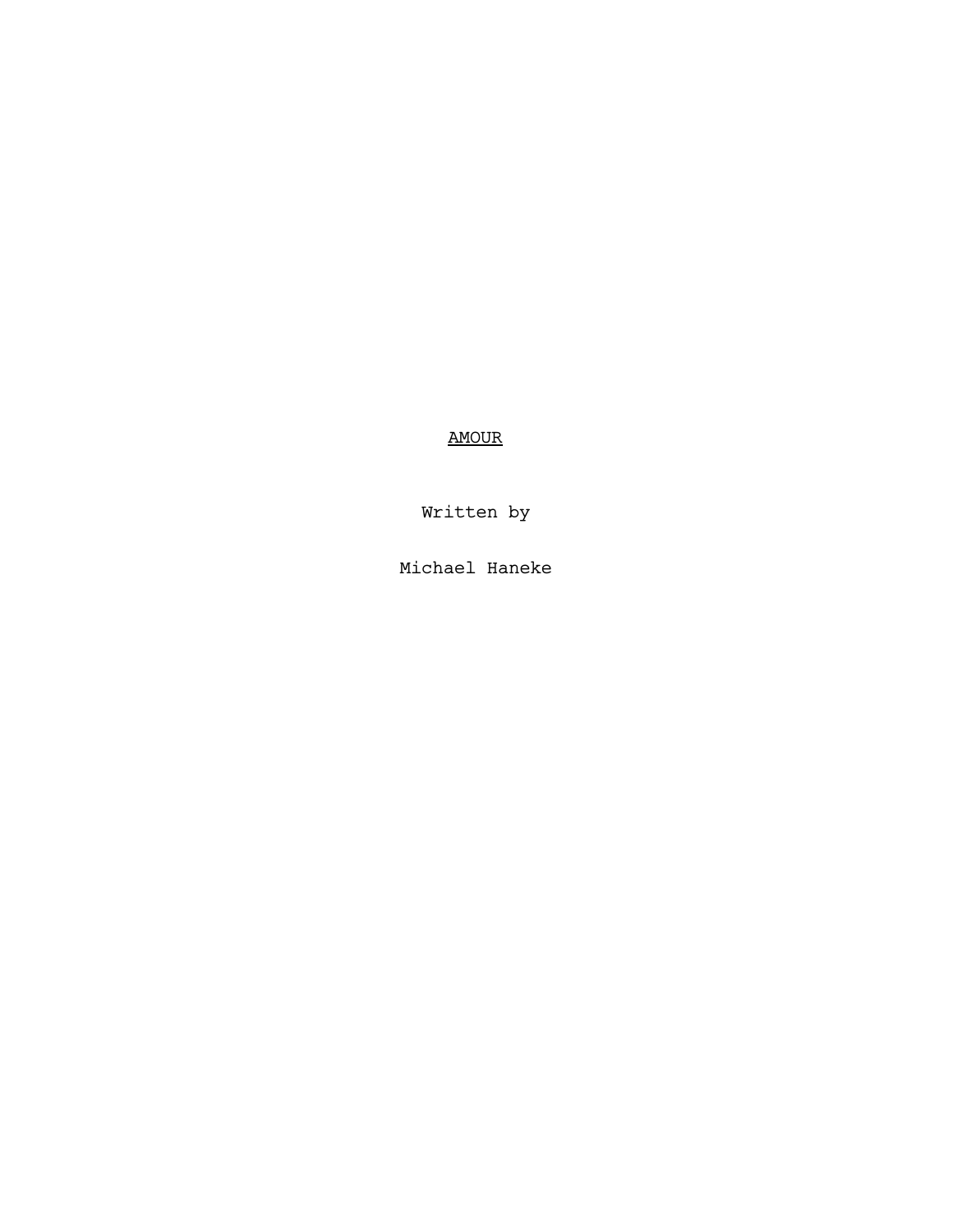SCENE 1 - INT. APARTMENT - DAY

The hallway is a mess. A window opening onto a light well is open.

The door to the apartment is suddenly broken open. A plainclothes detective, two uniformed police officers and several firemen - also in uniform - enter and look around. They all wear gloves and masks that cover their mouths and noses. Behind them, the superintendent and his wife also push their way in. They're both holding their noses. In his free hand, the superintendent holds a pile of mail and promotional flyers. Behind him, comes a female neighbor.

> PLAIN-CLOTHES DETECTIVE (to the superintendent and the neighbor) Wait Outside please.

He signals to a police officer who herds the curious onlookers back out through the door.

> POLICE OFFICER (to the superintendent, pointing to a pile of mail) What's the date of the last letter?

SUPERINTENDENT (verifying) The 16th from what I can see... Wait...

The plain-clothes detective has tried in vain to open the door on the left. It has been sealed up with adhesive tape.

> PLAIN-CLOTHES DETECTIVE (to the fire officer) Can you try?

While the firemen go to work on the door, the plain-clothes detective goes into the adjoining dining room. He opens the windows quickly and turns to go into the room to the left via the double doors. They are locked and the gaps are also taped up. He turns to the right and goes into the living room, where he also opens up the windows...

> FIREMAN (O.S.) The door is open.

...and comes back into the hallway, passing by the waiting firemen. Once again, we hear snatches of dialogue between the police officer and the janitor.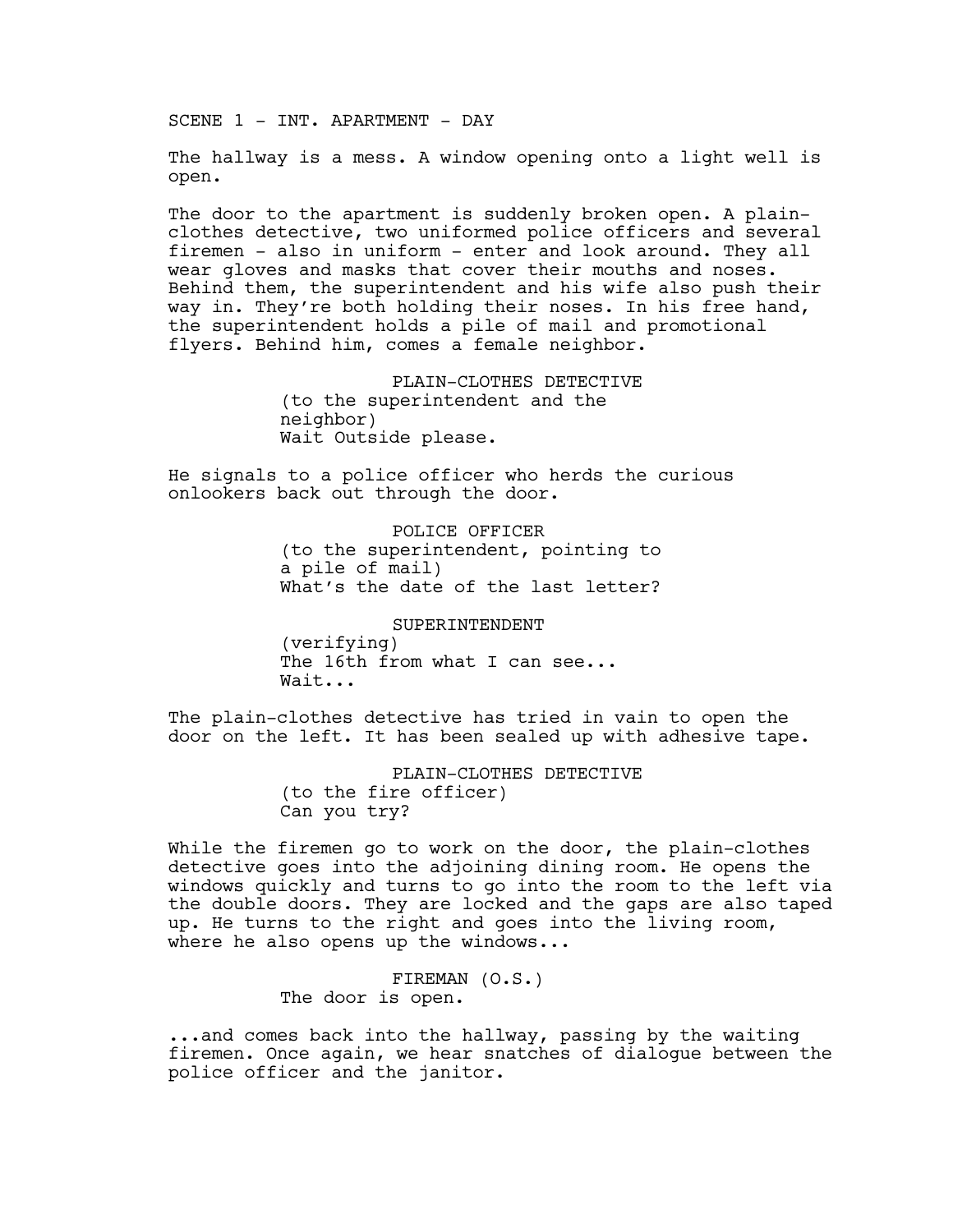JANITOR ...no as far as I know. During the whole time, they had a nurse, but it's been a while since I last saw her. My wife has been...

The plain-clothes detective enters the bedroom which is now accessible. Its windows are open and the draft makes the curtains billow into the room.

> PLAIN-CLOTHES DETECTIVE (to the firemen who are now curious enough to come and stand by the door) Did you open the windows?

The firemen shake their heads.

The PLAIN-CLOTHES DETECTIVE turns toward the big double bed placed against the back wall of the bedroom. On the righthand bed, there's only the bare mattress. On the left-hand bed lies the partly decomposed body of an old woman. Where once there were eyes, now there are only gaping holes. The corpse has been neatly dressed and is adorned with flowers that have already dried out a little. On her chest is a crucifix.

SCENE 2 - White letters on a black background: THE CREDITS

SCENE 3 - INT. CONCERT HALL - NIGHT

All we see is the audience pouring into the hall. GEORGES and ANNE, both are around eighty, are part of this crowd. They go to their seats in one of the rows near the front. Once everybody is seated, we hear the usual ANNOUNCEMENT asking people to turn off their mobile phones. Some people, caught with their phones switched on, hasten to comply. Then the lights go out. APPLAUSE.

Off-screen, we hear the soloist make his entrance. THROATS ARE CLEARED here and there. Finally, the MUSIC begins.

SCENE 4 - INT. ARTISTS DRESSING ROOM - NIGHT

The music from Scene 3 continues. The soloist is surrounded by admirers who congratulate him.

Now Georges and Anne push their way into the room. (If the soloist is female, they will be carrying flowers, like most of the others).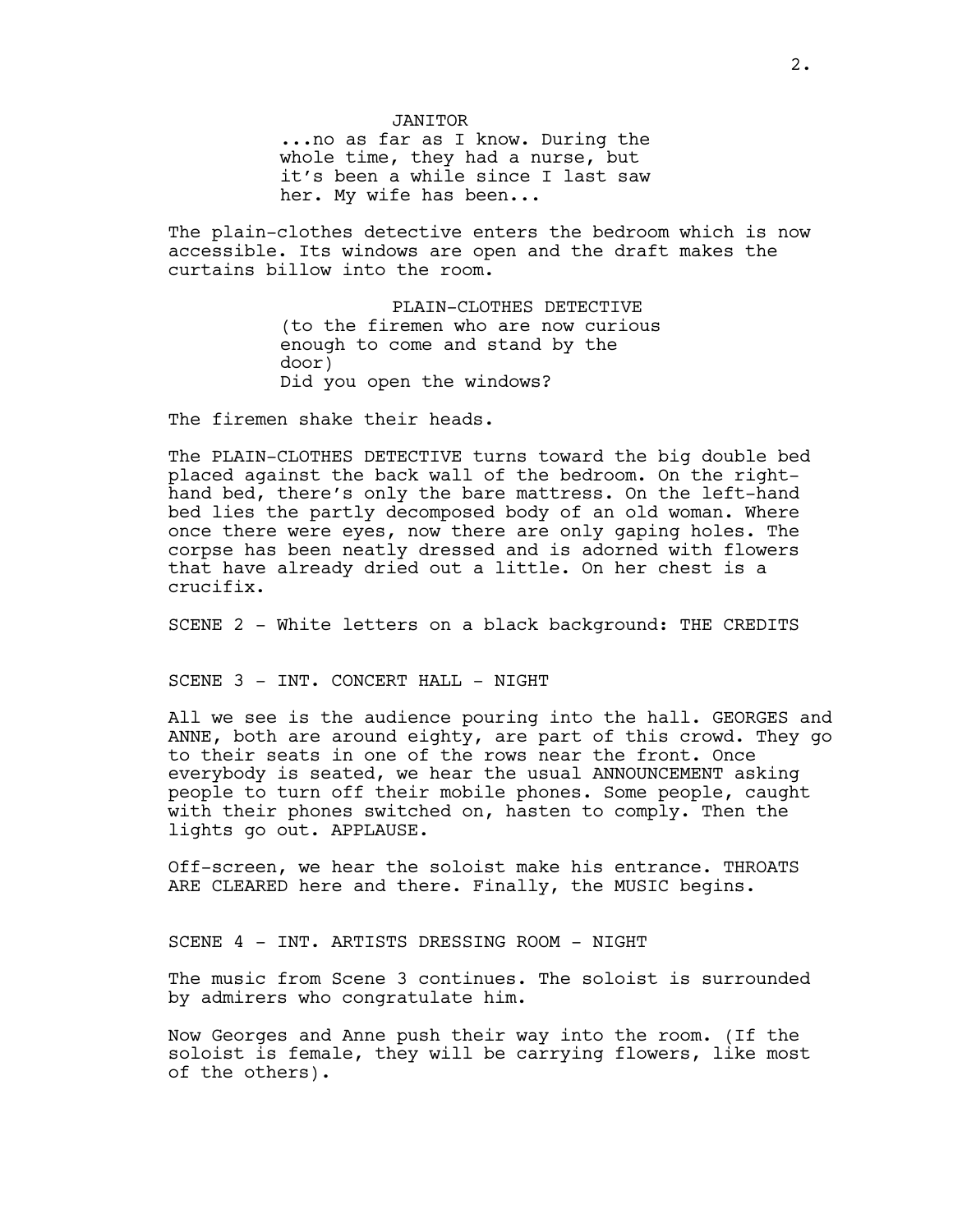When the soloist notices their presence, he leaves his group of fans, heads towards them and greets them very warmly, visibly glad to see them.

SCENE 5 - INT. BUS - NIGHT

Continuation of the MUSIC from Scene 3.

Georges and Anne are seated side by side in the half empty bus. Anne talks enthusiastically, Georges says something from time to time, and smiles now and then. They are both relaxed and happy.

SCENE 6 - INT. APARTMENT - HALLWAY - NIGHT

The door to the apartment is unlocked and opened from the outside. THE MUSIC ENDS.

Georges comes in, turns on the light. He and Anne observe the open door. Around the lock, one can see the traces of an attempted forced entry.

Georges bends down and runs his fingers over the deep grooves.

> GEORGES They used a screwdriver or something like that...it doesn't look very professional...

ANNE But who would do something like that?

**GEORGES** No idea. Why do people break in? Because they want to steal something.

ANNE

From us?

GEORGES

(laughs briefly out loud) Hey, why not? If I thought about it, I could come up with at least three or four people we know who've been burgled.

After having examined the outside of the second leaf of the double door, he comes in, closing the door behind him.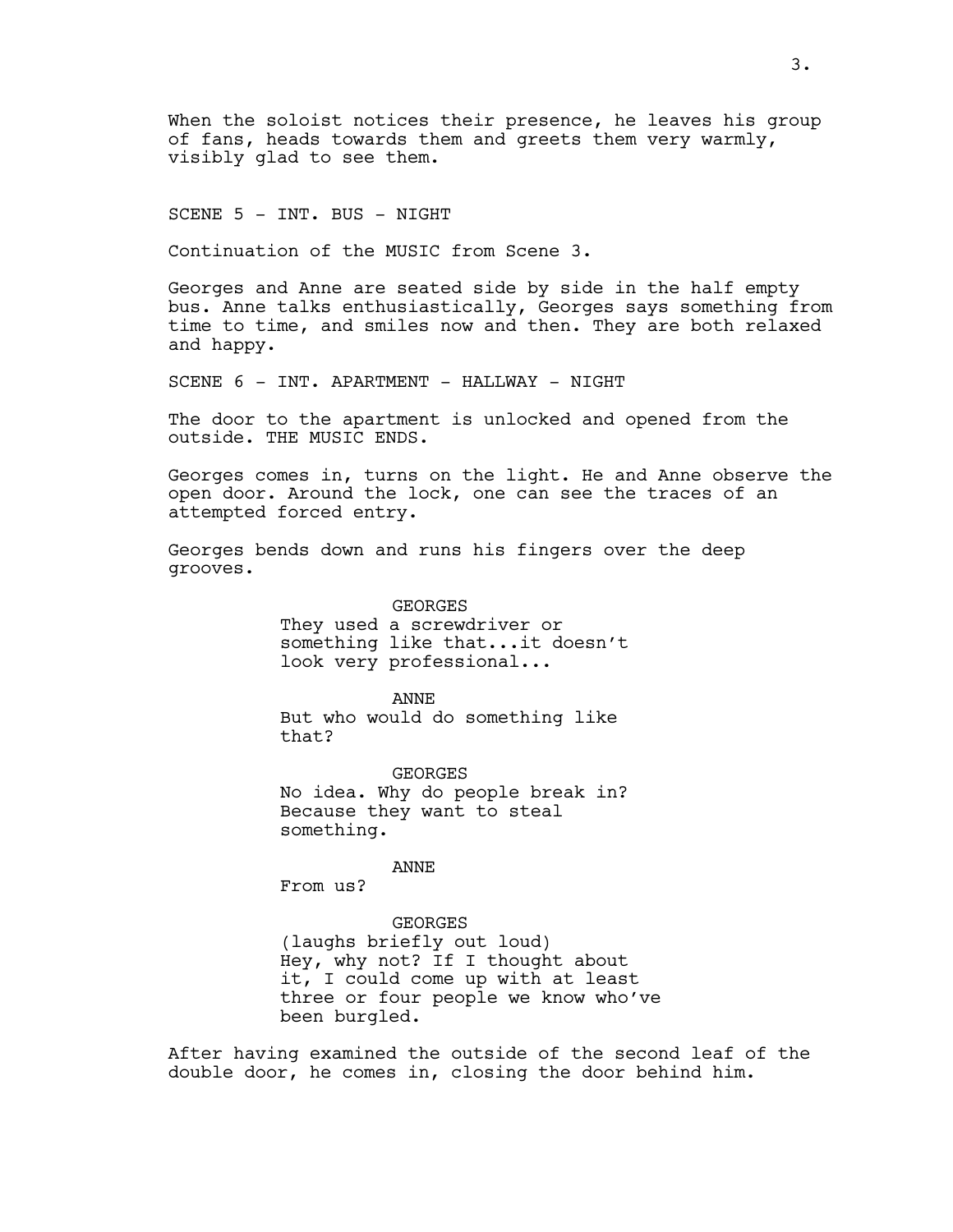ANNE What time is it? Can't we call the superintendent?

GEORGES I'll do that tomorrow morning. Anyway, they didn't see anything.

He unbuttons his overcoat and heads toward the large closet in the hallway.

> GEORGES (CONT'D) Don't let it spoil your good mood now.

ANNE Or the police?

GEORGES Come on, give me your coat.

She goes toward him, he takes her coat off and hangs it with his in the closet.

> ANNE Imagine if we were here, in our beds, and someone broke in.

GEORGES Why should I imagine that?

ANNE But it's terrible! I think I'd die of fright.

GEORGES (laughing) So would I.

He undoes his shoes.

GEORGES (CONT'D) Shall we have a drink?

ANNE

I'm tired.

GEORGES I still fancy a drink.

He puts away his shoes with the others and slips on his slippers. Anne has gone into the bathroom.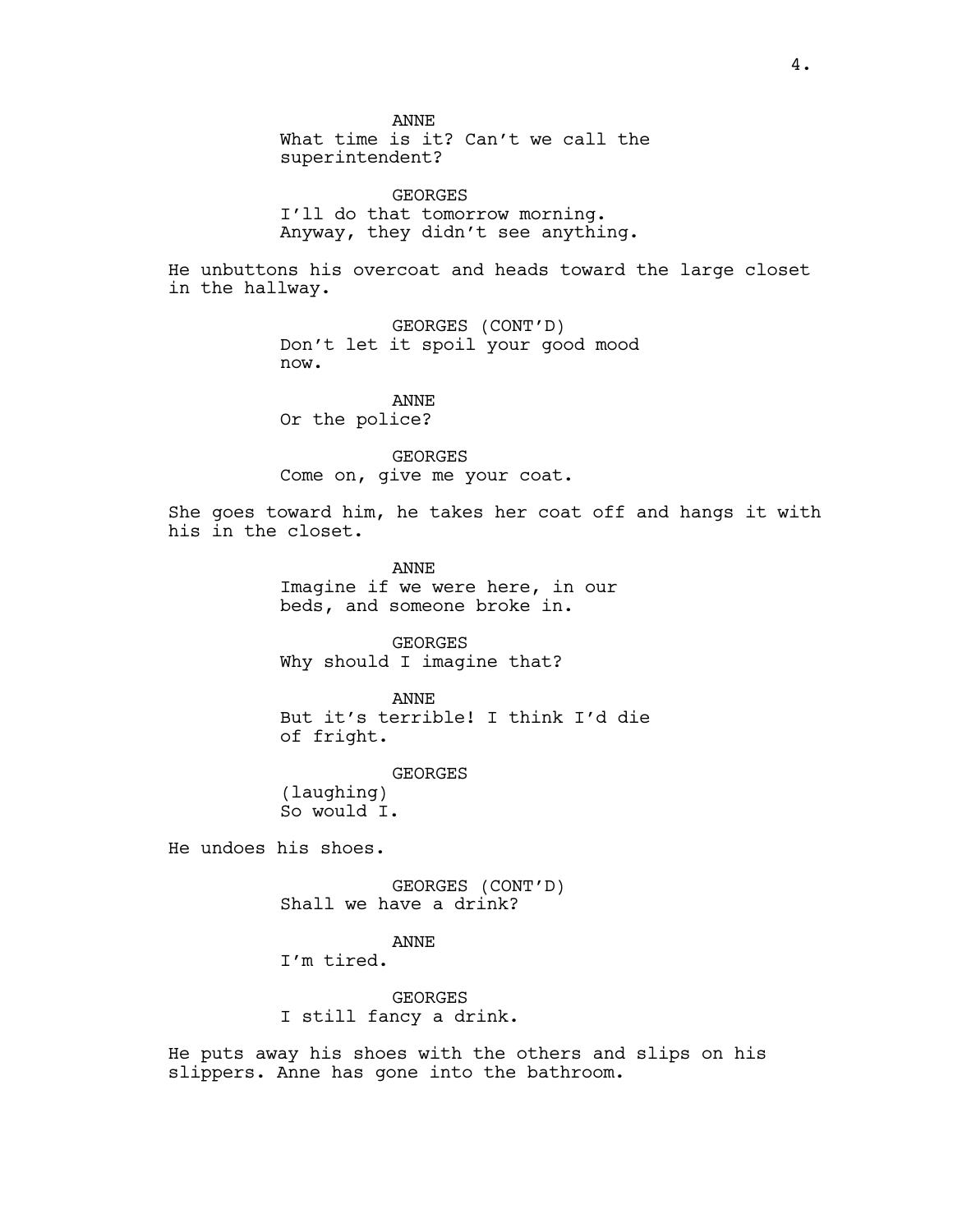ANNE (O.S.)

Go ahead then. Mathilde told me that in her building, the attic apartment was burgled from the loft. They just knocked a hole in the wall, cut out all of the valuable pictures from their frames and disappeared without a trace.

He goes toward the kitchen.

GEORGES They must have been professionals.

As he passes in front of the bathroom, he stops and appears to be looking at Anne.

> GEORGES (CONT'D) Did I tell you, you looked good tonight?

SHORT PAUSE. THEN:

ANNE (O.S.) (Flattered) What's got into you?

With a gentle LAUGH, Georges disappears into the kitchen, where he turns on the lights. We hear him FIDDLING AROUND, apparently getting a glass and some wine. After a short PAUSE:

> ANNE (CONT'D) Weren't those semiquavers in the presto incredible? What staccato! Don't you agree?

Short PAUSE.

GEORGES (O.S.) You're proud of him, huh?

SCENE 7 - INT. BEDROOM - NIGHT

Georges wakes up. He looks with amazement beside him, then raises his eyes. Anne is sitting upright, her back against the headboard.

> GEORGES (CONT'D) Something wrong?

> > ANNE

No.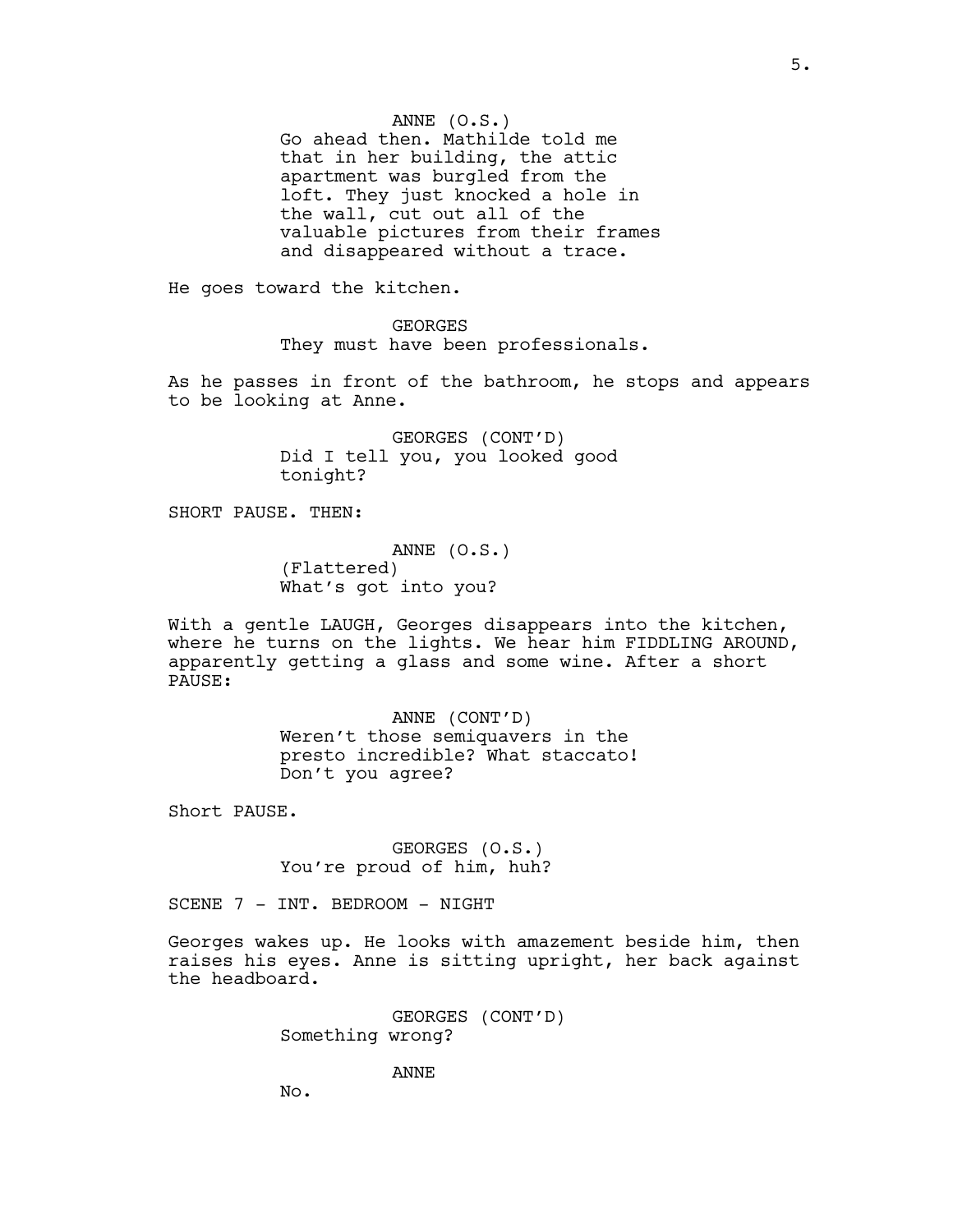After a while, the RINGING of a kitchen egg-timer leads us to the next scene.

SCENE 8 - INT. KITCHEN - DAY

The egg timer in the kitchen RINGS.

Georges is seated in front of the window, at a table which is half set for breakfast. He has mobile phone raised to his ear and a phone book opened in front of him. Anne is getting up from the table. She goes toward the stove, turns off the gas, takes the egg out of the pan with a spoon and runs it under cold water. Like Georges, she is still in her robe.

GEORGES

(on the phone) What about next week? No but still, it would make sense to get it done soon. It might give people silly ideas. And anyway, it's too ugly to look at... Wednesday? What time? OK... Will you bring the paint with you too, to paint over it? But at least some primer...Yes, OK. Thank you.

He hangs up.

GEORGES (CONT'D) (to Anne) You can depend on that guy.

#### ANNE

(who comes back to the table with the egg) I hope so. The last time, he kept us waiting for ages, if you remember.

GEORGES

(laughs while acquiescing) Yes, that's true. (Reacting when she places the egg in his egg cup) Thanks. If I call a regular professional, we'll still be waiting two months time.

ANNE

(more to herself) Really?

She has sat down. Looks straight ahead. He cracks open his egg, puts salt on it, eats.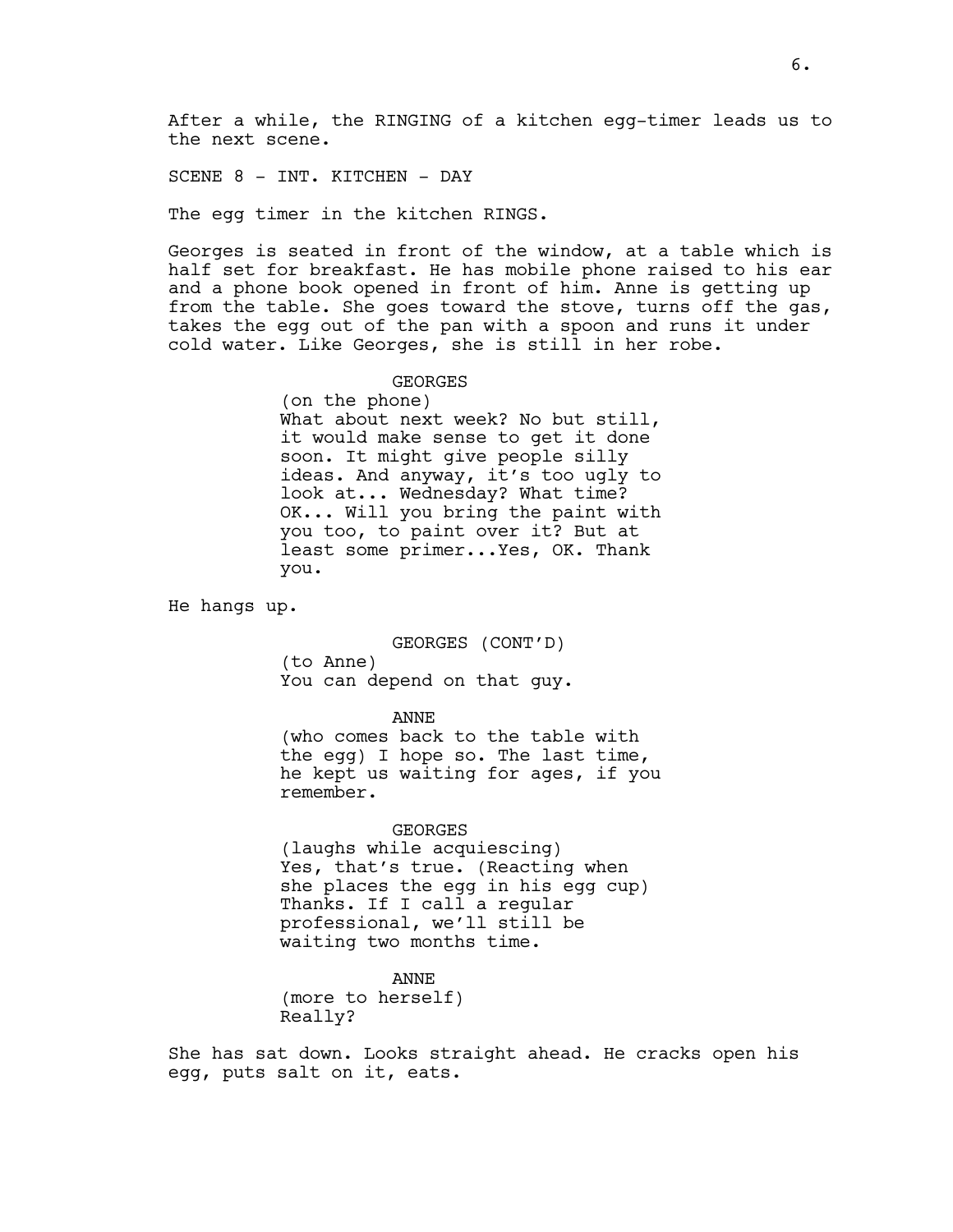GEORGES The Frodons waited three days when their toilet was blocked. Not exactly pleasant.

He eats. Wants to put on more salt, but the saltcellar is empty.

> GEORGES (CONT'D) The saltcellar is empty.

He looks up for an instant, as if he expected her to deal with it. As she doesn't react, he realizes the inappropriateness of such an expectation, gets up himself, heads for the kitchen cupboards and fills the salt cellar.

> GEORGES (CONT'D) I don't know if he's going to bring us the CD. Maybe he won't come at all. In any case, he didn't mention it. I'd like to buy it. It was really good and I don't want to wait long for it. We could go to Virgin this afternoon and buy it. What do you say?

He comes back to the table and sits down again.

GEORGES (CONT'D) Hmmm? Anne? What's the matter?

She looks at him and doesn't answer.

GEORGES (CONT'D) What's going on? What's the matter?

He waves his hand in front of her eyes and laughs nervously.

GEORGES (CONT'D) Helllloooo!!! Cuckoo!!! I'm here!

She continues to look at him without reacting.

GEORGES (CONT'D) (serious now) Anne! What's going on?

He waits, looks at her. No reaction. He stands up slightly, leans over the table to sit beside her. Tries to make her turn toward him.

> GEORGES (CONT'D) Anne, what's the matter?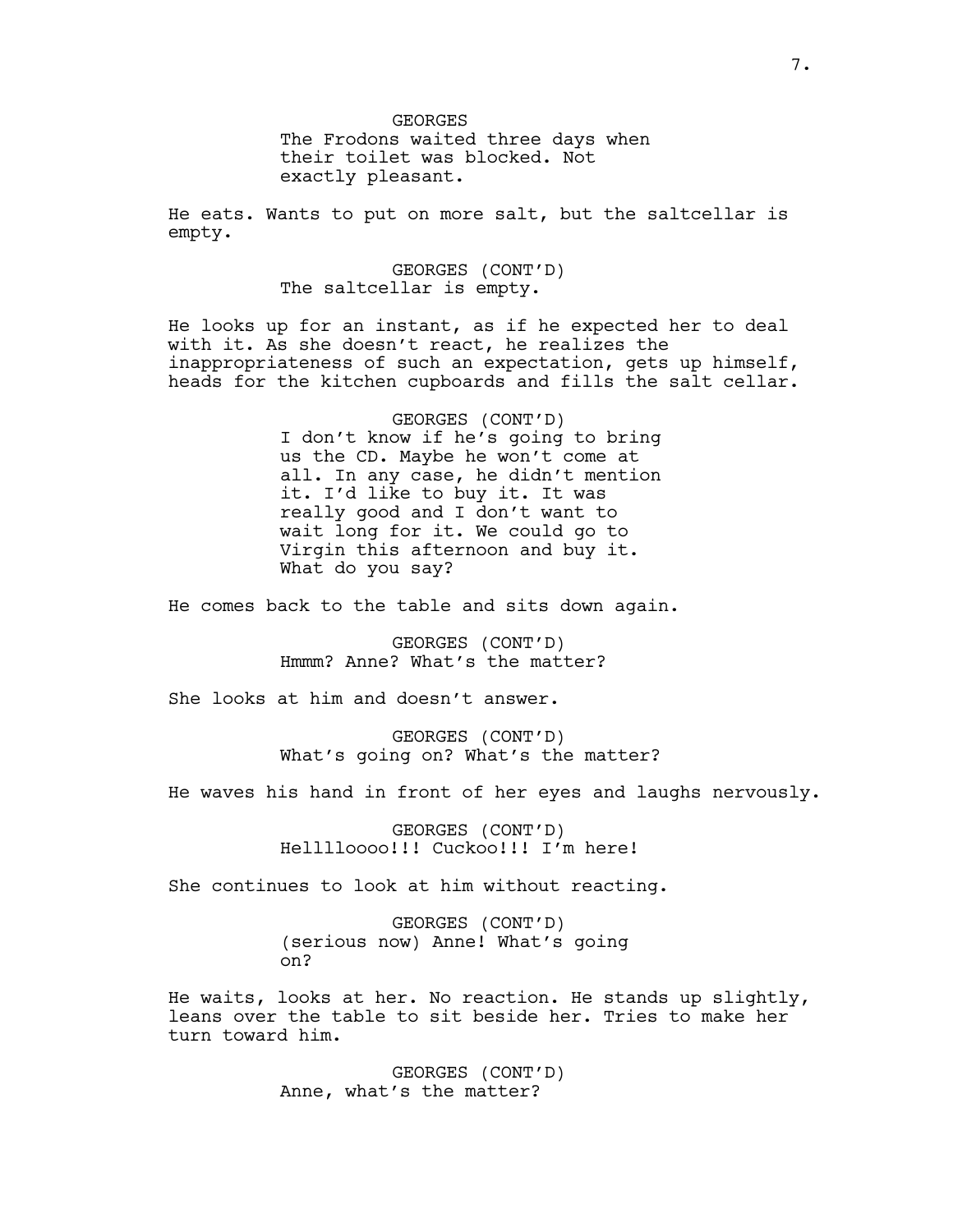He manages to get her torso to turn halfway toward him, but her eyes look through him.

> GEORGES (CONT'D) Anne...what's...

He takes her face in both hands and turns toward him.

GEORGES (CONT'D)

Anne...

She stares into the void. He drops his hands. Then sits beside her, for quite awhile.

SILENCE

Finally he gets up, heads for the sink, turns on the tap, wets a tea towel, wrings it out a little, comes back and places it on Anne's face. Waits for a reaction that doesn't come. Then he pulls up her hair in the nape of her neck and applies the cloth there. Then sits down and looks at her imploringly.

> GEORGES (CONT'D) (close to tears) Anne...Darling...please!

Once again they both remain seated. In the background, we hear the GUSHING of the tap that in his panic he has forgotten to turn it off.

Making a sudden decision, he gets up, rapidly crossing the hallway, he goes into the bedroom where he starts to dress agitatedly, which takes him quite a lot of time. Suddenly, the GUSHING of the tap stops, which had accompanied us as far as the bedroom.

George doesn't notice it immediately, then he stops short.

GEORGES (CONT'D)

Anne?

Finally he returns, half dressed, into the kitchen.

Anne is seated in the same place and looks at him.

ANNE What are you doing?

She turns toward the breakfast.

ANNE (CONT'D) You left the water running.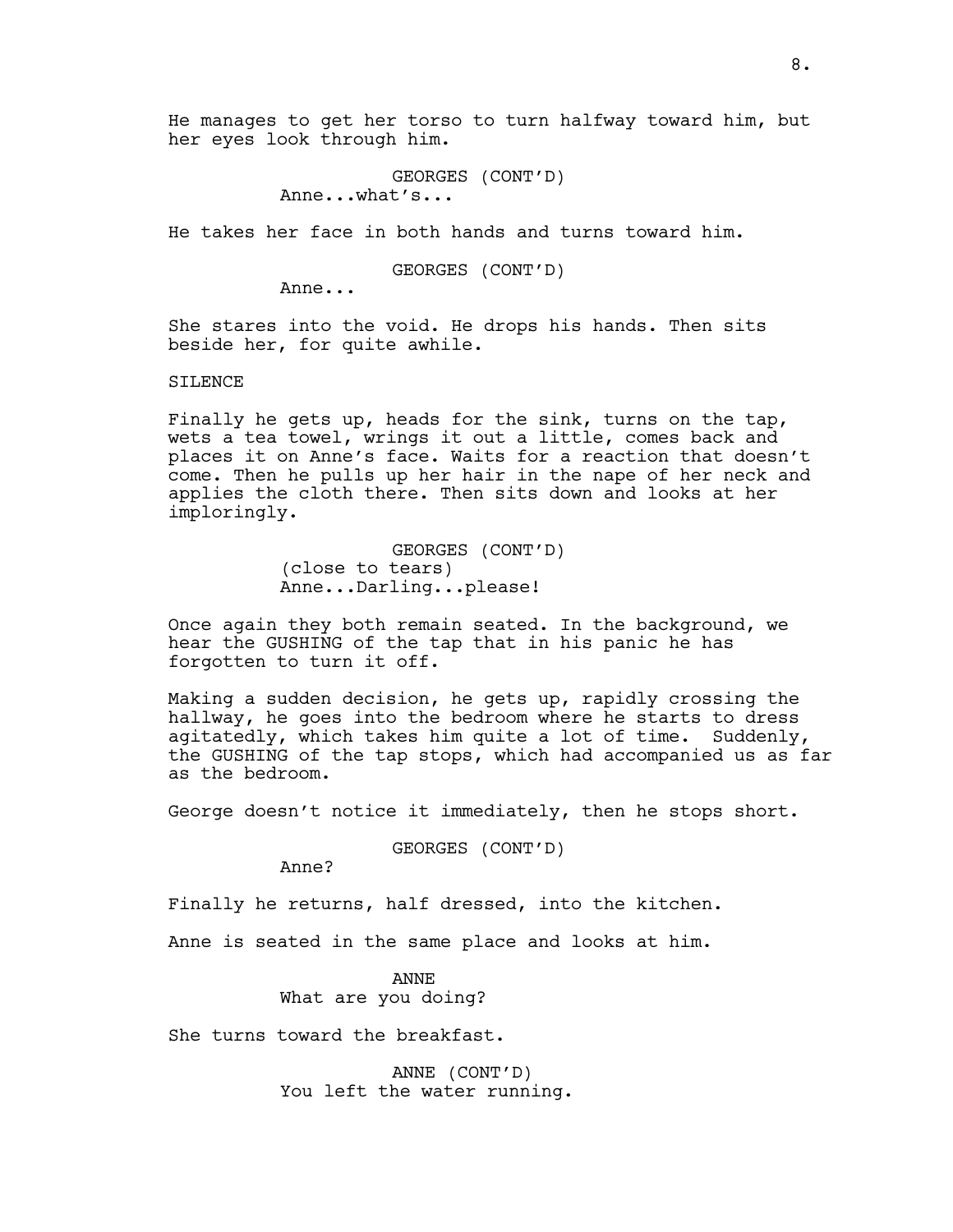Georges stares at her.

GEORGES (both aghast and furious) Hey, what's going on? Are you completely crazy? Is this supposed to be a joke, or what's going on?

She looks at him with amazement.

ANNE What did you say?

GEORGES (seriously) Is this a joke? Is this meant to be a joke?

ANNE What joke? I don't get it! Why are you talking to me like that? What's got into you?

Georges comes from the door to the table.

GEORGES Anne! Please! Stop this game. It's not funny.

ANNE (getting irritated) What game, for Christ's sake? What on earth's the matter?!!

Georges is about to answer in a similarly irritated tone, but gradually begins to suspect that he could be mistaken. He tries to calm down, takes his chair that has remained beside Anne, sits down and looks at his wife. She doesn't know how to react.

> GEORGES What's the matter? Why didn't you react?

> > ANNE

To what?

GEORGES To what? To me, to everything.

ANNE

When?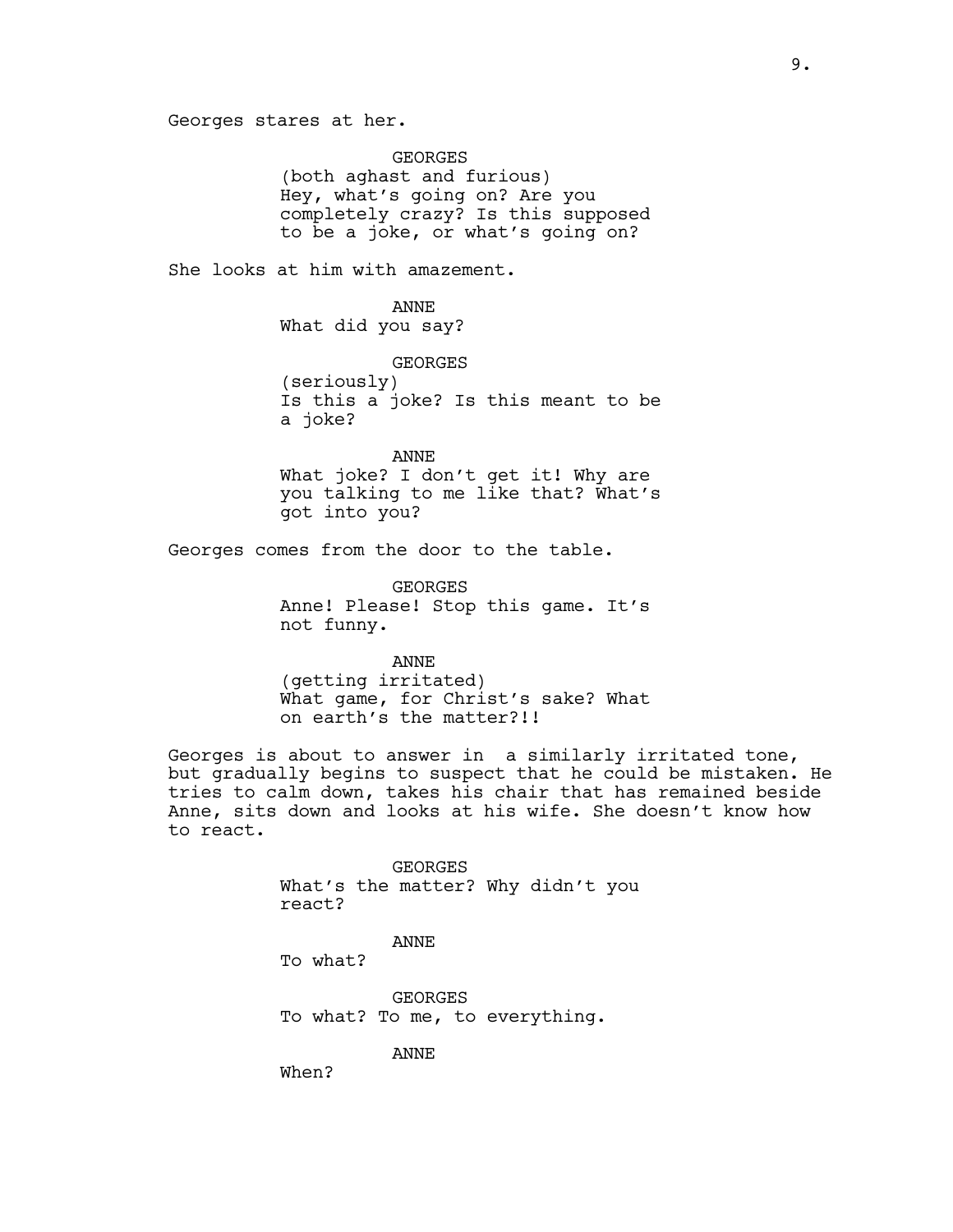Just now. A moment ago.

ANNE Please tell me what's wrong. What am I supposed to have done?

Georges first looks away reluctantly, then looks at Anne. He doesn't want to believe that its serious.

GEORGES

I don't know what to say. Do you really not know what just happened?

ANNE But what DID happen?

GEORGES (almost reluctantly bowing his head as he speaks) You were sitting there, staring at me. You didn't answer me when I asked you what the matter was.

He picks up the wet tea towel from the table.

GEORGES (CONT'D) I put this tea towel on your face, and you didn't react.

Anne looks at the towel, then at Georges, and shakes her head, perturbed that she can't understand. Georges looks at her. He sees the damp marks on the collar of her robe.

> GEORGES (CONT'D) Look... There's still dampness on your collar.

Anne follows his gesture, tugs on her collar and sees the damp marks. She slowly grasps that something is awry.

> ANNE When... When was it?

GEORGES Just now, a few minutes ago.

ANNE

So...??

GEORGES There's no "So". I went into the bedroom to get dressed. I wanted to get help.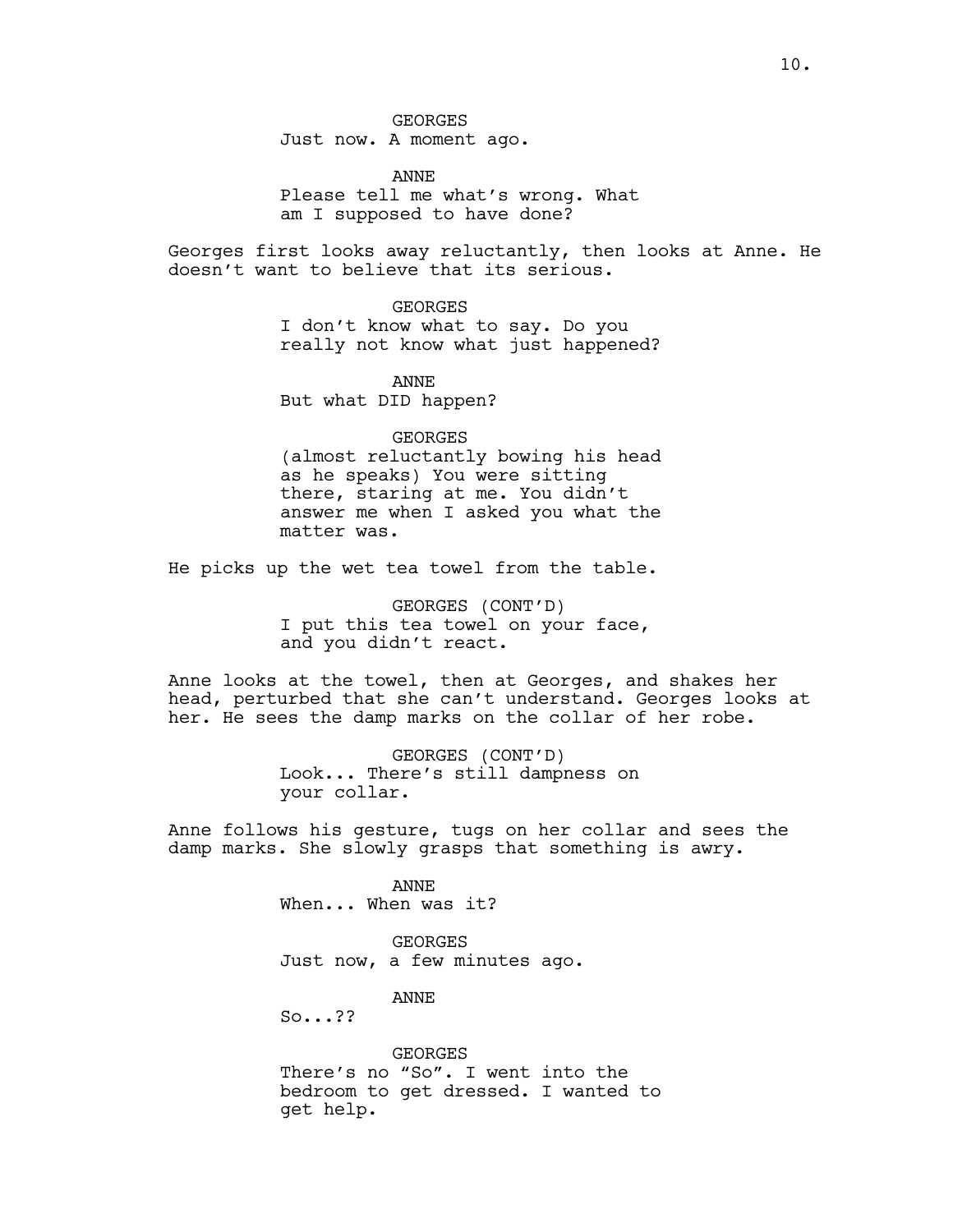ANNE

Help?

GEORGES Yes, and then you turned off the tap.

ANNE Yes. Because you left it on.

SILENCE

ANNE (CONT'D) I don't understand.

GEORGES Neither do I.

PAUSE.

GEORGES (CONT'D) Don't you think it's best if I call Dr. Bertier?

ANNE Why? What can he do?

GEORGES I don't know. Examine you.

ANNE I'm fine. There's nothing wrong with me.

GEORGES Anne, please!! That's absurd. We can't pretend that nothing happened.

ANNE But what DID happen?

PAUSE.

ANNE (CONT'D) I'm here. I'm having my breakfast, and you're telling me things happened that I don't understand.

GEORGES Can you explain how the tea towel got there?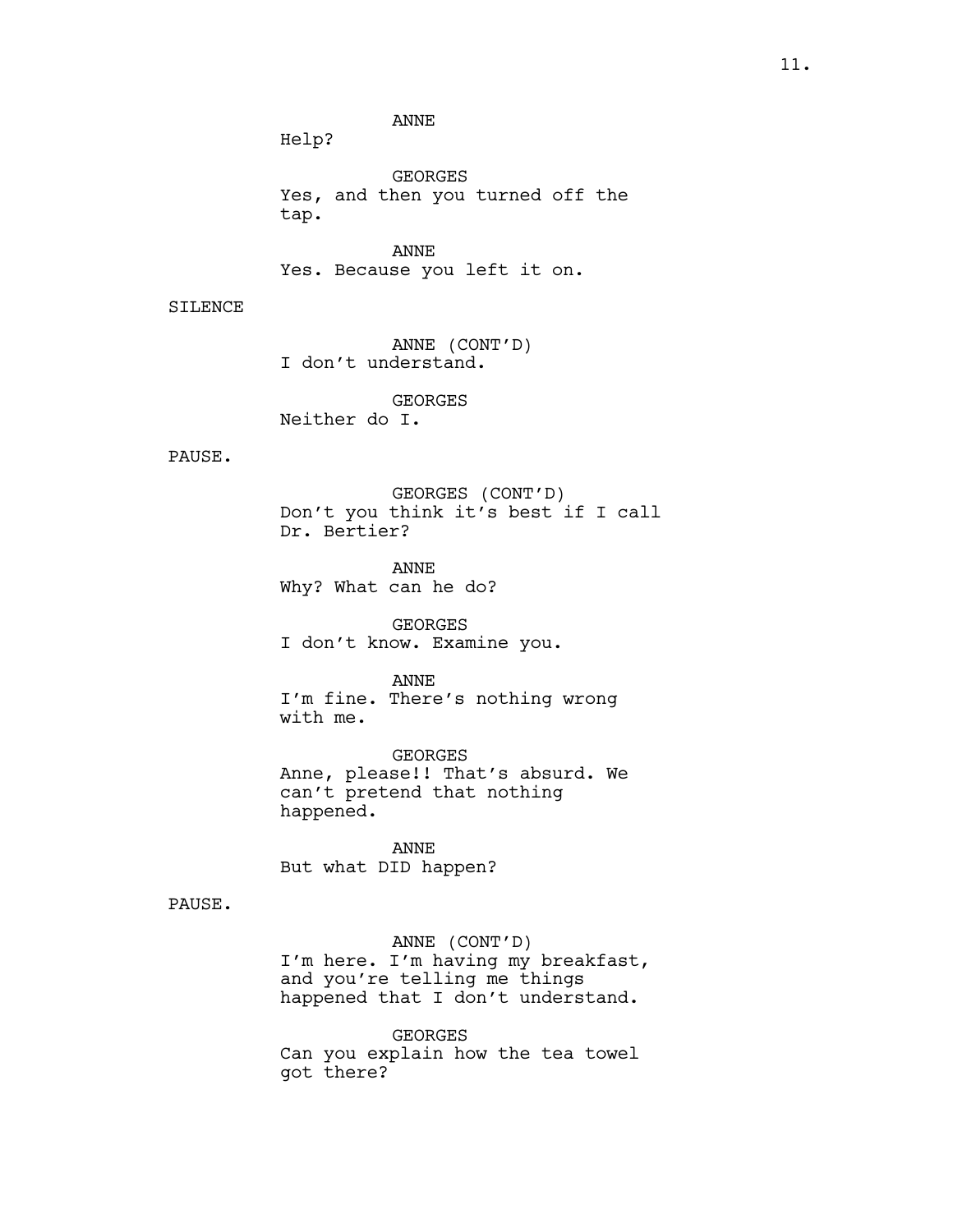ANNE (irritated)

No, I can't!

GEORGES Who turned on the tap?

ANNE

You did!

GEORGES Can you remember that?

ANNE (more and more desperate, close to tears) No I can't! Do you want to torture me? Leave me in peace!

Georges looks at her.

GEORGES Don't you think it would be better to fetch Dr. Bertier?

ANNE

No!

She takes her cup of tea, as if to show how well she is, and drinks it up. When she wants to re-fill her cup, she completely misses her aim. She notices it, puts down her cup and bursts into tears.

SCENE 9 - INT. APARTMENT - NIGHT

SILENCE

We see wide shots of the apartment. The hallway. The bedroom. The living room. The dining room. The kitchen. Nobody in sight.

SCENE 10 - INT. LIVING ROOM - DAY

EVA, around 50, has come to pay a visit. Anne isn't there.

**EVA** You know how he is. Once he's got something into his head, he has to go through with it. In the end, everybody was delighted. And besides, it didn't hurt our financial situation. We're playing until the 28th. (MORE)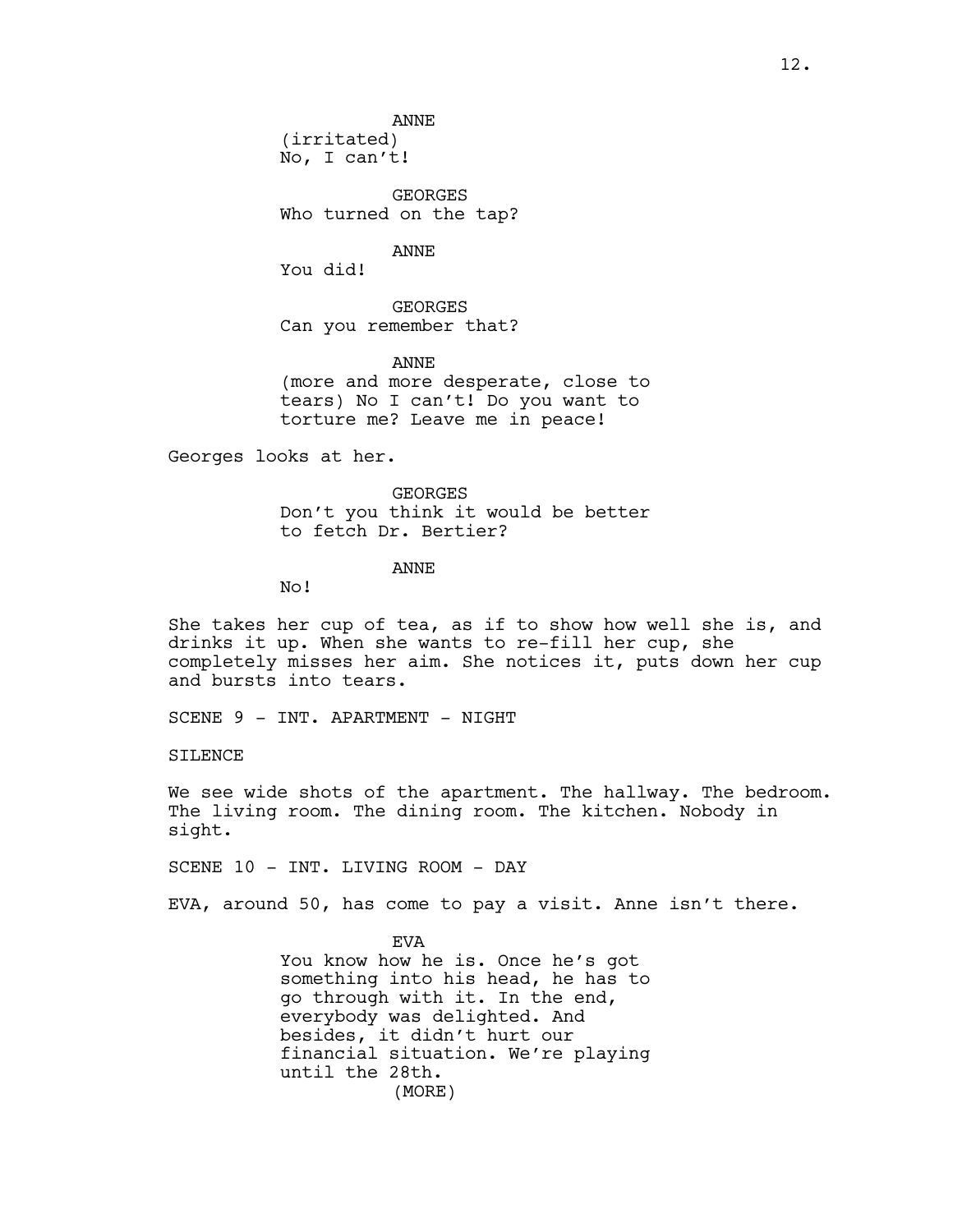## EVA (CONT'D)

Then we have 10 days to rest, then we go to Stockholm for four days, and then to Kumo in Finland. Heaven knows where that is. At the North Pole. But Geoff's already been there few times, and he loves it. We're playing the "Dowland Transcriptions" there and then we're back in London.

## GEORGES

What about the children?

EVA

Liz is at boarding school and John is living his own life. He's twentysix years old.

## GEORGES

What does he do?

#### EVA

He's a student. We rarely see him. He's got his own ideas. Life Geoff. They don't really get along. Geoff wants to advise him on everything, and John doesn't like that at all.

# GEORGES

Is he good?

EVA I think so. He's less impulsive. Very industrious.

GEORGES That sounds rather derogatory.

## EVA

No!! He's not like Geoff. Quiet, but stubborn. I think he'll do all right. At the last Conservatory concert, he played the solo part in the Haydn Concerto. It was very good. Geoff was there and congratulated him at the end.

Brief PAUSE.

GEORGES

And you?

EVA What do you mean?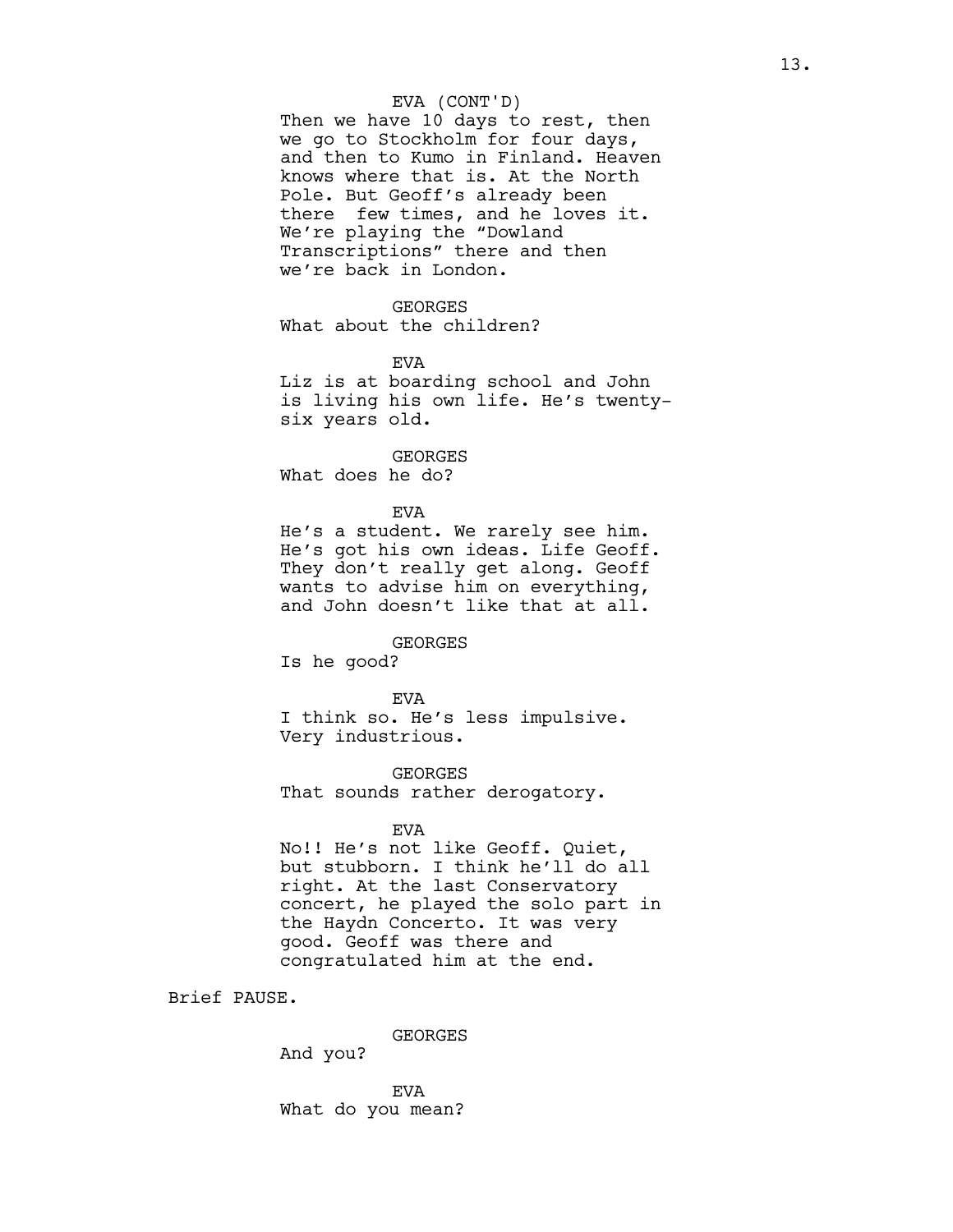# GEORGES

Did you both make up?

#### EVA

(with a little laugh) My God, you know him, don't you? Over the winter, he suddenly discovered his passion for a viola player who'd been in our ensemble for years. What can I tell you? It was a huge drama, and the poor little darling wound up trying to commit suicide. That scared him and he came back to me in full remorse. I've got used to it now. What's a bit embarrassing is that the ensemble, you can't keep any secrets from anyone.

GEORGES Do you love him?

**EVA** Yes, I think so.

Brief PAUSE.

EVA (CONT'D) What's aphasia?

Georges gestures that it's too complicated.

#### GEORGES

What can I say? The carotid artery was blocked. They did an ultrasound scan, two in fact, and they said they had to operate on her. She was scared. She was confused and scared. You know she has always been afraid of doctors. They said the risk was very low and that if they didn't operate, she'd be certain to have a serious stroke.

## **EVA**

And what do they say now?

GEORGES Just that it didn't go well. It's one of the 5% that go wrong.

He yawns.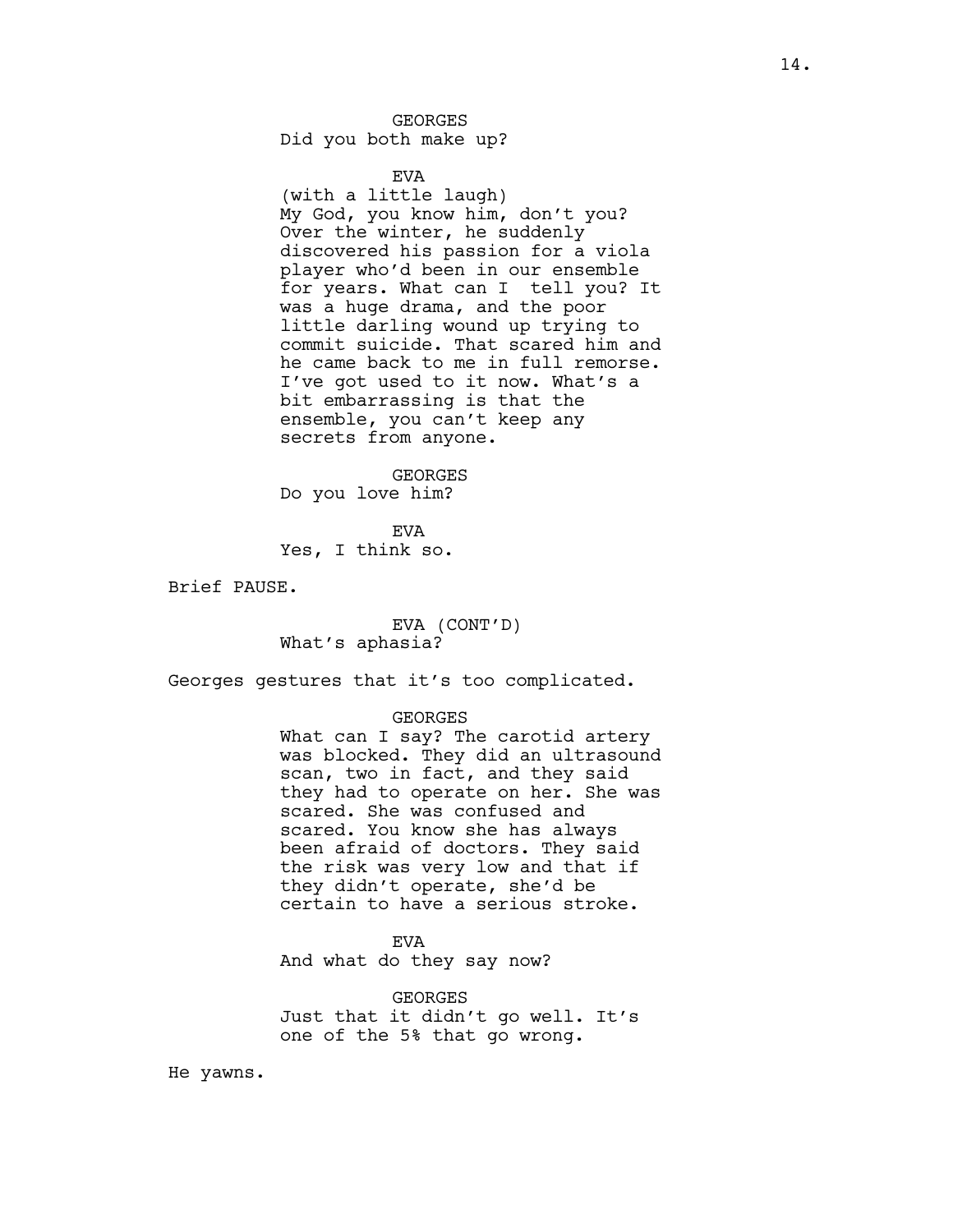He looks at his watch.

GEORGES (CONT'D) Usually at this time, I take a nap. My blood sugar is somewhere down in my socks.

PAUSE.

EVA I'm so sorry.

GEORGES

Yeah.

PAUSE.

EVA What can I do for you?

GEORGES Nothing. It was nice of you to come despite all of your stress.

Brief PAUSE.

She doesn't know what to say.

GEORGES (CONT'D) No, really. There's nothing you can do. We'll see how things go when she's back here in the apartment. We'll manage. Maybe I'll get a caretaker in, or maybe I'll manage on my own. We'll see. We've been through quite a lot in our time, your mother and I. (little laugh) All this is still a bit new.

PAUSE.

EVA (with a little laugh) It's funny. I don't know if I should say it. Maybe it'll embarrass you. But when I came here a short while ago, I suddenly remembered how I always used to listen to the two of you making love when I was little. (MORE)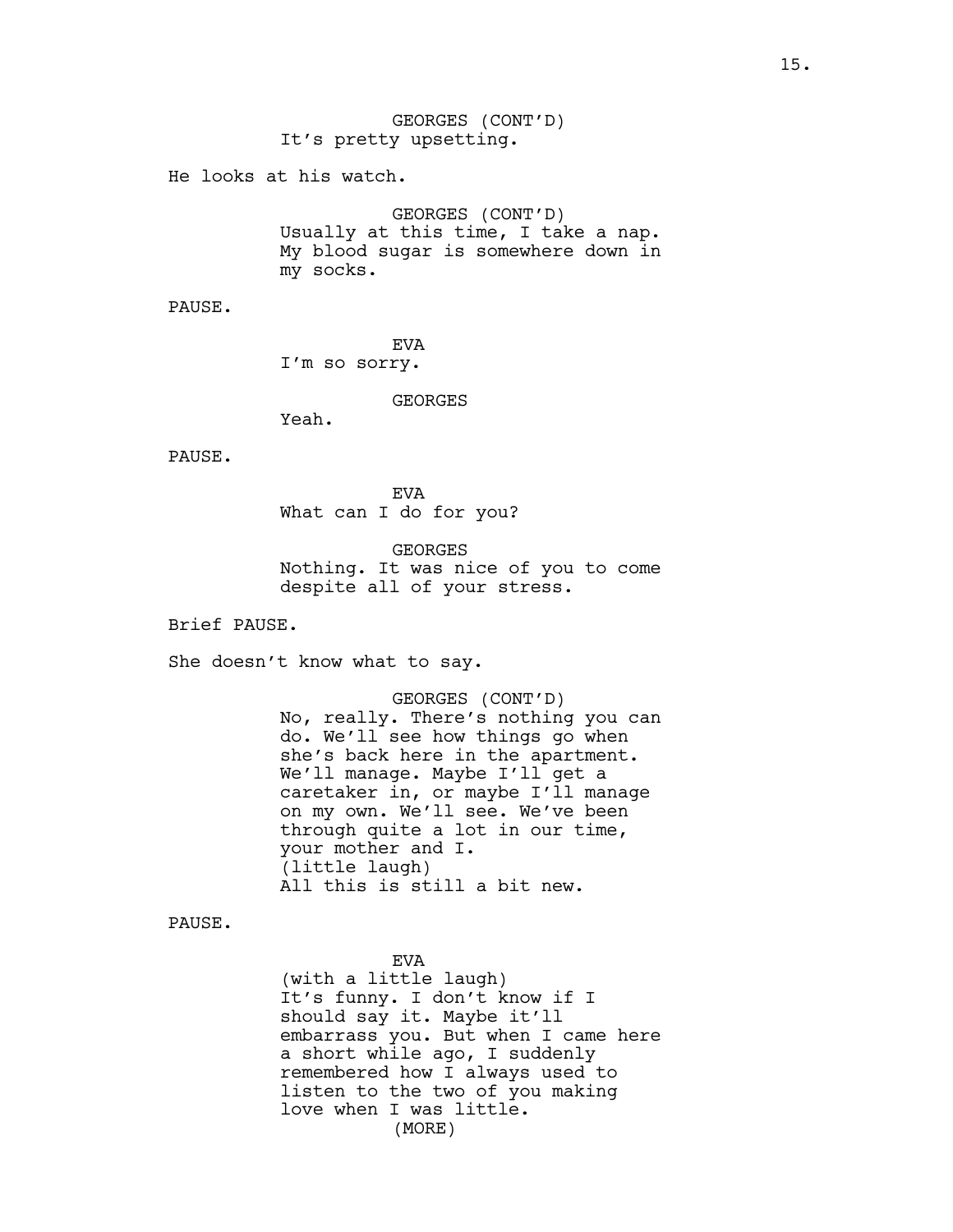EVA (CONT'D)

For me, at the time, it was reassuring. It gave me a feeling that you loved each other, and that we'd always be together.

SCENE 11 - INT. BEDROOM - DAY

A carpenter and his assistant are raising the base of the double bed. Georges watches.

SCENE 12 - INT. HALLWAY - LIVING ROOM - DAY

The door of the apartment is opened. Georges comes in. Behind him is Anne in a wheelchair, pushed by a paramedic. A second paramedic (as young as the first) follows with a suitcase and a large bag. Behind them, the superintendent.

Georges tries to rid of the three as quickly as possible. He stuffs a twenty euro note into the hand of the first paramedic.

GEORGES

Here. Thank you very much. It's for both of you. You can just put the things down here. There, beside the window, right. We'll be okay on our own. Thanks a lot.

The two paramedics exchange a brief glance, say thanks, and leave the apartment, passing the superintendent as they go.

> GEORGES (CONT'D) (to the superintendent) Thank you, Mr. Mery.

SUPERINTENDENT If you need anything, just call downstairs. If we can help at all...

GEORGES Right now everything's fine. I'll let your wife know as soon as we need anything.

SUPERINTENDENT (to Anne) It's nice to have you back, Mrs. Laurent.

ANNE Yes. Thank you, Mr. Mery. Thank you.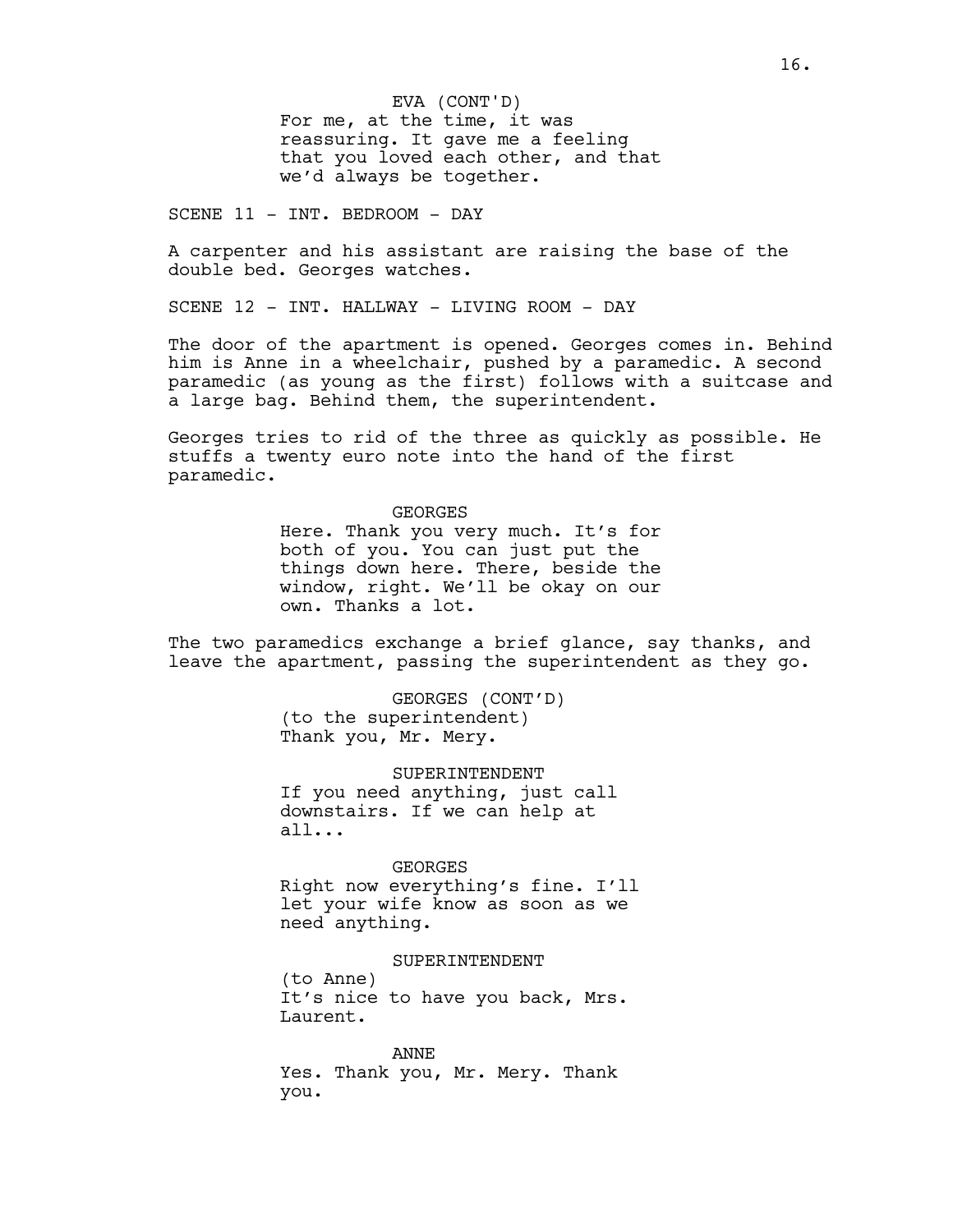The superintendent hesitates another moment.

ANNE (CONT'D)

Yes, thanks.

SUPERINTENDENT Yes... So... Goodbye then, ma'am. Welcome home again. Goodbye, Sir.

GEORGES

Goodbye, Mr. Mery.

## SUPERINTENDENT

Goodbye.

He leaves the apartment.

There is a brief moment of perplexity. Then Georges says:

GEORGES (with a nervous smile) Where do you want...

ANNE

In the living room.

Georges pushes her toward the living room door, walks around the wheelchair, opens the door, comes back behind the wheelchair and pushes Anne into the LIVING ROOM.

The doorway is narrow. The wheelchair only just passes through it. Georges pushes Anne toward the sofa and the armchairs and then steps in front of her.

> GEORGES Shall I make some tea?

ANNE (with a faint smile) First come sit with me.

George registers her smile; he knows he's behaving in a clumsy way. He sits down in one of the two arm chairs.

> ANNE (CONT'D) Can you help me into the chair?

Georges stands back up.

GEORGES (eagerly) Of course.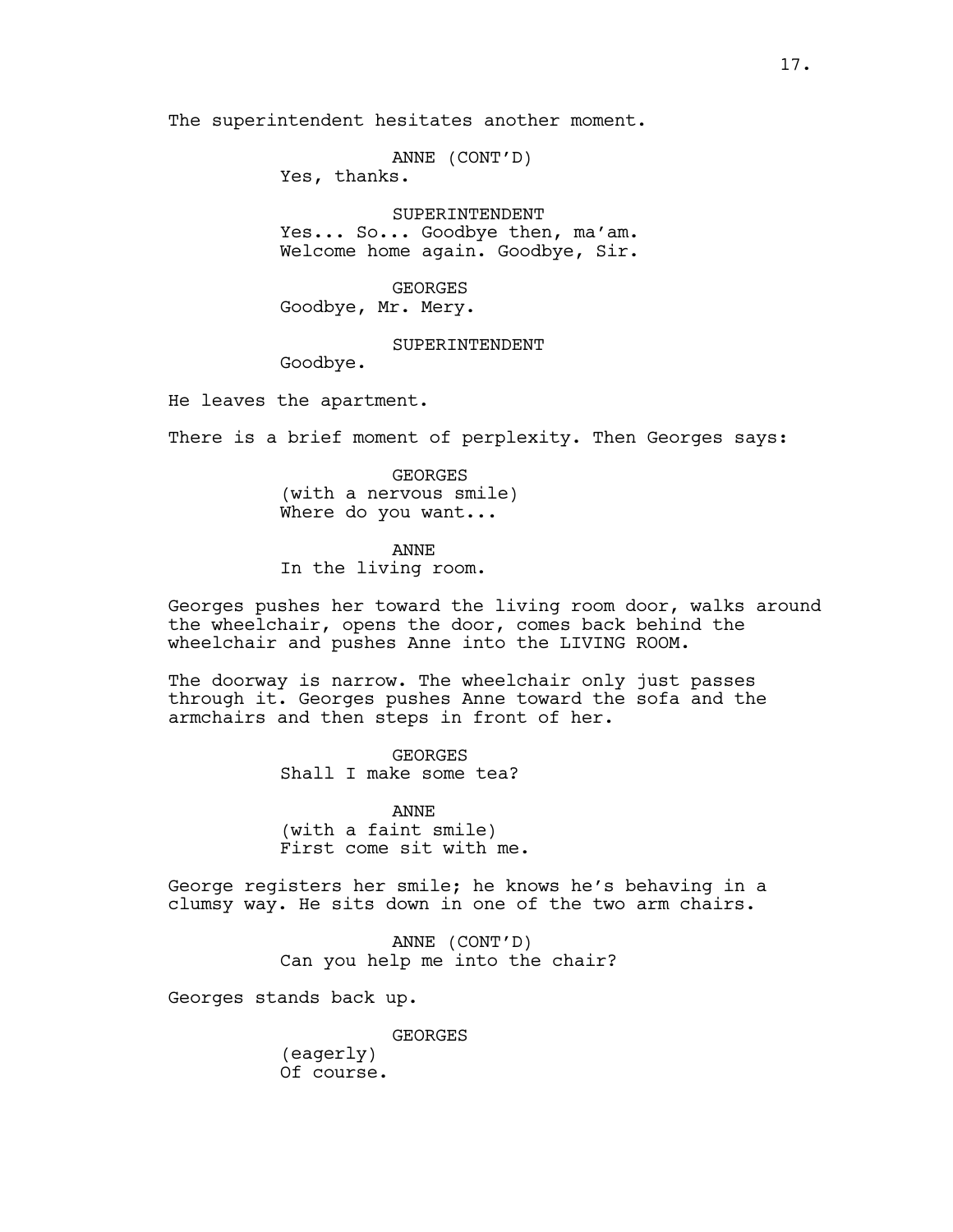He extends his hands. She puts on the wheelchair brake, lifts the footrest with her left foot, raises her right leg from the footrest with her left hand and then extends her left arm to Georges.

ANNE

It's best if you put my arm around your neck and your right arm around me, that way it'll be easy.

He does as he is told, pulls her up as they hobble together the short distance to the second arm chair. Cautiously, he lowers her down and helps her sit herself straight. Because they are not used to it, the whole process appears awkward and clumsy.

ANNE (CONT'D)

Thanks.

He smiles because it seems silly to him to answer "Don't mention it". Then he sits down opposite her.

LONG PAUSE.

At first they are both ill at ease, but then they accept the fact that words do not come easily. After a long while, during which we hear the intermittent sound of the TRAFFIC below.

> GEORGES (softly almost to himself) I'm glad you're back.

ANNE (in a voice just as soft) Me too.

Another PAUSE. Then Anne says:

ANNE (CONT'D) Promise me one thing.

**GEORGES** 

What?

ANNE Please never take me back to the hospital.

GEORGES

What?

PAUSE.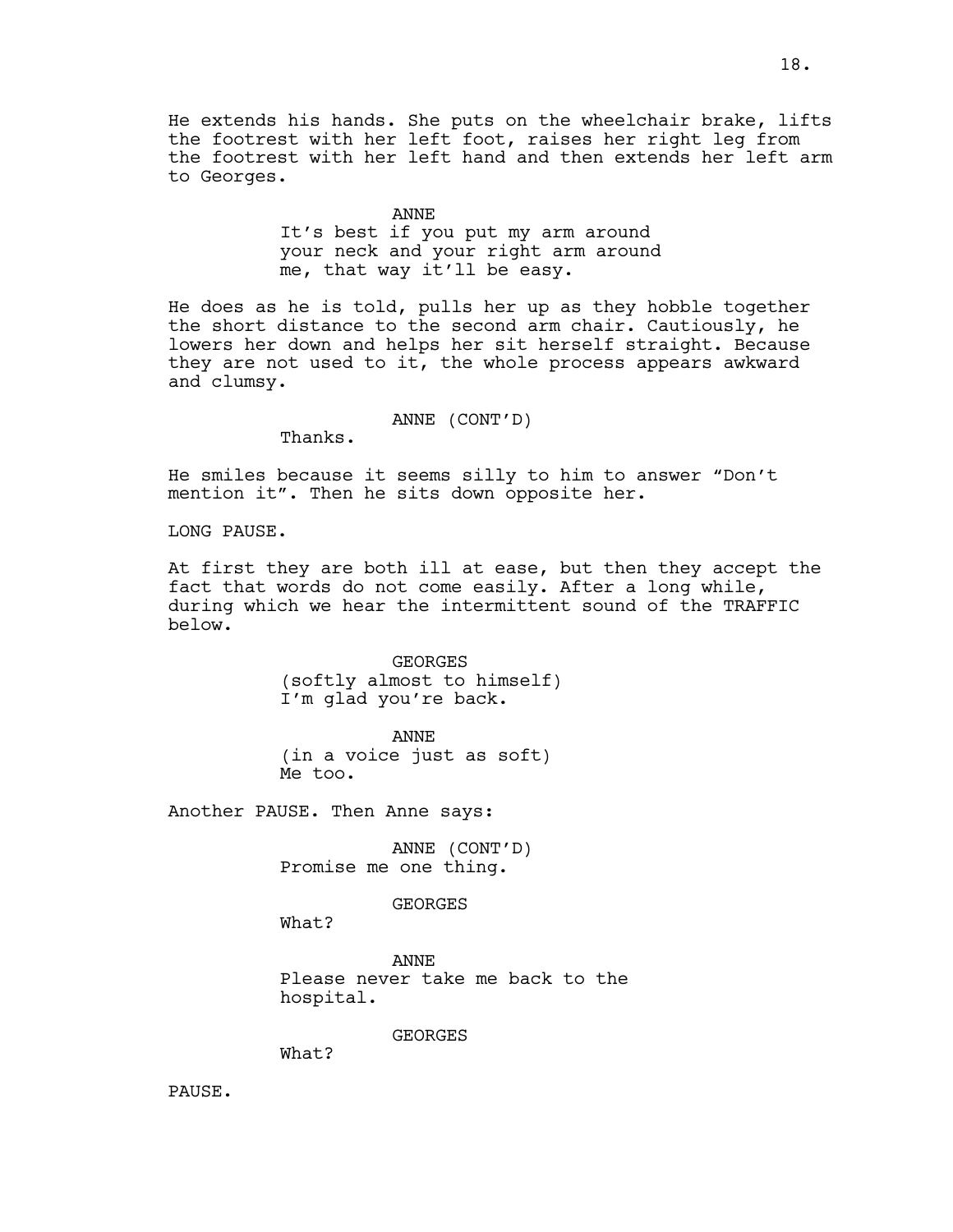She looks at him. He has understood.

ANNE

You promise?

GEORGES

Anne...

ANNE You promise?

PAUSE.

GEORGES

Anne, I...

ANNE Don't talk right now. And don't give me any lectures. Please.

Brief PAUSE.

GEORGES What can I say, it's...

ANNE (interrupting him) Nothing. Just don't say anything. OK?!

PAUSE.

SCENE 13 - INT. BEDROOM - NIGHT

He helps her into bed, then throws the blanket over her.

GEORGES

There.

ANNE Thank you. Thank you, Darling.

GEORGES Everything OK?

ANNE (smiling) Everything's fine.

He hesitates.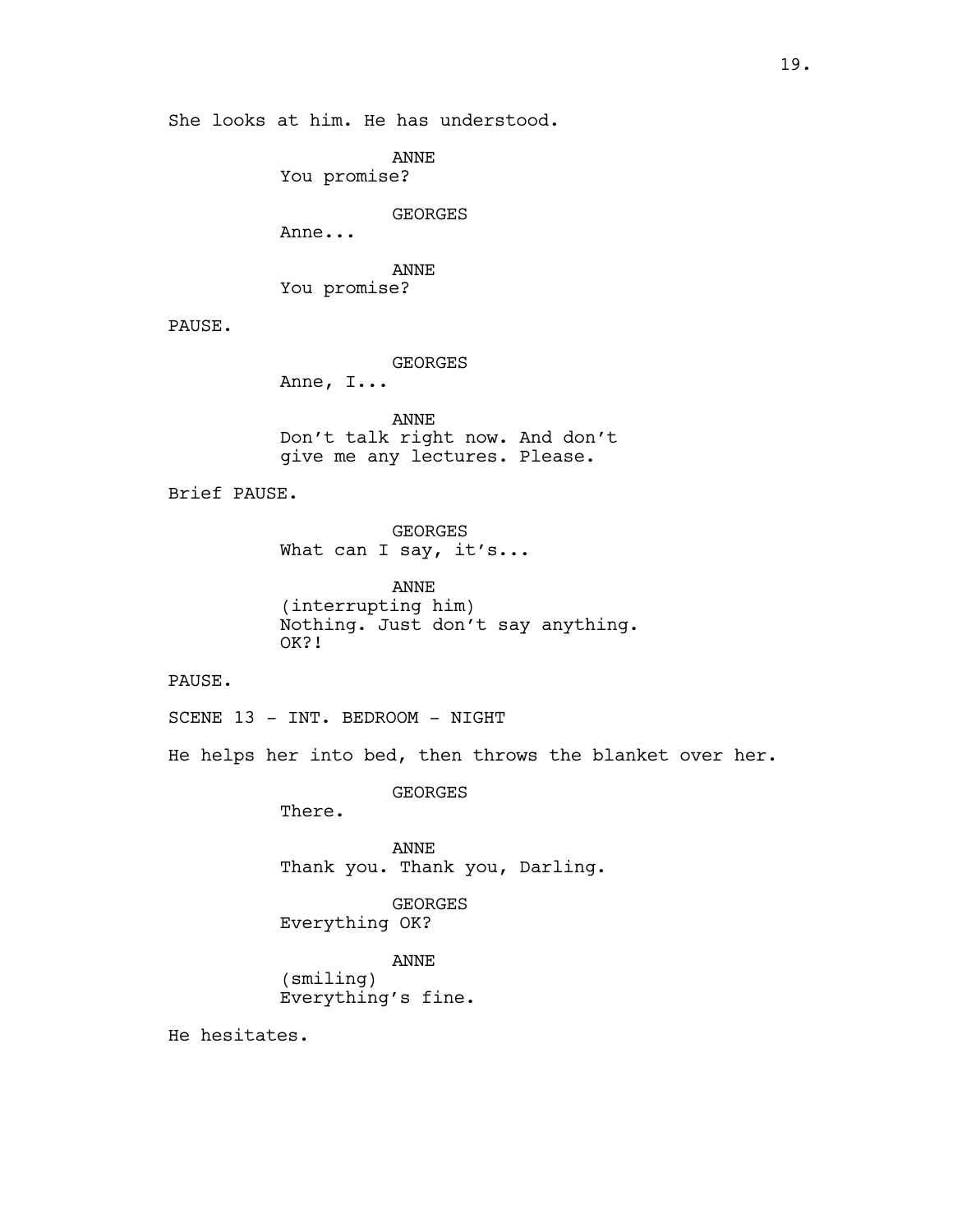ANNE (CONT'D) You don't have to hold my hand all the time now. I can look after myself, you know.

He nods.

ANNE (CONT'D) And don't feel guilty. That would be pointless. And a drag. For me too.

GEORGES I don't feel guilty.

ANNE

That's good.

She smiles.

ANNE (CONT'D) Go over there now. I'm not a cripple. You can easily leave me alone for two minutes. I won't collapse.

GEORGES (with a slight smile) OK.

ANNE Did you buy the new book on Harnoncourt?

GEORGES I've already read it.

ANNE

And?

GEORGES Do you want it? I'll get it for you.

ANNE

Sure.

He goes out of the room to fetch the book. She remains lying there, waiting, and runs her healthy left hand through her hair to make herself look prettier, then smooths out the blanket that has slipped out of place a little. After a while, we hear Georges shouting.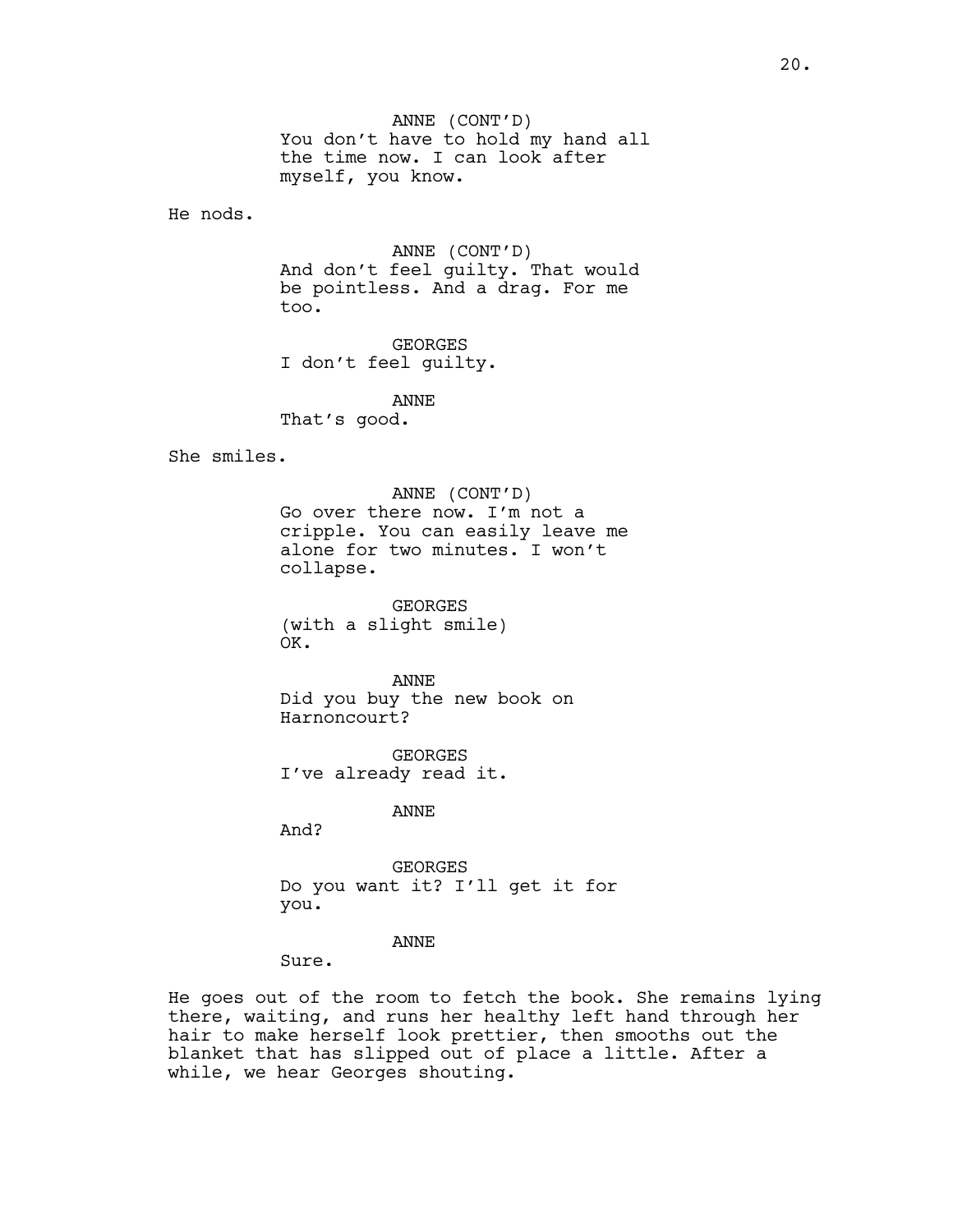GEORGES (O.S.) I don't know where I put it.

ANNE Don't worry. It isn't that important.

GEORGES (O.S.) Yes, it is. Hold on, maybe it's in the... Just a moment! Viola! Here you are! Nothing like an infallible memory!

She smiles, looks in his direction. He enters with the book in his hand.

> GEORGES (CONT'D) I thought I'd left it over there in the other room, but I'd already put it away. Tidy people just can't help being tidy.

ANNE (taking the book) Thanks.

She puts the book on her stomach. Looks at Georges.

ANNE (CONT'D) Right now, take care of yourself. And don't wait to see how I hold the book in my hand, OK?

GEORGES

OK.

He looks at her for a moment longer, then leaves the bedroom. She waits till he's outside. Tries to relax. Then she remembers the book. She takes it in her left hand and tries to open it. It's not easy for her.

Then she notices that she's forgotten her glasses. She rests the book back on the bed cover and fishes for her glasses on the night stand. In the end, she manages it. Then she opens the book again, and tries to read.

SCENE 14 - INT. KITCHEN - DAY

The superintendent's wife puts the filled supermarket bags on the counter. Takes the stack of mail that she had put on top of one of the bags and puts it down beside them. Then she takes out the receipt and the change.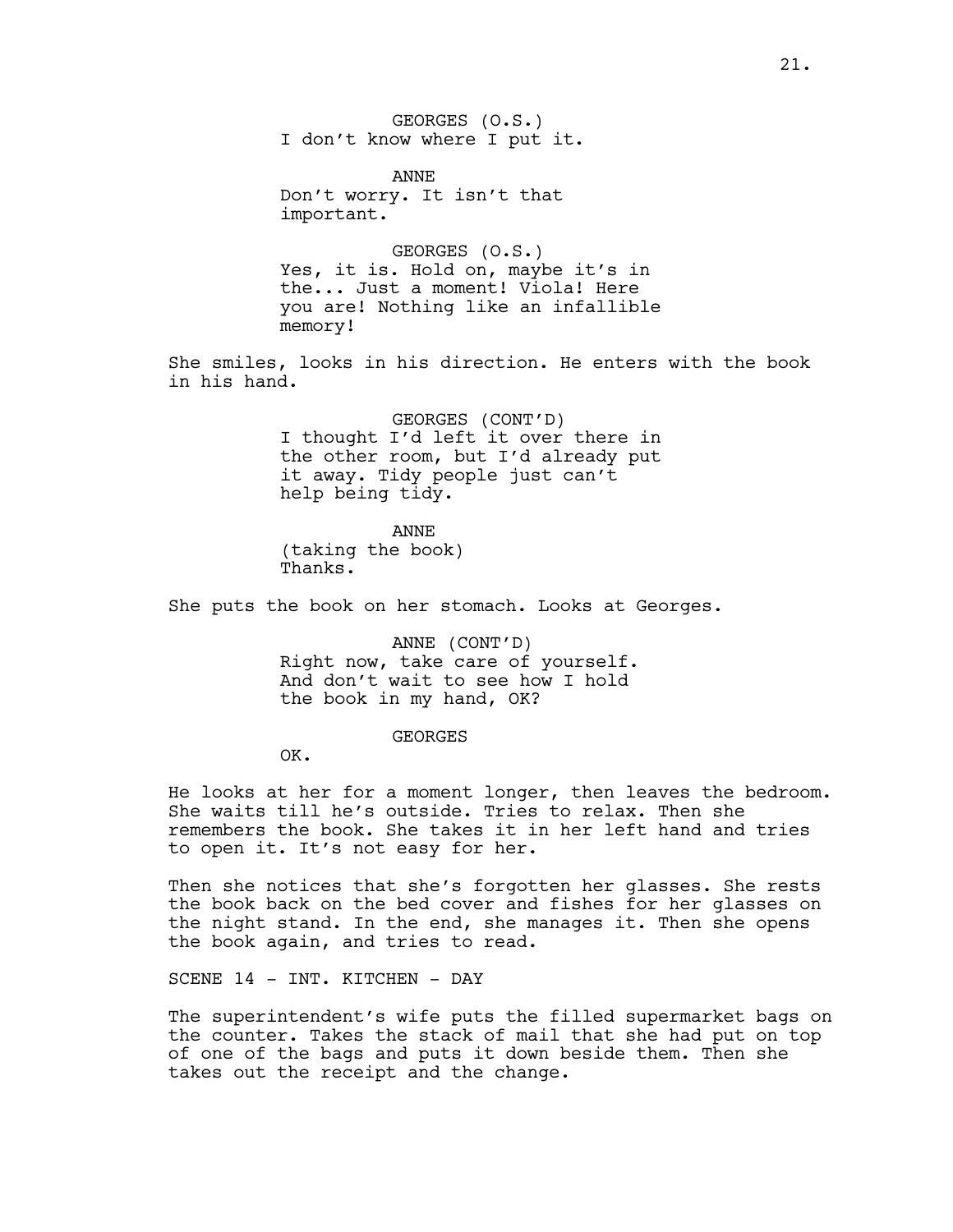# SUPERINTENDANT'S WIFE

Unfortunately the strawberries were already moldy. I'll go and get you some fresh ones tomorrow from the market. My husband will bring you the bottled water this afternoon. I'm not supposed to carry anything heavy: my back, you know...

GEORGES Sure, no problem.

SUPERINTENDENT'S WIFE It came to 76 euros and 40 cents. There's the till receipt and here's your change: 23 euros 60.

GEORGES Thank you very much. Keep the change. Thanks.

SUPERINTENDENT'S WIFE Thank you, sir.

Short embarrassed PAUSE.

SUPERINTENDENT'S WIFE (CONT'D) Well, I'll be off. Call me if you need anything else.

GEORGES

Yes. I will.

SUPERINTENDENT'S WIFE Is your wife well? ...

GEORGES Yes, she's OK. She's recovering.

SUPERINTENDENT'S WIFE Fine. Give her my regards. My husband and I are very glad she's back.

GEORGES Yes, we are too. Bye, Mrs. Méry, thanks so much.

SUPERINTENDENT'S WIFE Goodbye, sir.

She heads toward the front door of the apartment, turns around again toward Georges.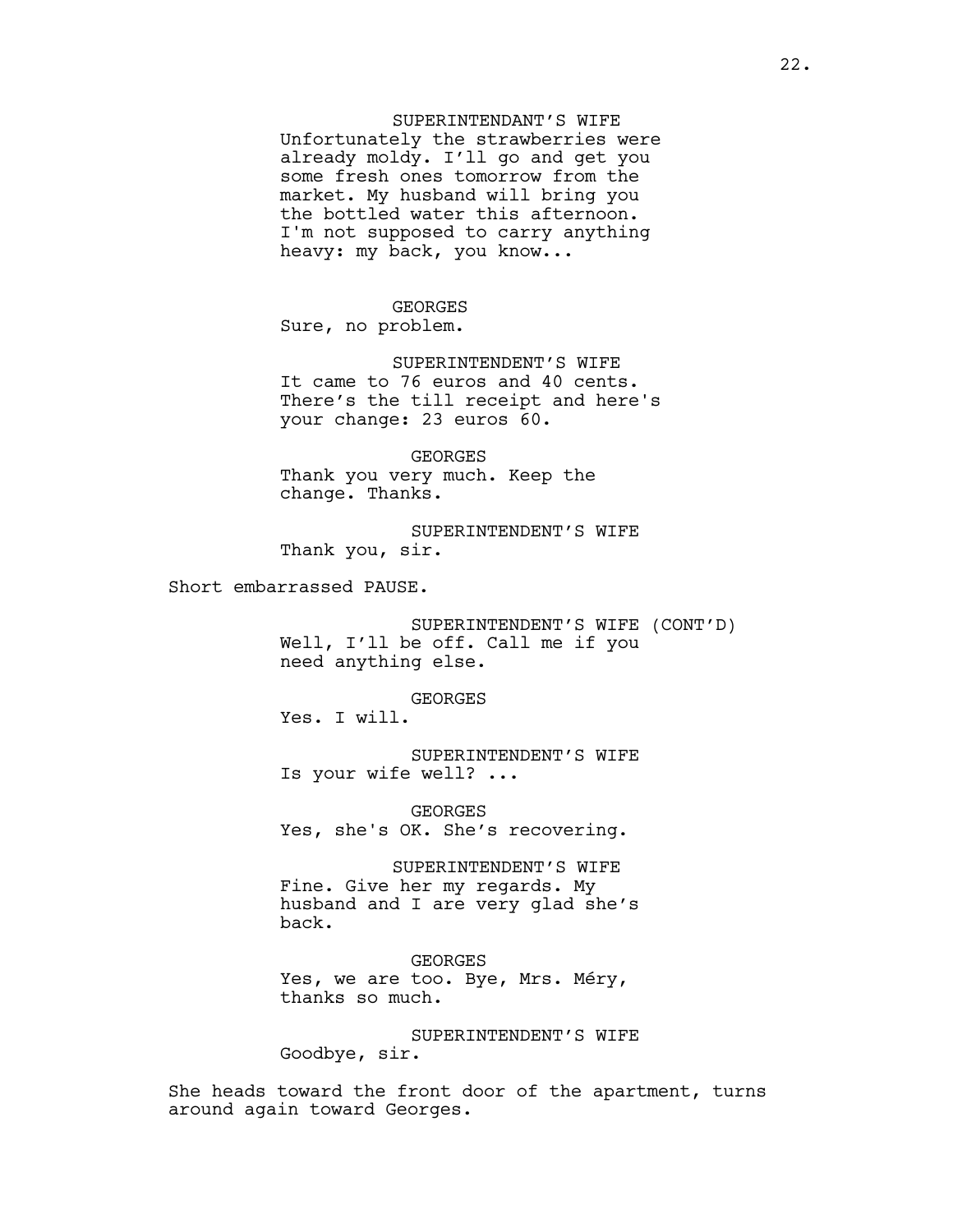SUPERINTENDENT'S WIFE (CONT'D) I'll bring you the strawberries tomorrow around noon, if that suits you.

He nods, she closes the door as she leaves.

SCENE 15 - INT. HALLWAY - TOILET - DAY

He stands in front of the closed door of the toilet, waiting. After a while, we hear the noise of flushing. After a while longer, we hear

# ANNE (O.S.) There. Can you come in, please?

He opens the toilet door, goes around Anne, pulls her up, she puts her left arm around his neck, keeps herself upright that way, he pulls up her pants under her skirt. Then they slowly hobble out of the toilet and he sits her back down in the wheelchair.

SCENE 16 - INT. BEDROOM - NIGHT

They are both lying in their beds. Anne sleeps, BREATHING NOISILY. Georges lies with his eyes open, listening attentively to her breathing.

SCENE 17 - INT. KITCHEN - DAY

The sun shines in. Georges has cooked something simple. They are both in a good mood, eating and drinking.

# GEORGES

... some banal romance or other about a nobleman and a lower middleclass girl who couldn't have each other and who then, out of sheer magnanimity, decide to renounce their love - in fact I don't quite remember it any more. In any case, afterwards I was thoroughly distraught, and it took me a bit of time to calm down. In the courtyard of the house where grandma lived, there was a young guy at the window who asked me where I'd been. He was a couple of years older than me, a braggart who of course really impressed me. "To the movies", I said, because I was proud that my grandma had given me the money to go all alone to the cinema. (MORE)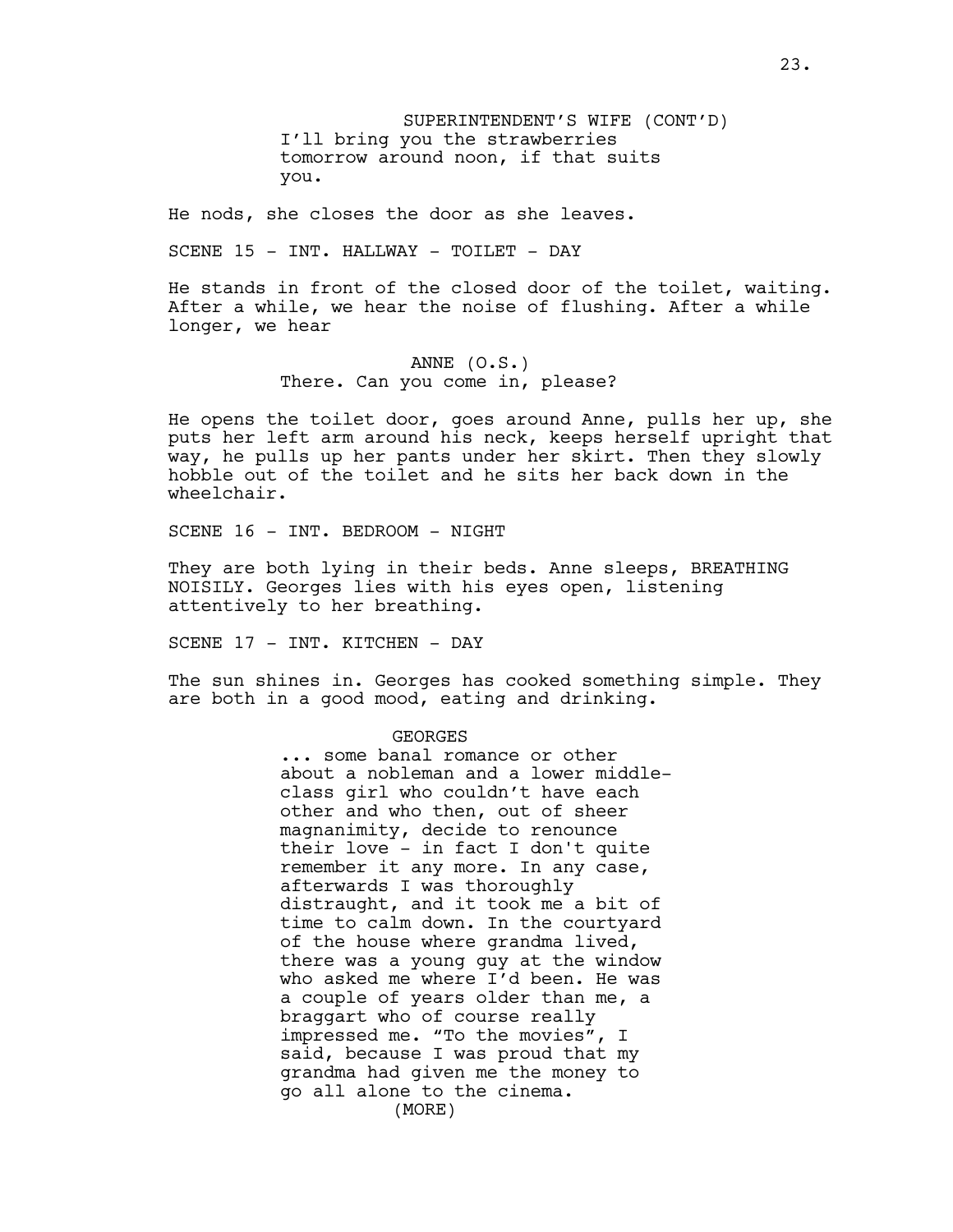## GEORGES (CONT'D)

"What did you see?" I started to tell him the story of the movie, and as I did, all the emotion came back. I didn't want to cry in front of the boy, but it was impossible; there I was, crying out loud in the courtyard, and I told him the whole drama to the bitter end.

#### ANNE

So? How did he react?

## GEORGES

No idea. He probably found it amusing. I don't remember. I don't remember the film either. But I remember the feeling. That I was ashamed of crying, but that telling him the story made all my feelings and tears come back, almost more powerfully than when I was actually watching the film, and that I just couldn't stop.

She looks at him, smiles, then turns back to her food.

ANNE That's cute. Why didn't you ever tell me before?

GEORGES There are still a few stories you don't know.

ANNE Aha...? Don't tell me you're going to ruin your image in your old age?

GEORGES

(grinning) You bet I won't. But what is my image?

She takes a mouthful, eats ponderously. Then she looks at him.

ANNE

(tenderly) Sometimes you're a rotter. But you're nice.

GEORGES (embarrassed grin) Can I take you for a drink?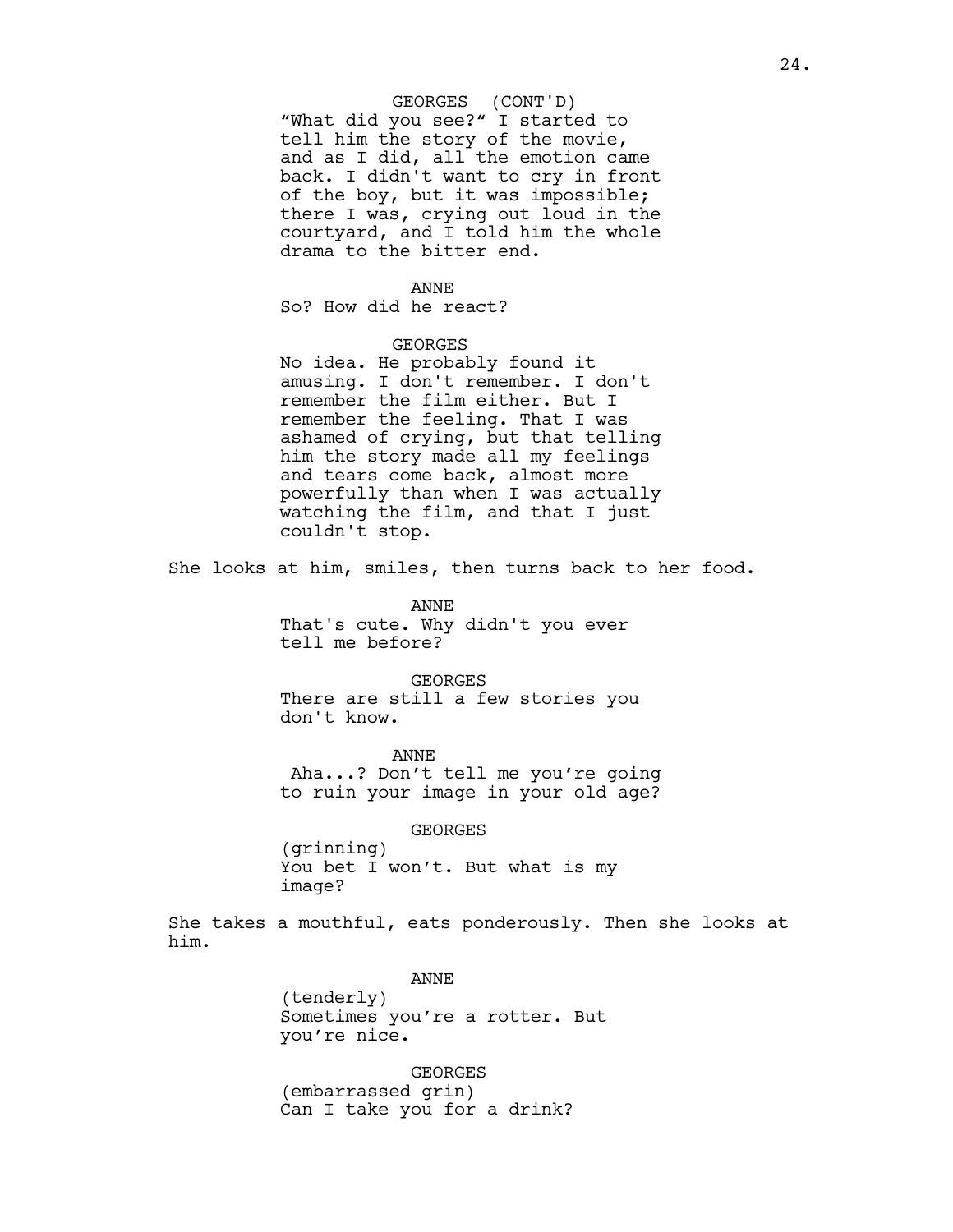She laughs.

SCENE 18 - INT. HALLWAY - DAY

He does physiotherapy exercises with her. Counts the repetitive movements of the exercises.

SCENE 19 - INT. LIVING ROOM - DAY

She's lying on the sofa. He's seated in the armchair. They're both reading the newspaper. After a while:

> ANNE Listen to this! My horoscope. Motto: You have lots of verve, but need to be more serious! Love: High-class conversation is what you need. Work: You're motivated again. But proceed with care. Health: Loosen up by doing exercises. It'll give you renewed pizzazz.

PAUSE. Then

GEORGES (good-humored) You've only yourself to blame if you read stuff like that.

Brief PAUSE. Then:

GEORGES (CONT'D) Tomorrow afternoon is Pierre's funeral.

ANNE You have to go.

GEORGES I fear I must. I don't want to go at all.

ANNE Who does like going to funerals?

GEORGES Oh, I know a few people who do. Annette can never wait to get all dolled up again. And François has...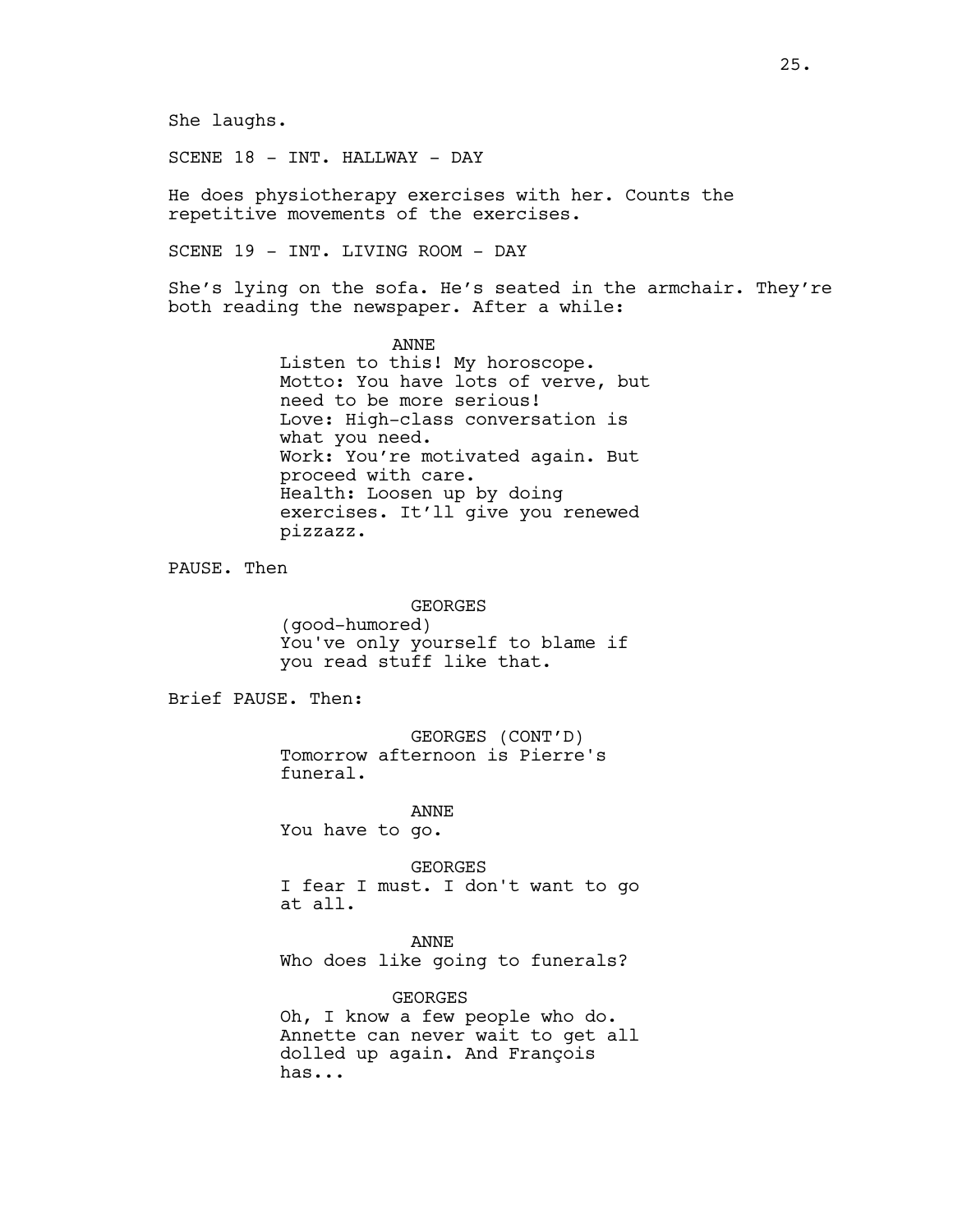ANNE You're mean. What would you say if no one came to your funeral?

GEORGES (dryly) Nothing, presumably.

She shoots him a glance, smiles at his irony. Then she says:

ANNE Have you talked to Jeanne since I was in the hospital? I mean, does she know I can't come?

GEORGES

Of course.

ANNE What did she say?

**GEORGES** She was shocked.

## ANNE

How?

GEORGES (a bit irritated) My God, what are people like when they're shocked? She couldn't believe it, she was speechless. I don't remember any more. In any case, not exactly. I've spoken to a lot of people since.

PAUSE.

### ANNE

Sorry.

#### GEORGES

No, I'm sorry. I didn't mean to be unkind, but I just don't see the point of talking about it all the time.

Short PAUSE.

ANNE Do I talk about it all the time?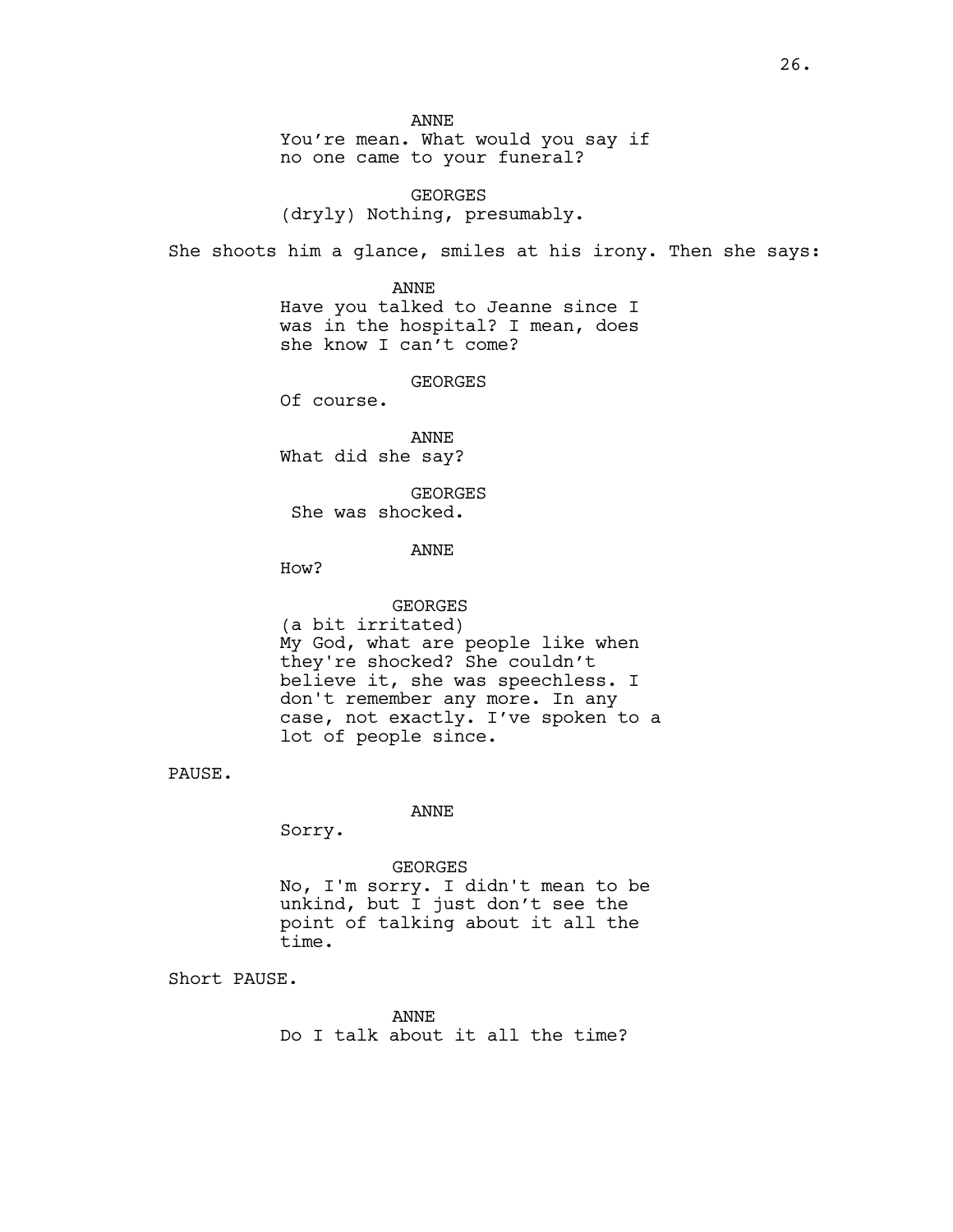GEORGES

No. Sorry.

#### ANNE

Don't worry.

SCENE 20 - INT. HALLWAY - LIVING ROOM - DAY

The front door is unlocked from the outside, and Georges enters. He's back from the funeral, dressed for the occasion. He turns on the light. He's wet. Clearly, it's been raining. As he closes the door again, his eyes fall on Anne. With her back to him, she is sitting on the floor in front of the opened window of the light well, half propped against her wheelchair.

GEORGES

What ... ?!

Shaken, he heads toward her, picks her up and seats her in the wheelchair. Outside, in the light well, it is raining.

PAUSE.

ANNE (once she's seated in the wheelchair) Why are you back already? What time is it?

PAUSE.

Georges has understood immediately. He closes the window noiselessly.

Then just stands there, at a loss.

SILENCE. Then

ANNE (CONT'D) (softly) Forgive me, I was too slow.

GEORGES

Anne...

ANNE Can you wheel me into the living room?

PAUSE.

GEORGES

Yes.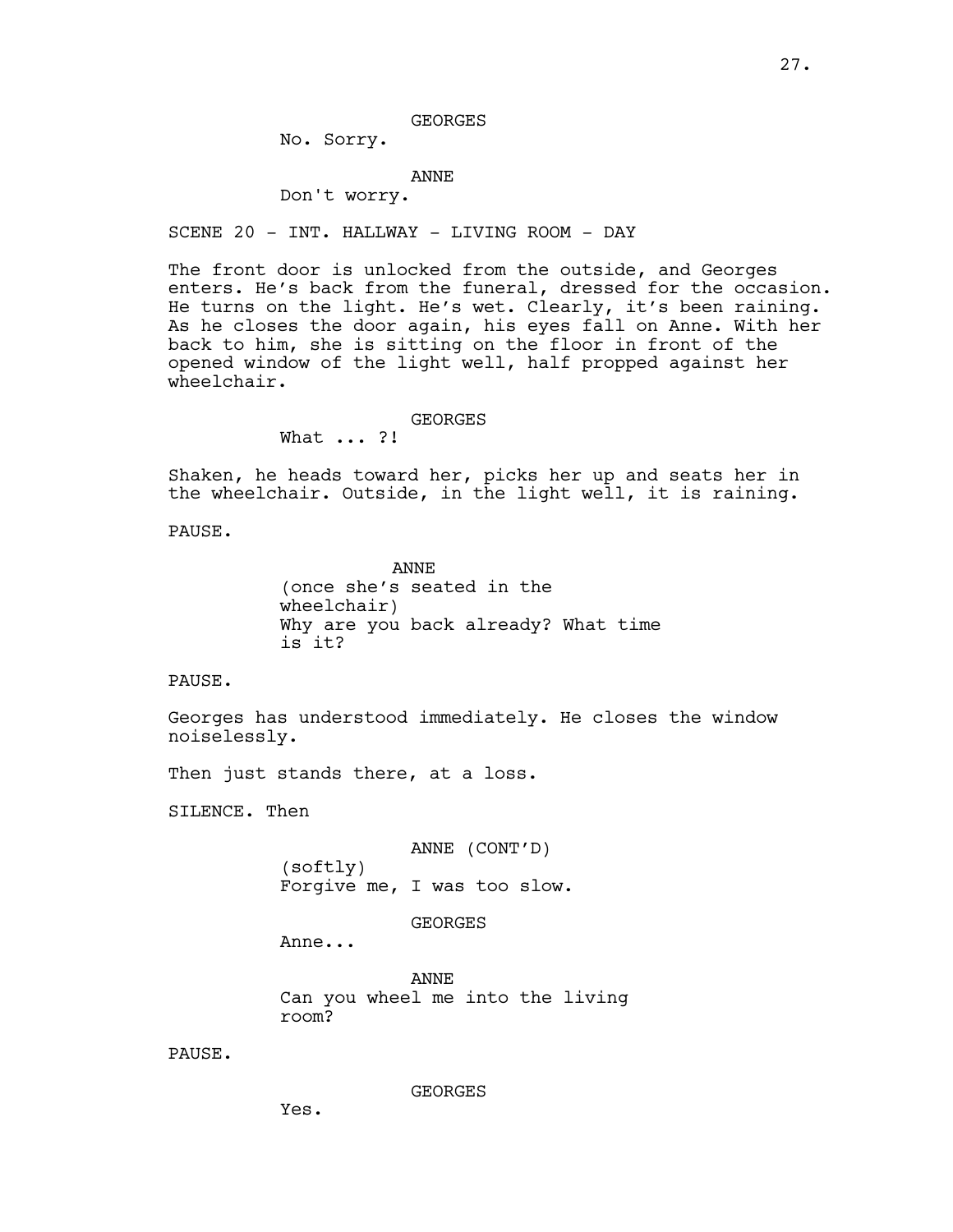He turns toward her, pushes the wheelchair into the living room between the two armchairs. Turns on the light. Stops beside the switch. They both look exhausted.

> GEORGES (CONT'D) You're always good at surprises.

> > ANNE

Yes. Why are you home earlier?

GEORGES

I didn't come home earlier. I took a taxi. In August, there isn't a lot of traffic.

ANNE That's true. How was the funeral?

GEORGES

Anne...!

ANNE How was it, go on, tell me!

He thinks an instant, then goes and sits down facing her in an armchair. Looks at her. She raises her head and returns his look. He understands that he can't insist right now. Long PAUSE. Then he begins:

#### GEORGES

It was rather bizarre. The priest was an idiot. Then one of Pierre's co-workers made a speech that was embarrassingly emotional. His old secretary came with a radiocassette player and after the speech she put on "Yesterday" by the Beatles. You can't imagine. Everybody turned round to look at her. Apparently, it wasn't planned. His grandchildren were there. Of course they giggled as soon as the music began. Then the urn was put on a huge stretcher that was obviously designed for a coffin, and out we went into the rain. They placed the urn on a small electric cart that crawled along for what seemed like an eternity to the tiny hole they had dug. A lot of people had to stifle their laughter. It must have been terrible for Jeanne. I have...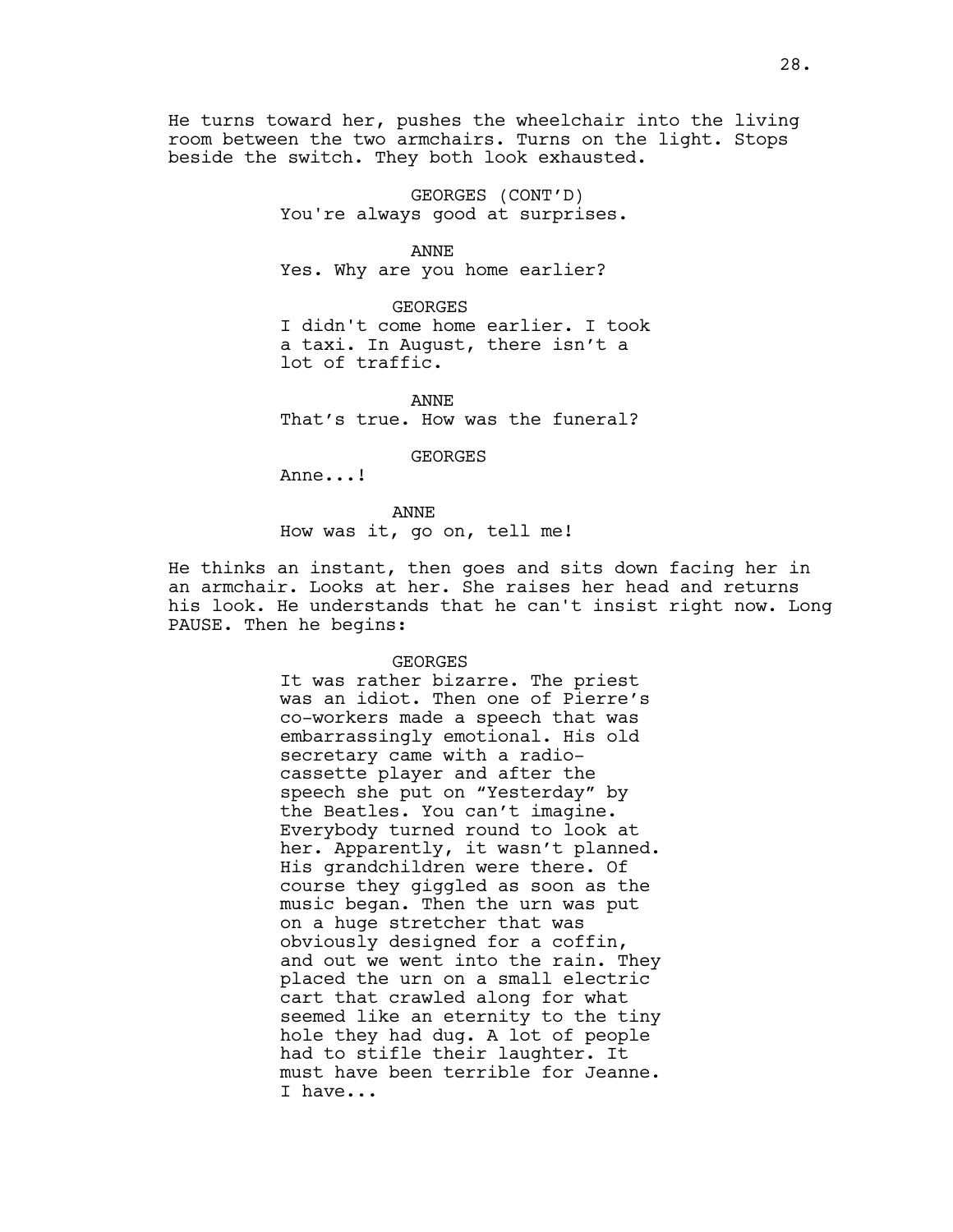# ANNE

(interrupting him) There's just no point in going on living. I know it can only get worse. Why should I inflict it on us? On you and me.

GEORGES You're not inflicting anything on me.

ANNE

You don't have to lie, Georges.

PAUSE.

## GEORGES

Imagine you were me. Didn't you ever think something like this could happen to one of us?

#### ANNE

Of course I did. But imagination and reality have little in common.

GEORGES

But things are getting better every day. We'll...

ANNE

(interrupting him) Georges, I don't want to carry on. You're making such efforts to make everything easier for me. But I don't want to go on. For my own sake. Not yours.

## GEORGES

I don't believe you. I know you. You think you're a burden on me. But what if things were the other way around? What would you do then?

### ANNE

I don't know. I can't be bothered to think about being you. I'm tired. You tire me. Everything tires me. I can't talk. I want to go to bed.

He looks at her. Finally he gets up and pushes her wheelchair out of frame.

SCENE 21 - INT. BEDROOM - NIGHT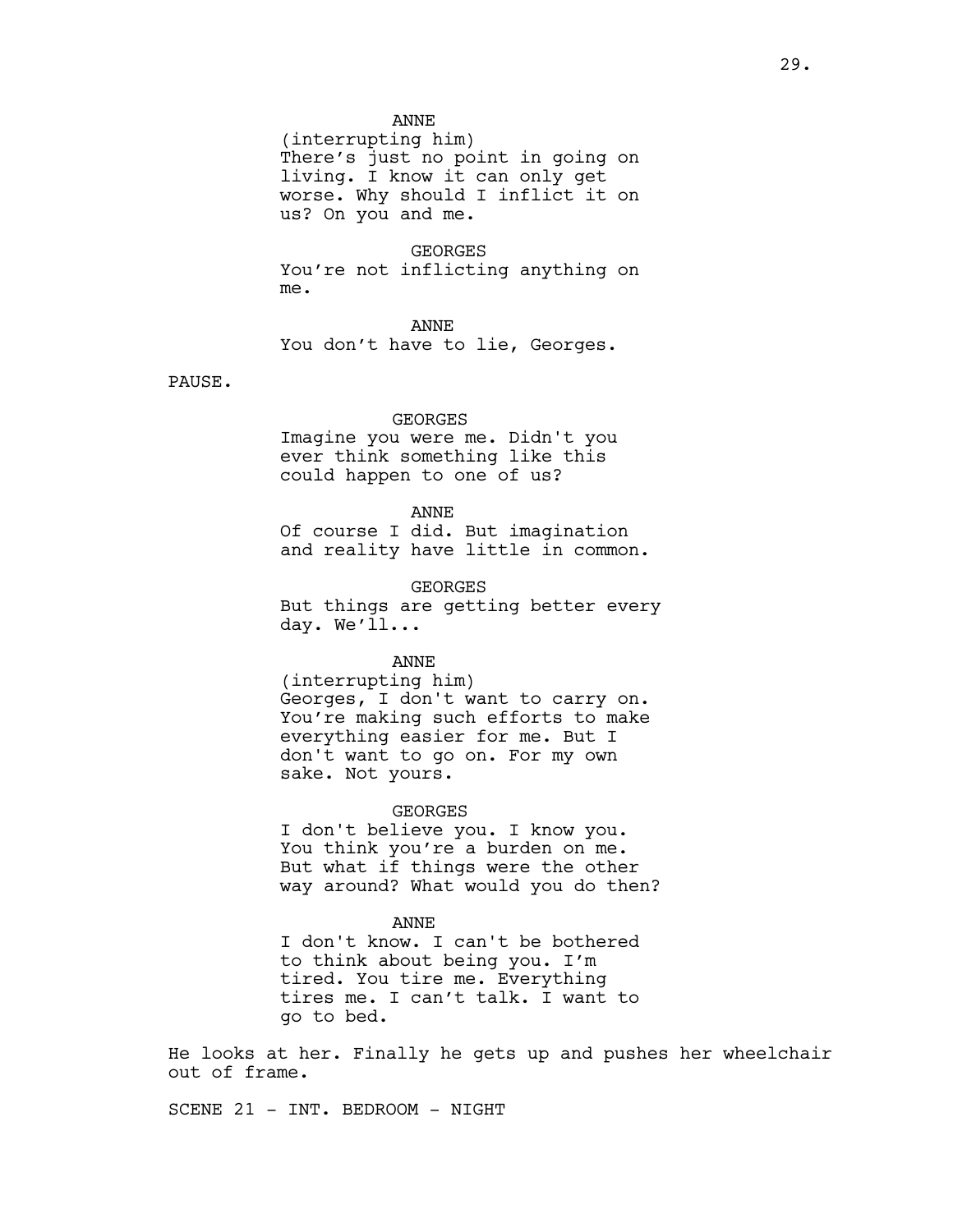We hear the RADIO coming from the living room: a program about the fauna and flora of the South Seas, or something similar.

SCENE 22 - INT. HALLWAY - LIVING ROOM - DAY

Georges comes out of the kitchen and opens the front door. On the doorstep stands the soloist (male or female) from Scenes 3 and 4.

> GEORGES (somewhat perplexed, but pleased) Oh hello! Nice to see you.

## SOLOIST

Forgive me for dropping in on you like this, Professor. I tried to reach you by phone a couple of times, but no luck.

# GEORGES

I'm sorry. I only pick up the phone when I've stored the caller's number and I can see who's calling. Why didn't you leave a message? Anyway, do come in...

He closes the door behind his guest.

## SOLOIST

I just couldn't manage to come by after the concert. I was so sorry, because I was so pleased you came along.

### GEORGES

Come with me.

While they pass into the living room, they continue to speak:

### SOLOIST

... And now, an unexpected opportunity has arisen because François Mitry called me - you know him, he's my agent - to say he'd arranged for me to meet the boss of the Théâtre des Champs-Elysées tonight to talk about their new concert series. (MORE)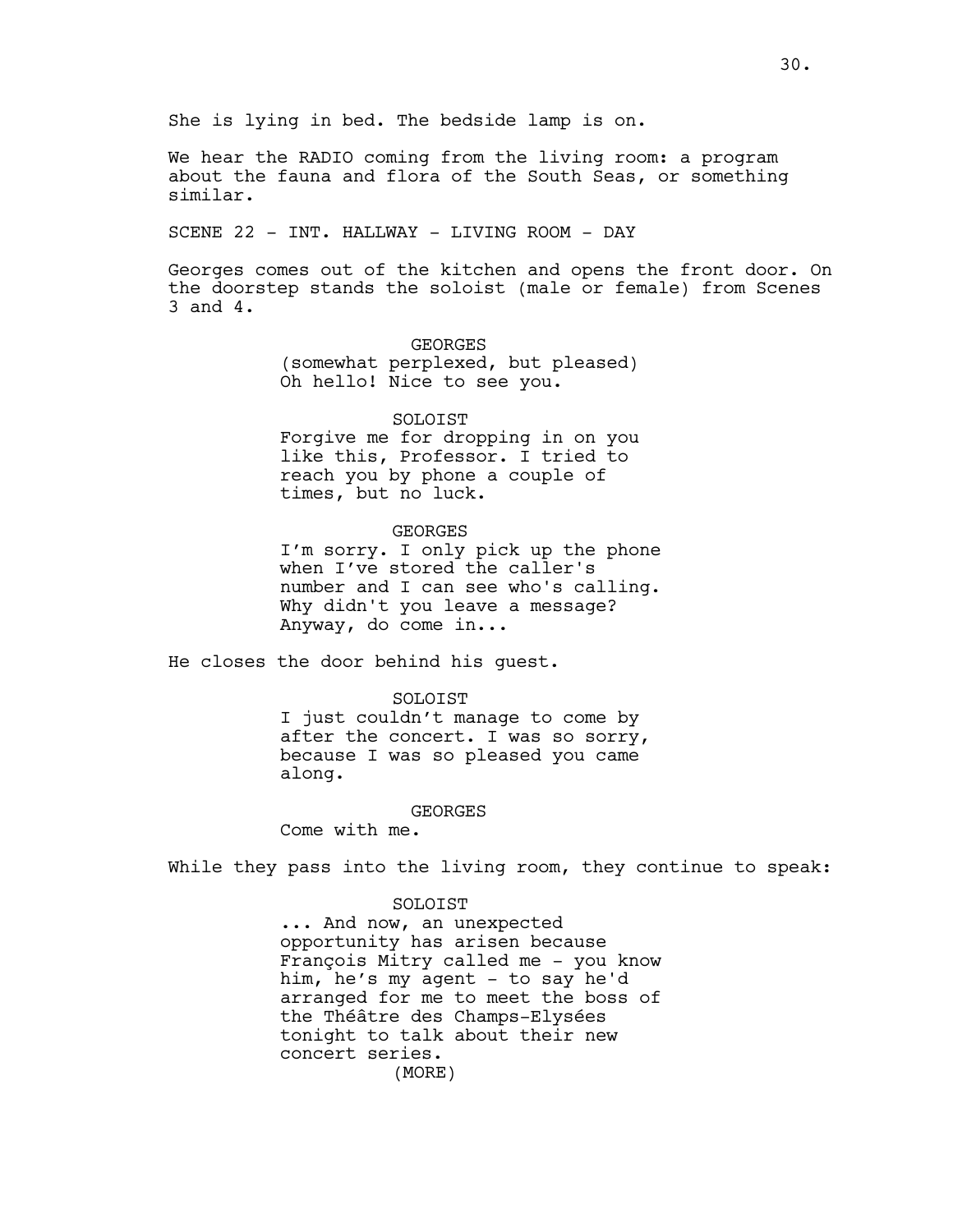So I flew to Paris this morning, and while I was in my hotel, I thought, I'll just give it a try and drop in. After all, it's virtually just around the corner. SOLOIST (CONT'D)

Sorry, these are for your wife.

He takes the bouquet of flowers from its wrapping paper and hands it to Georges.

> SOLOIST (CONT'D) Isn't she at home?

GEORGES Yes, she is. I'll go and get her in a minute. Have a seat.

SOLOIST I hope I'm not disturbing you too much.

GEORGES No, not at all. I'm happy that you came. We were so thrilled by your concert. We hoped we'd see you again soon. Please do have a seat. Can I can get you something? A cup

of tea? SOLOIST

No, no, thank you very much.

GEORGES Hold on, I'll just freshen up the flowers; in this heat they wilt so fast...

SOLOIST I've only just bought them. They should keep quite...

But Georges has already left the room with the bouquet and closed the door behind him. The soloist looks around him.

After a few moments we hear the VOICES of Anne and Georges in the distance, without understanding what they're saying. It lasts a while.

Finally Georges opens the door and pushes Anne, in her wheelchair, into the living room.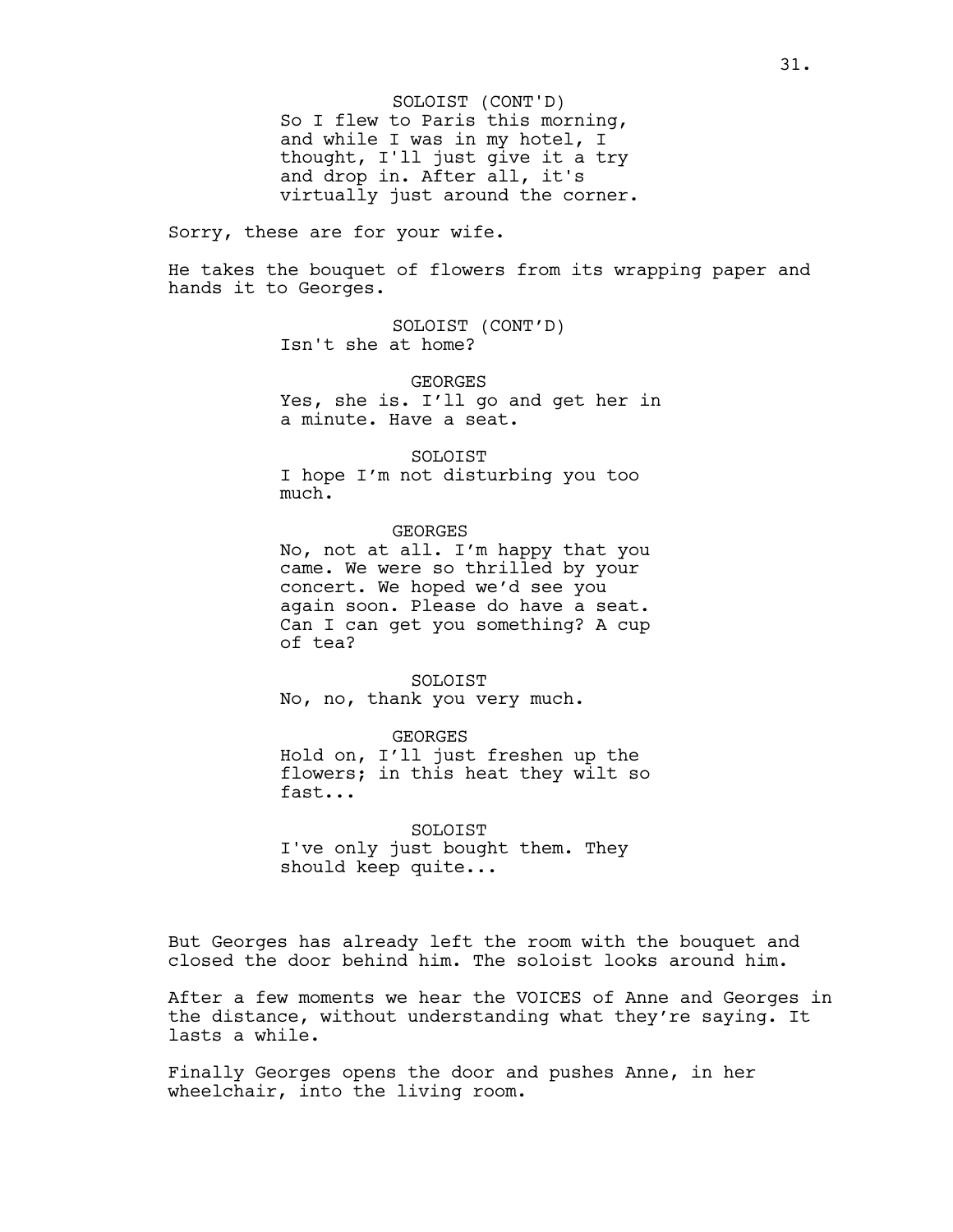ANNE

Martin! What a delight. How lovely to see you!

The (male or female) soloist has got up and doesn't quite know how to handle the situation.

> SOLOIST Mrs. Laurent! Lovely to see you too.

> > ANNE

Don't get up. Come on, sit yourself down and don't look so shocked.

The soloist sits down hesitantly, Georges pushes the wheelchair between the two armchairs and also sits down. Brief embarrassed PAUSE.

### ANNE (CONT'D)

I'm so proud of you. We were both in raptures after your concert. Georges wanted to buy your new CD the very next morning.

### SOLOIST

Oh God! I wanted to bring you the CD, but I left in such a hurry that I forgot it. I'm so sorry. I'll get one today and drop it by.

ANNE

(smiling) No, no, don't worry. We want to make a contribution to your success. Even if it's only twenty euros.

# SOLOIST

You've already contributed so much. I owe you so much, Madame.

ANNE

You owe it to your hard work and your talent.

## SOLOIST

(shaking his head a little) Do you remember, when you first gave me the Bagatelles to play? I was twelve at the time, and in my youthful arrogance I said: "But why the Bagatelles?" And you really gave me a piece of your mind.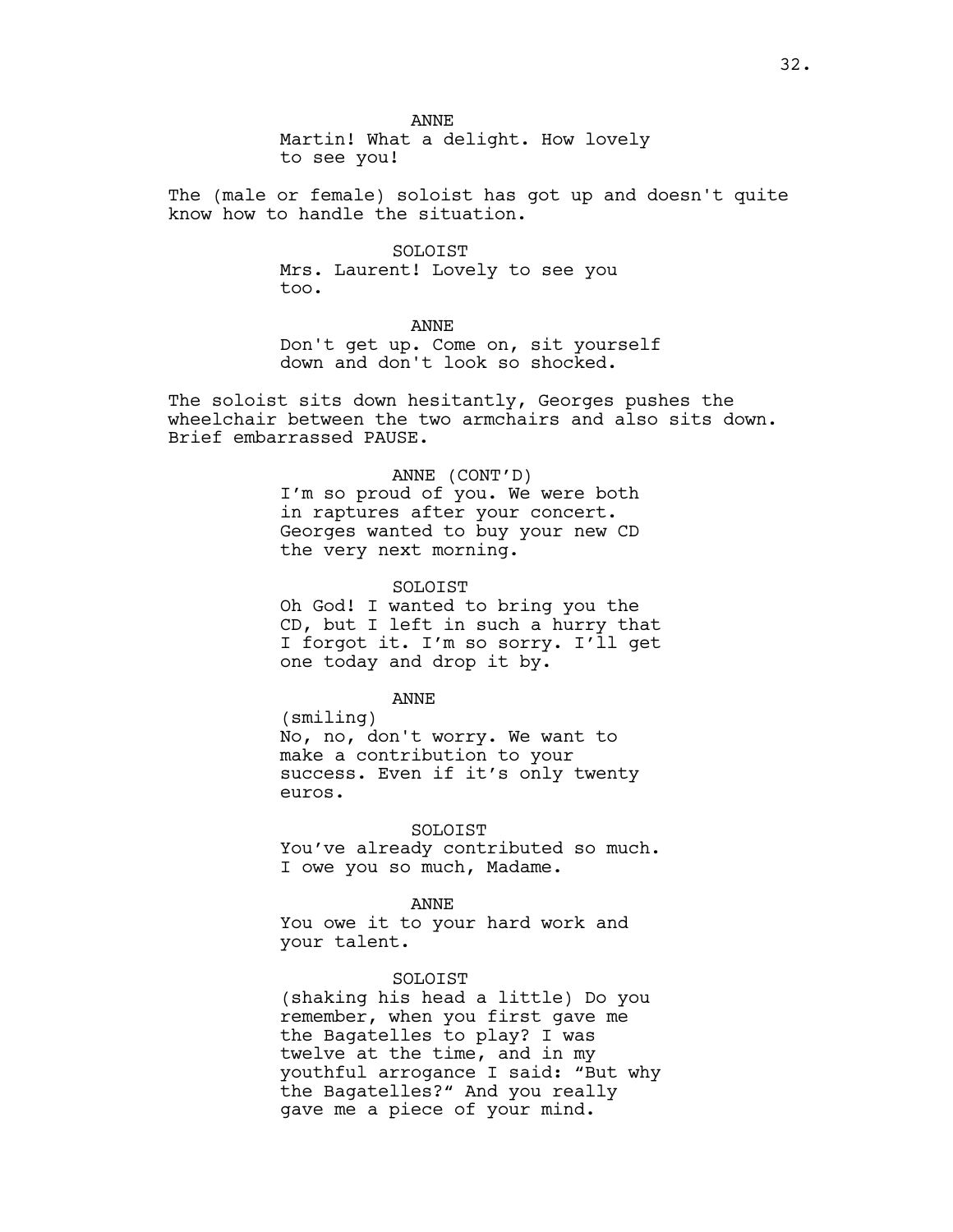They both smile. PAUSE. Then he goes on:

SOLOIST (CONT'D) So what happened?

### ANNE

My right side is paralyzed, that's all. It can happen when you get older.

SOLOIST And how...?

ANNE Let's talk about something else, shall we?

SOLOIST

(disconcerted) Sure ...

ANNE Don't be offended. But I want to enjoy the lovely interlude you've given us with your visit.

SOLOIST

(disarmed) Of course.

Brief PAUSE.

## GEORGES

You haven't told us yet what's been going on since the Paris concert.

The soloist is a bit thrown by the couple's behavior.

# SOLOIST

Well, actually I've spent most of the time in London studying. Then I went to Copenhagen for two performances, that was Schubert too. My whole life revolves around Schubert at the moment. The concerts with the Impromptus and the Moments Musicaux, and for my bread-and-butter work I'm developing the sonatas. Not the late ones, I think I still need a couple more years for those.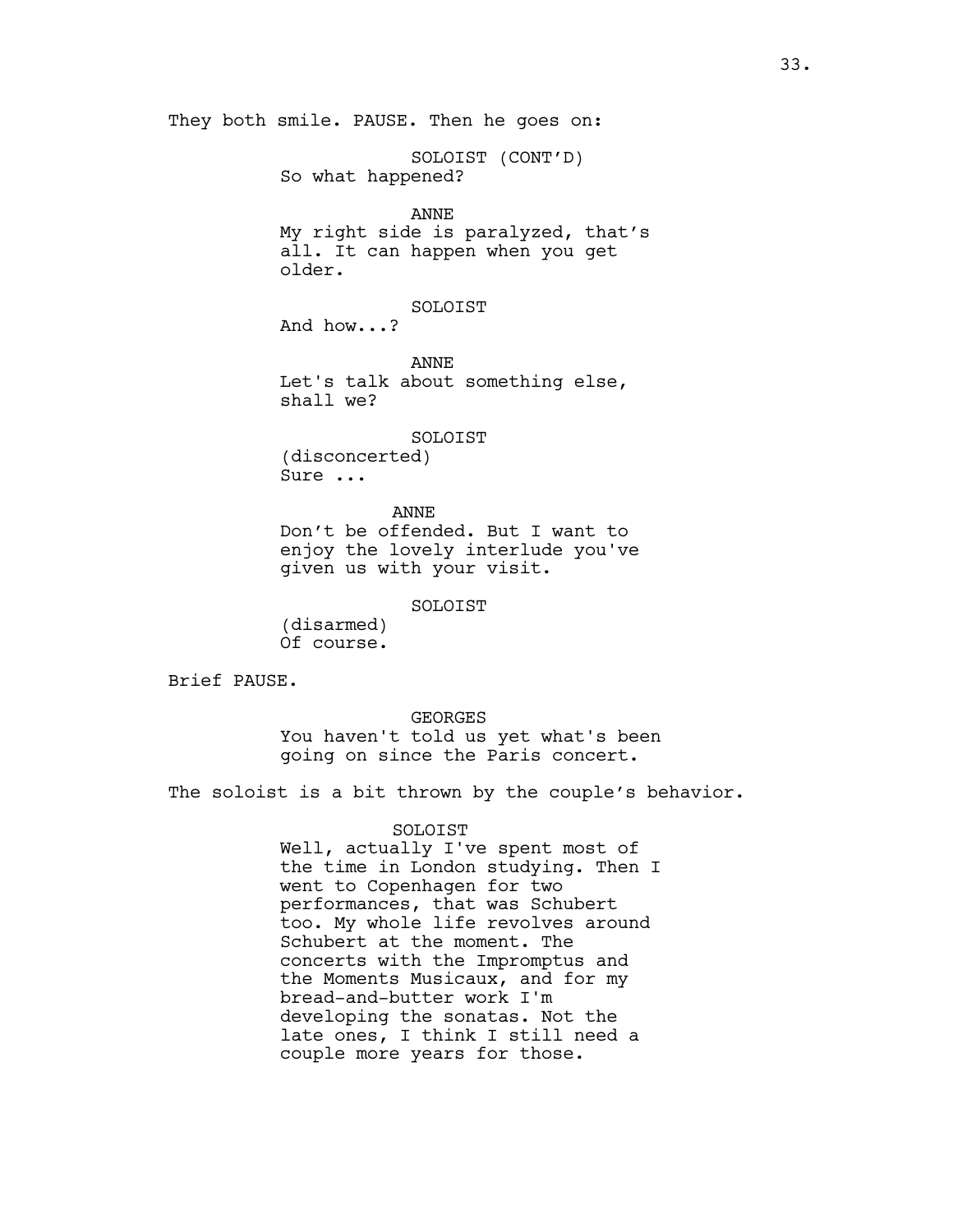(The dialogue concerning music will be modified according to the performer chosen.)

> ANNE Could you do me a favor?

#### SOLOIST

(surprised) Really?

ANNE Would you play Für Elise?

SOLOIST (embarrassed) Um, I don't know if I remember it very well. Beethoven, it's been a long time since I've... But if you want...

ANNE Give it a try.

SOLOIST (hesitantly) OK.

He looks at Georges, then at Anne again, gets up, goes to the grand piano and plays.

SCENE 23 - INT. HALLWAY - DAY

Georges is leaning against the chest, and watches Anne, who is practicing maneuvering her new electric wheelchair. Forward, backward, turning. In the end, she goes round and round in circles several times. He laughs, so does she.

SCENE 24 - INT. BEDROOM - LIVING ROOM - NIGHT

Anne is lying in bed. A book rests on her stomach. She listens to the PIANO playing coming from the living room. After a while the music stops.

> ANNE What's the matter?

LIVING ROOM

Georges is seated in front of the open piano. His hands in his lap, he looks straight ahead.

SCENE 25 - INT. LIVING ROOM - DAY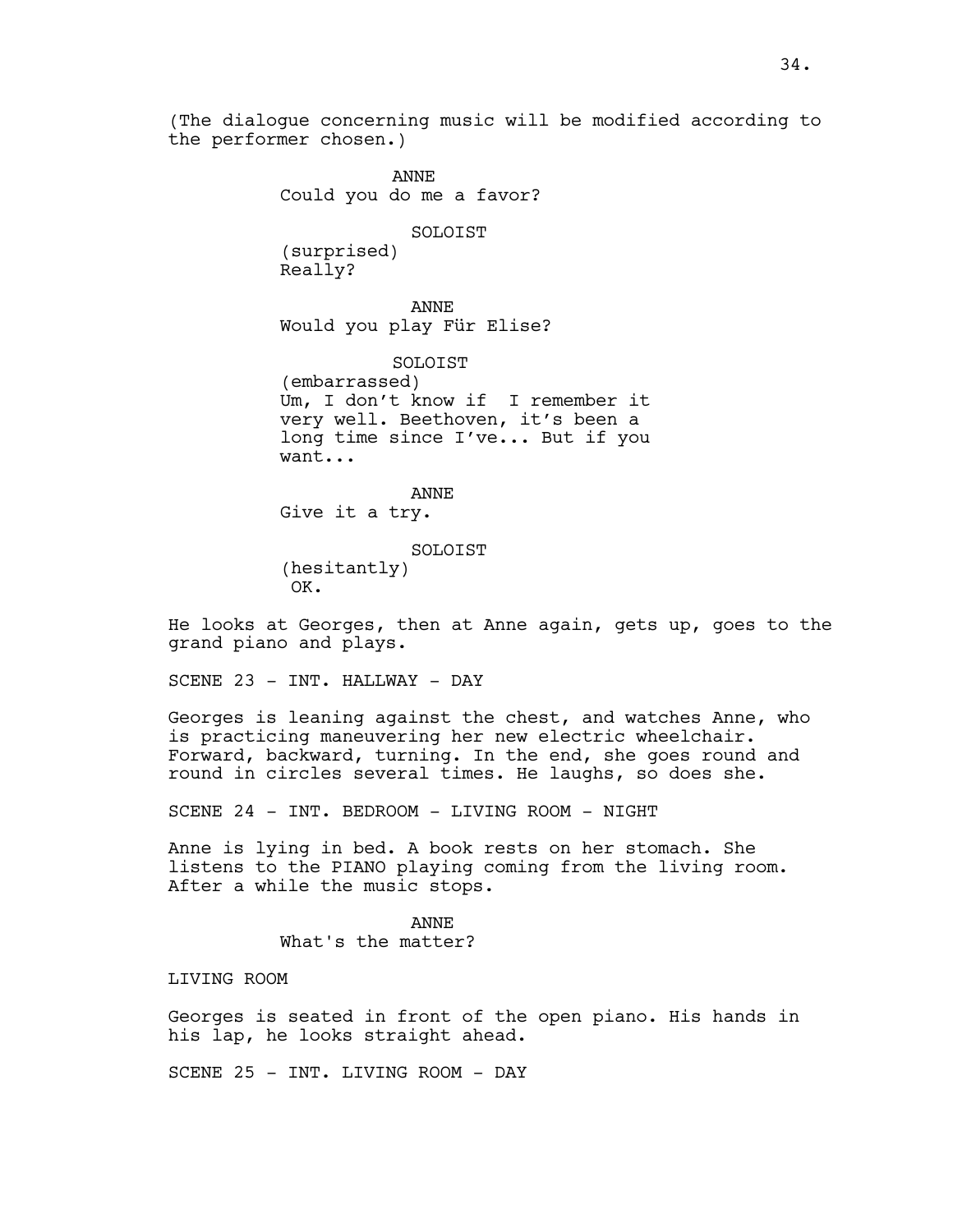The superintendent's wife runs the vacuum cleaner over a carpet.

SCENE 26 - INT. BATHROOM - NIGHT

Anne is seated on a stool. Georges washes her.

SCENE 27 - INT. KITCHEN - HALLWAY - BEDROOM - TWILIGHT

Georges has cooked himself a steak and is eating. On the radio, we hear the EVENING NEWS. Suddenly, coming from the neighboring room, a LOUD CRASH and the SOUND of crockery breaking. Stifled CRY from Anne. Georges gets up, irritated, crosses the HALLWAY and enters the BEDROOM.

Anne lies on the floor, beside the overturned night stand, in the midst of the crockery and remains of a meal.

> GEORGES (shocked, and hence furious) Good God, what are you doing?

He hurries toward her and pulls her up rather roughly into the bed.

> GEORGES (CONT'D) Have you lost your senses?! I don't believe it! How stupid!

He points to the broken objects.

GEORGES (CONT'D) Look at that! Did you need to do that? Can't you call me when you need something?

ANNE (meekly) I'm sorry.

GEORGES

(still furious) Yes, so am I.

# ANNE

(softly) Sorry.

Georges bends down, and begins to gather up the scattered objects.

> GEORGES The lamp is broken too.

SCENE 28 - INT. BATHROOM - HALLWAY - ANNEX - DAY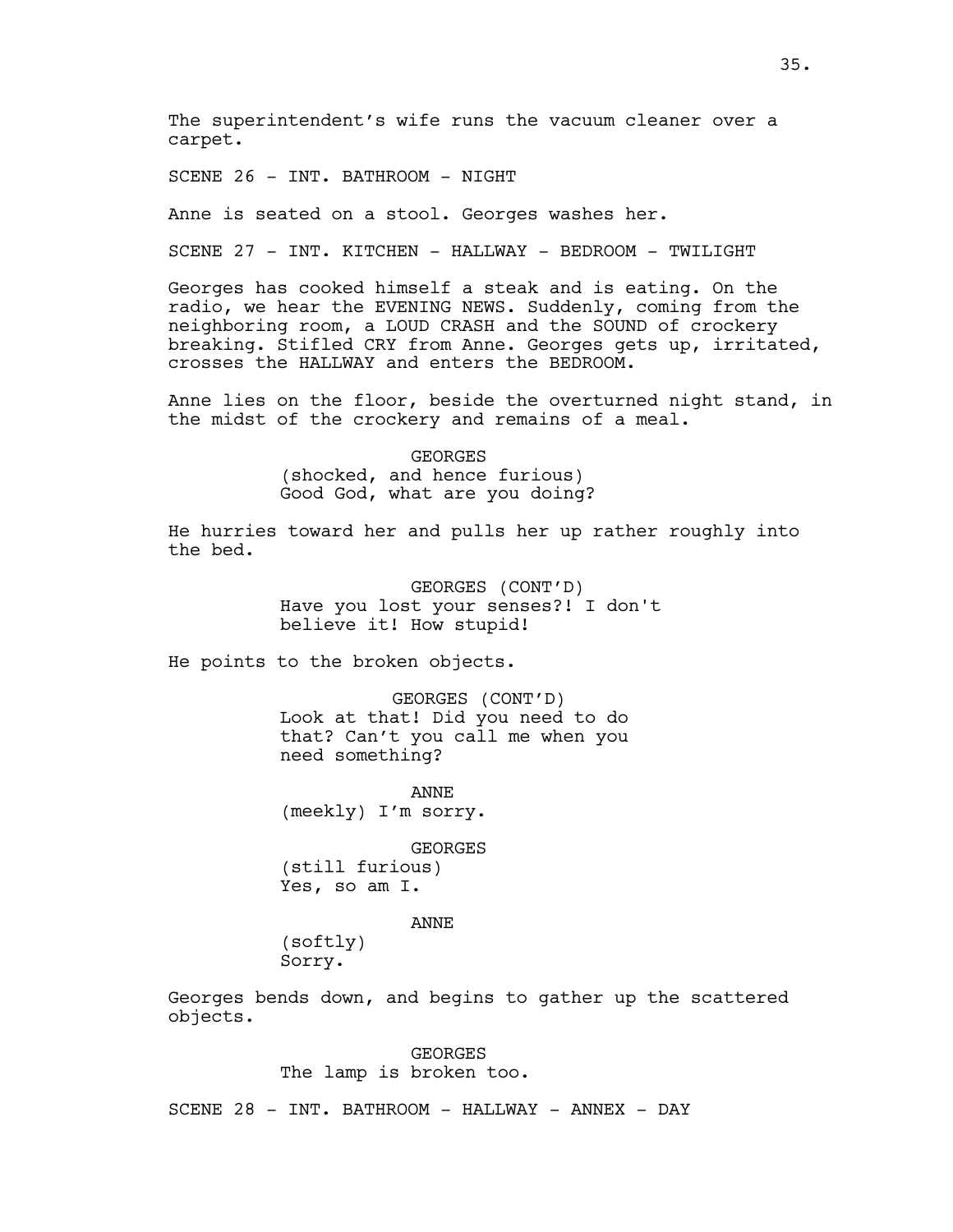Bathroom.

Georges, in pajama pants, naked torso, brushes his teeth. The doorbell rings.

Georges spits out, wipes his mouth, goes into the hallway and over to the front door.

> GEORGES (CONT'D) Yes? Who's there?

No answer. Georges is very irritated. O.S., Anne calls to him:

> ANNE Georges? What's going on? Who is it?

Georges opens the door. Outside, however, instead of the usual landing, we see an empty room lit a giorno but without a window, about as large as the rooms in the apartment. It looks like an unpainted room in a new apartment. A couple of ladders are propped against the opposite wall. At the other end of the room, to the side, is a small door. Georges is stunned, and doesn't understand what has happened. Hesitating, he crosses the room toward the door.

O.S., in the distance, Anne's worried voice:

ANNE (CONT'D) Georges? What's going on?

Georges opens the small door. Behind it is a narrow, windowless corridor, as brightly lit as the room. At the end of the corridor, a door. Georges heads toward this door and opens it too. Behind it is a tiny windowless room, equally bright as the others. Everything is very quiet. Georges enters, turns round, then goes back along the corridor, crosses the room, comes through the apartment door into the hallway of the apartment. But it too is now empty and bright, with bare unpainted walls, no doors; only the door to the bedroom is open. Behind that too, it appears to be empty and bright. Georges goes toward it.

At the same time, we hear GEORGES' VOICE. At first he groans, but then begins inarticulately hollering, louder and louder. Shortly after, we also hear:

> ANNE'S VOICE: Georges, what's going on?

SCENE 29 - INT. BEDROOM - NIGHT

Darkness. GEORGES HOLLERS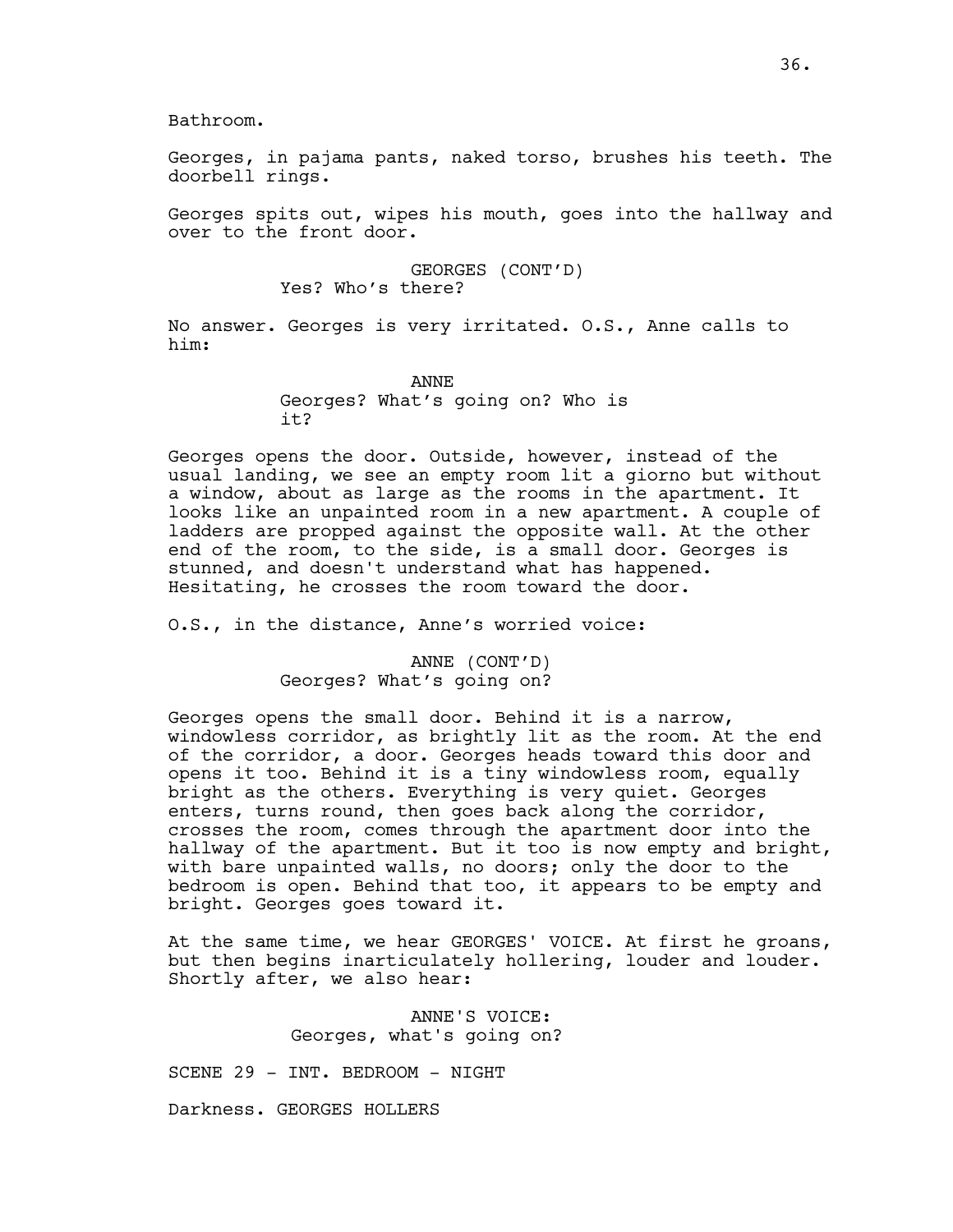ANNE'S VOICE Calm down will you! There's nothing there. It's nothing.

She manages to switch on the bedside lamp. Georges is sitting up in his bed, having just awoken, wide-eyed with terror. His breathing is labored.

Anne extends her good hand toward him, caresses his back to calm him. He slowly calms down and flops back on his pillow.

## ANNE

What was it?

He doesn't answer. Continues breathing heavily. She caresses him.

> GEORGES (still with labored breathing) I didn't understand... I thought I'd gone mad... It was something impossible...

### ANNE

What was?

SCENE 30 - INT. BEDROOM - DAY

Close shot on the screen of a cell phone. We read on it:

Coming to Paris on 12th. Plan to stop by in afternoon. Hope all well. So look forward to seeing you. Love Eva.

We hear O.S. the voice of

**GEORGES** Eva. They're coming on the 12th.

He crouches down in front of Anne who is seated on the bed, puts his mobile phone back in his pocket and continues to put on her socks and her shoes.

ANNE

Why?

GEORGES No idea. Apparently she's coming with Geoff.

ANNE

When is it?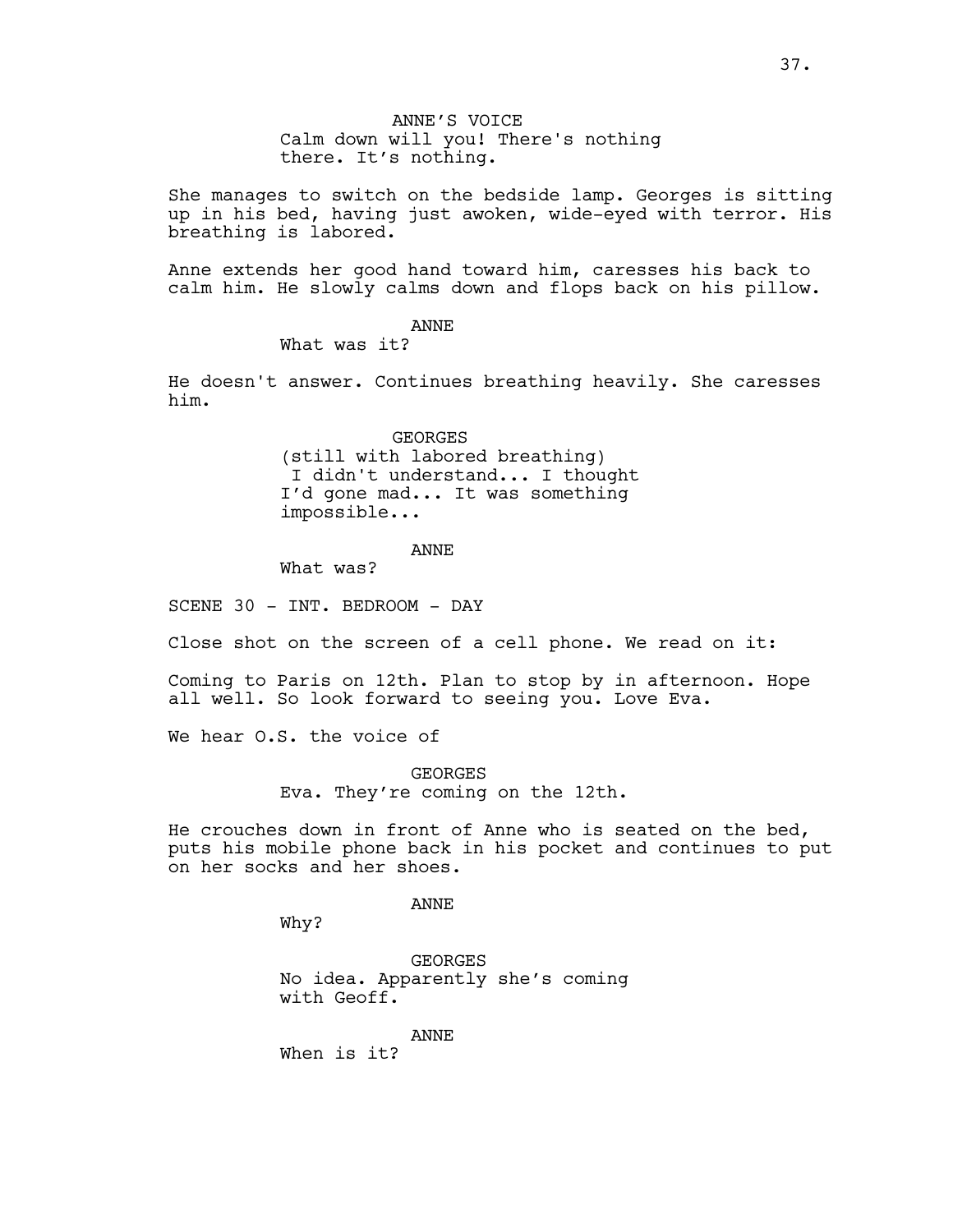GEORGES I don't know exactly. What day is it today? I'll go and look.

Short PAUSE.

ANNE I don't want that.

**GEORGES** 

What?

ANNE Geoff doesn't need to come.

PAUSE.

Georges doesn't agree, but continues to dress Anne.

ANNE (CONT'D) I don't need any comments on my predicament. I can only take his British humor in small doses.

SCENE 31 - INT. HALLWAY - DAY

Once more the set of physiotherapy exercises. Things are going better. Georges smiles encouragingly at Anne, noticing her improvement. She reacts like someone duty-bound, but without conviction.

SCENE 32 - INT. LIVING ROOM - DAY

Close shot: a CD is inserted into a player. As the MUSIC begins (the concert heard in Scene 3), Georges takes a card out of the envelope that contained the CD and reads it to Anne:

> GEORGES Dear Madame Laurent, Dear Monsieur Laurent, it was beautiful and yet sad to see you. My heartfelt wishes that things will get better. With deep gratitude, your former pupil, Martin.

The MUSIC makes their SILENCE less awkward. Then, after a long while, Anne says:

ANNE

Stop the CD.

He hesitates, looks at her, then stops the music. They remain SILENT.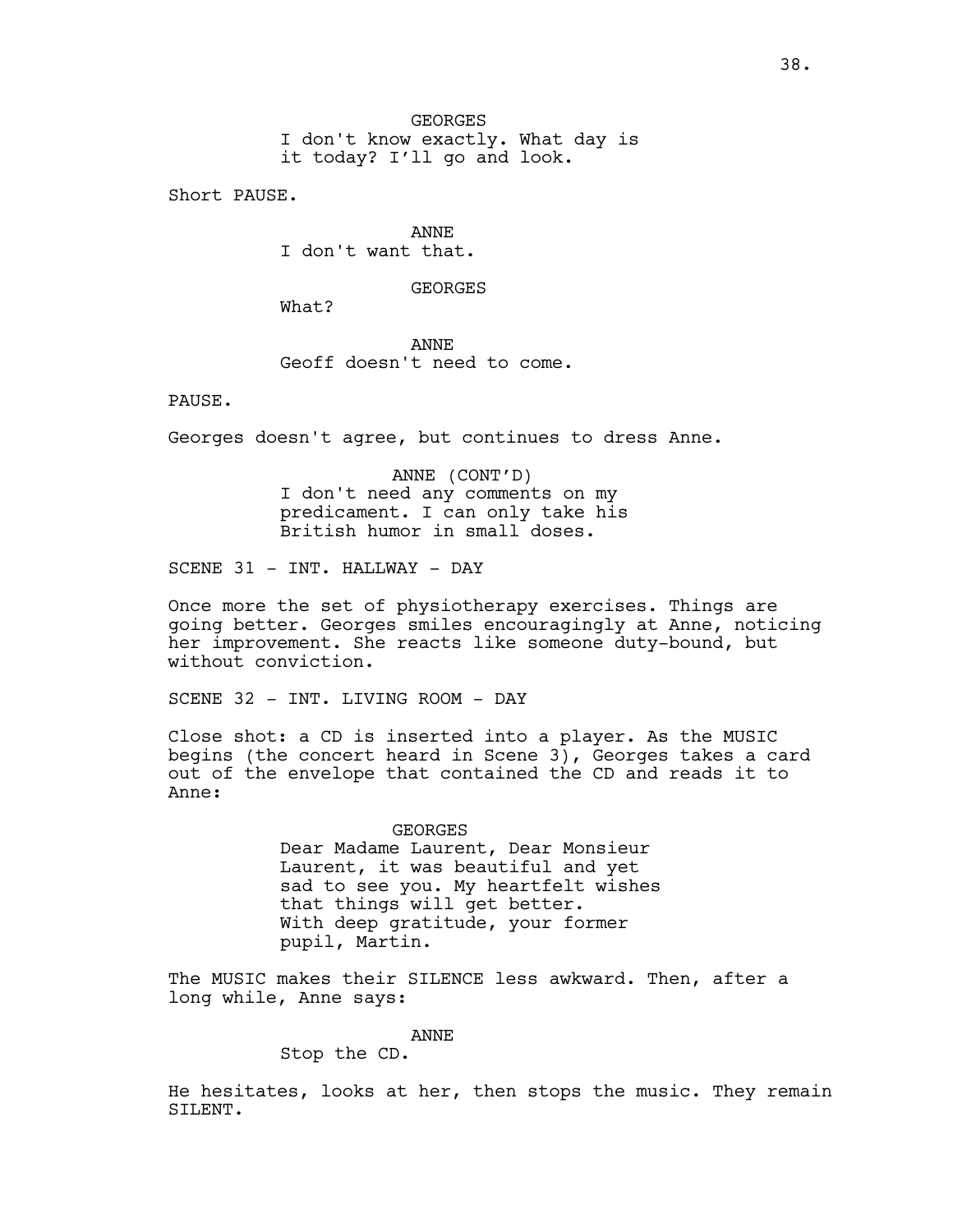SCENE 33- INT. KITCHEN - ADJOINING ROOM - DAY

They eat. Suddenly, Anne says:

ANNE (CONT'D) Where are the family albums?

GEORGES The family albums? I don't know, there, in the other room. Why?

ANNE Can you get them for me?

GEORGES

What, now?

Anne nods.

GEORGES (CONT'D)

Why, Anne?

ANNE

I'd like to look at them.

Georges hesitates, and doesn't understand the suddenness of this request.

ANNE (CONT'D)

Please!

He finally gets up and goes into the adjoining room. He comes back after a few moments with a stack of albums, pushes away the remains of Anne's meal and sets down the first album in front of her.

ANNE (CONT'D)

Thanks.

GEORGES (a bit irritated) You're welcome.

With her able hand, Anne opens the album, looks at the photos, turns the pages, looks.

> ANNE That's nice. GEORGES

(self-consciously, softly) What?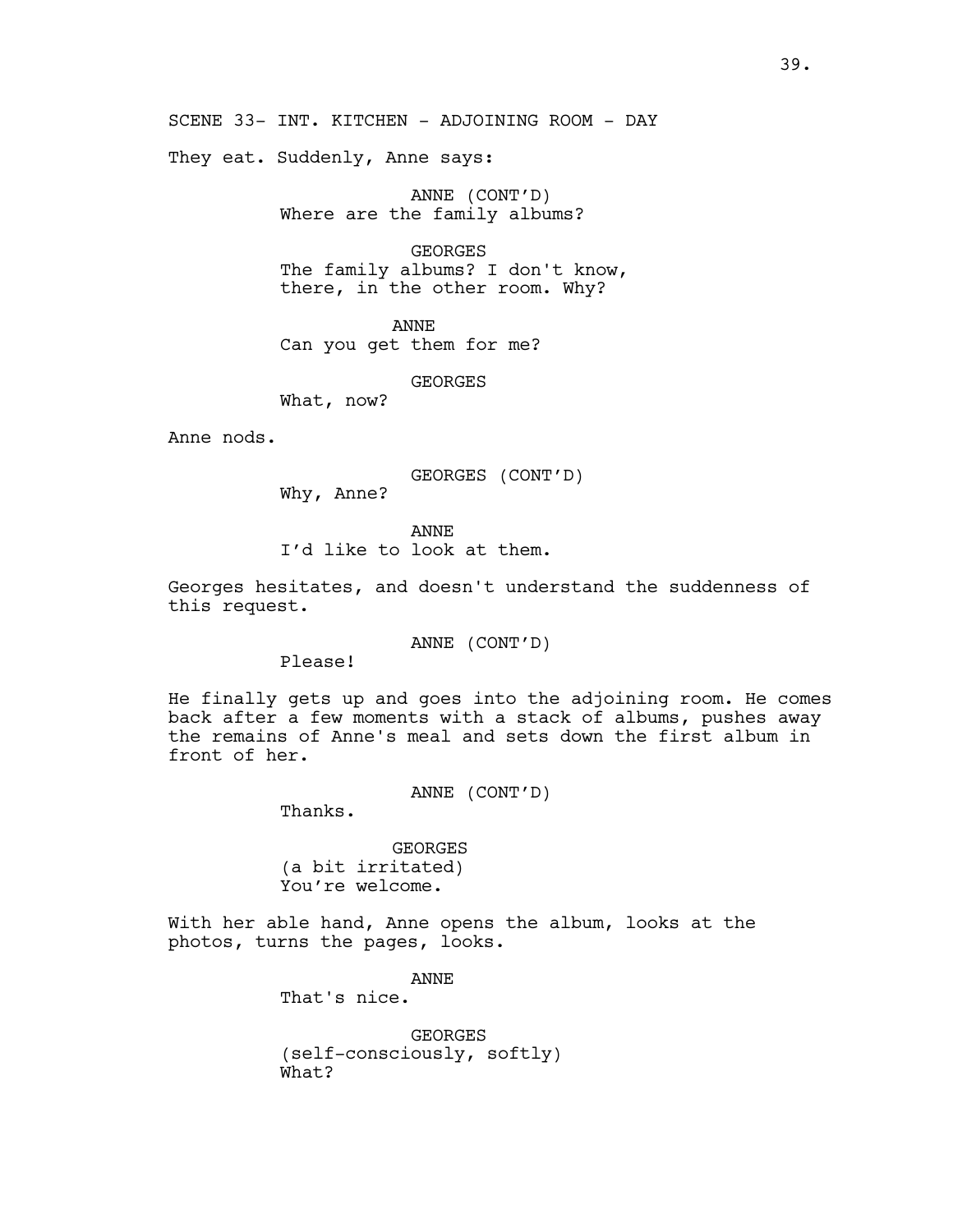ANNE Life...so long... What a long life...

Georges looks at her. She continues to thumb through the pages. After a while she turns toward him.

> ANNE (CONT'D) Stop watching me.

GEORGES (caught in the act) I wasn't watching you.

ANNE Of course you were. I'm not that dumb yet.

SCENE 24 - INT. BEDROOM - NIGHT

They are both lying in bed. Georges reads the day's news to Anne from the newspaper. When he looks over to her, she has fallen asleep. He then puts the newspaper on the night stand and turns out the light.

SCENE 35 - INT. BEDROOM - HALLWAY - BATHROOM - DAY

Bedroom.

It's morning. Georges is helping Anne to get out of bed into her wheelchair. As he does it, he notices that the bed and her nightgown are wet.

> GEORGES You're soaked through.

ANNE What do you mean?

Brief PAUSE.

GEORGES

Hold on.

He sits her back on the bed and goes out of the room.

GEORGES (CONT'D) I'll be right back.

During this time, she remains seated, feeling embarrassed, and waits. He comes back with a towel and puts it on the seat of the wheelchair.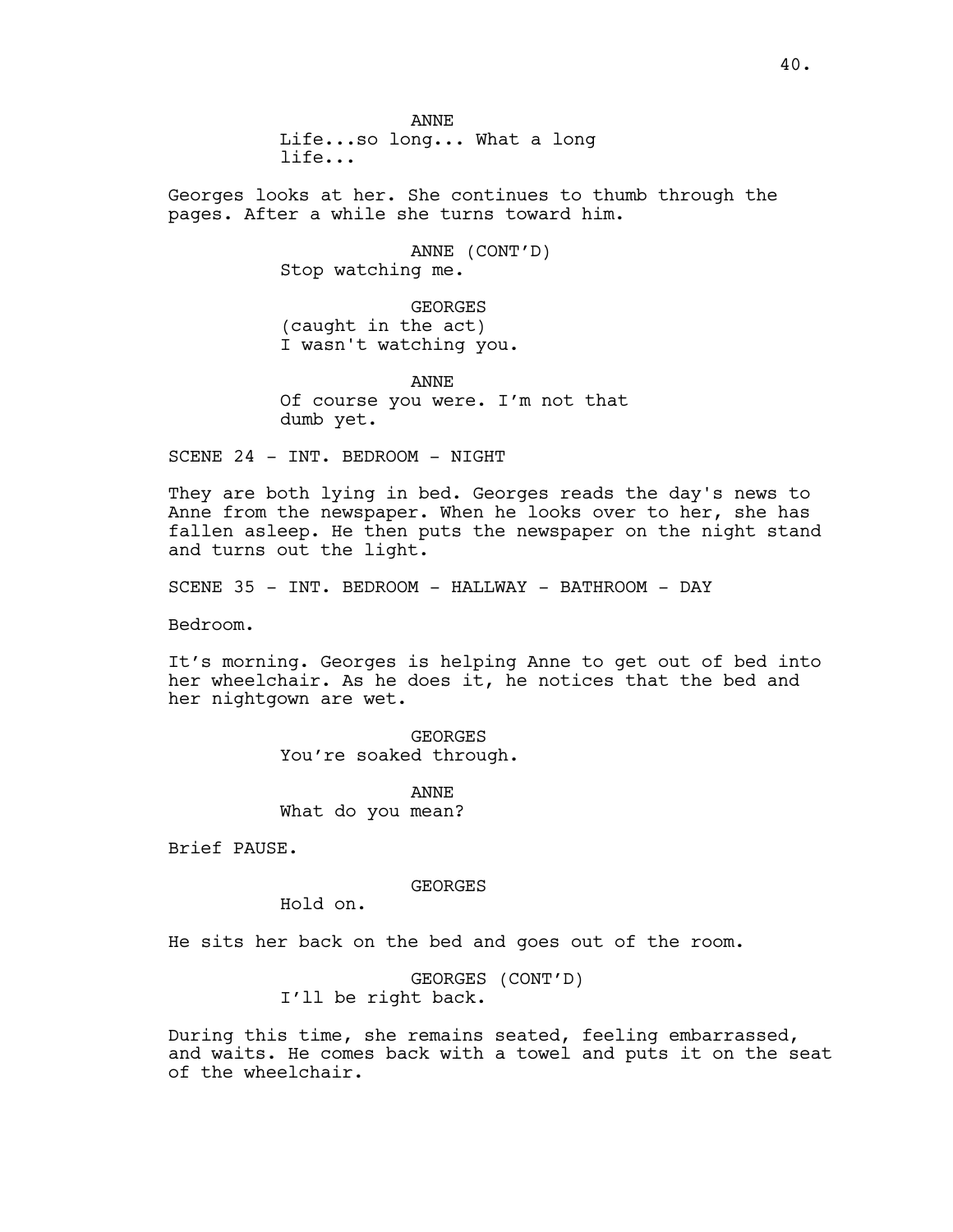He lifts her out of the bed into the wheelchair and pushes her through the hallway into the bathroom.

He lifts her out of the wheelchair, sits her on the stool and takes off her wet nightgown, pulling it over her head. She starts to SOB inconsolably. He caresses her face.

> GEORGES (CONT'D) Come on, darling. It's nothing serious. Things like that happen..

ANNE (sobbing) I can't... take it any more.

He holds her tightly against him, strokes her hair, feeling helpless.

> GEORGES My love. My darling.

SCENE 36 - INT. BEDROOM - DAY

Anne is in bed. She's on a drip. Eva is seated on a chair beside the bed.

EVA

... thinking about whether it wouldn't be better to invest the money in an apartment block. If inflation gets going again, property is the only sure thing. Right now, savings accounts pay 1.75% at best. Four years ago, Geoff bought some stocks with a small sum of money and the whole thing collapsed. So now we're obviously worried. Unfortunately, in the meantime, other people have had the same idea, and property prices are going through the roof. Since we came back from Scandinavia, I spend all my spare time looking through newspaper ads.

To put an end to the PAUSE that follows, she adds:

EVA (CONT'D) It takes time, that's all. We'll find something in the end.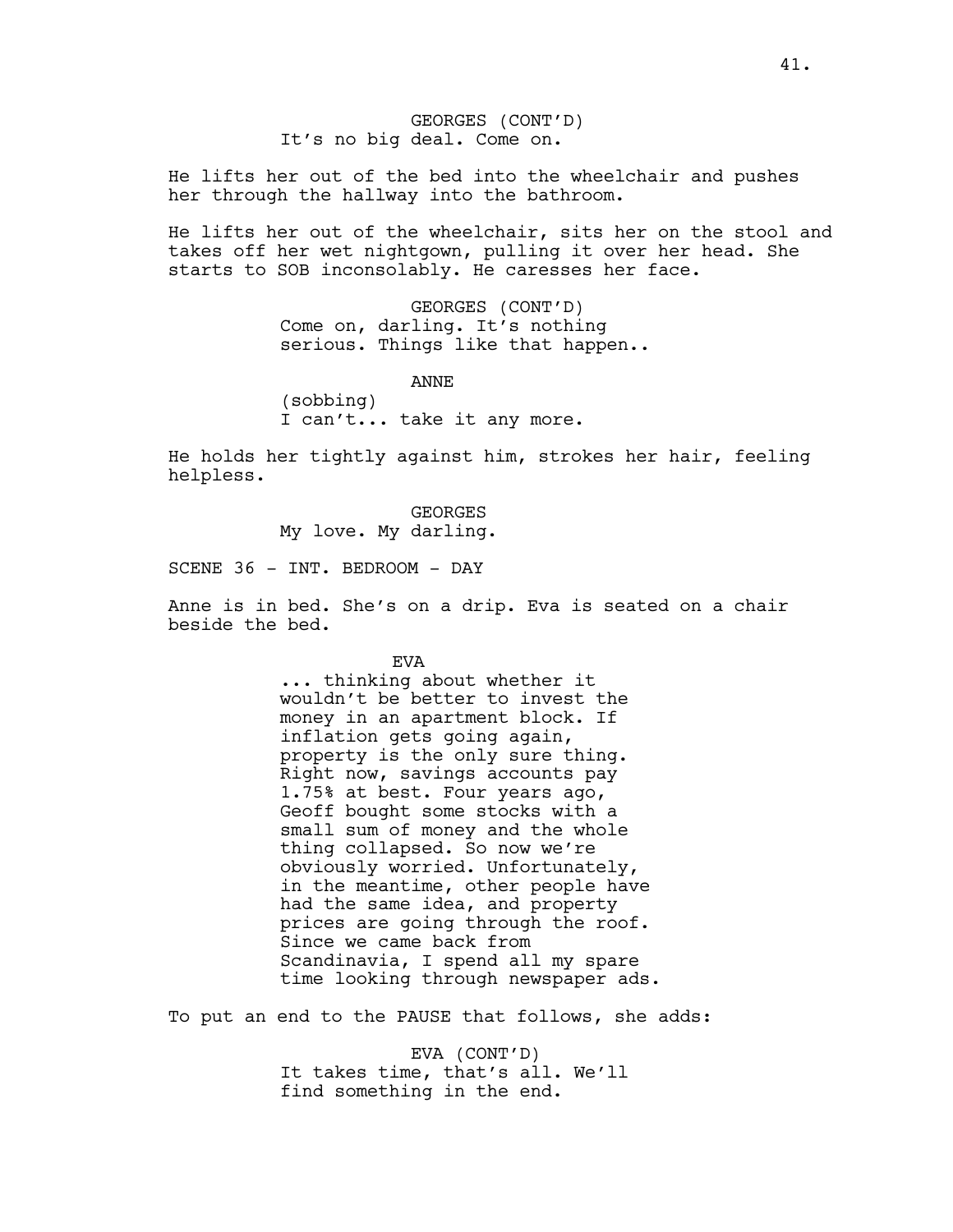Another oppressive PAUSE.

ANNE (slowly) Yes yes I have... I have... the grandmother... woman with house... not... the house then ... money

EVA I don't understand you, I'm afraid.

ANNE

... yes... now... it's all... house sel... sel... sel... was... in two strokes of... so quickly... god it's hard... to say... sell... money gone... left... there too...

PAUSE. Eva has tears in her eyes.

SCENE 37 - INT. LIVING ROOM - DAY

Georges and Eva's husband, GEOFF, around fifty. He speaks with a British accent.

> **GEORGES**  ... three times a week... I'm not experienced enough. We'll see if that's enough.

GEOFF How much is she asking?

GEORGES It's paid by the hour. We'll see.

GEOFF

And her?

GEORGES

Anne?

Geoff nods. Georges shrugs.

GEORGES (CONT'D) It's hard to say. Sometimes I get the feeling she's totally unaware of the state she's in. And then I feel the opposite. It's... I don't know.

GEOFF And what about the doctor? What does he say?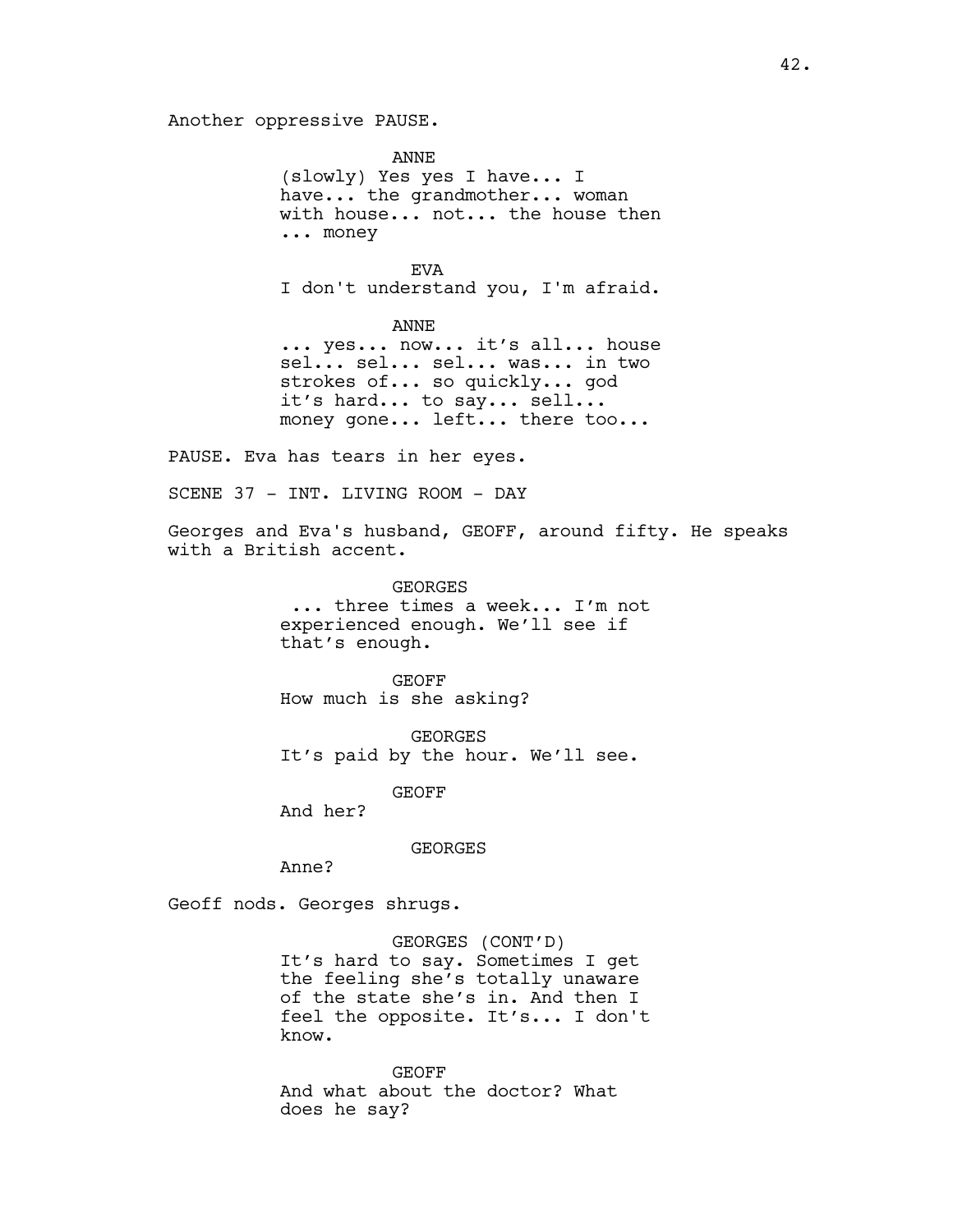GEORGES

He's...

Eva comes in through the door. She's in floods of tears.

EVA (crying) She only talks gibberish. I don't know what...

Geoff gets up, hesitantly.

GEOFF

Hey, dear...

He goes toward her and leads her to the armchair where he was sitting.

> GEOFF (CONT'D) ...come here, sit down, it's OK.

She shakes him off, irritated, and sits down.

EVA

Nothing is OK.

At first he's vexed by her brusque response, but then goes to sit down on the sofa. Meanwhile, Eva turns to Georges:

EVA (CONT'D)

What's going on, actually? You can't just leave her lying on her bed like that! She's unrecognizable! It's ridiculous!

GEORGES

We can't do anything for the moment. Calm down, darling. She's getting medical treatment, they give her the necessary medication, and there are no other options right now.

EVA

What does that mean, "no other options"? Why isn't she in a hospital?

**GEORGES** She had a second stroke. Bertier examined her and felt we could spare her all the hospital inpatient procedures. (MORE)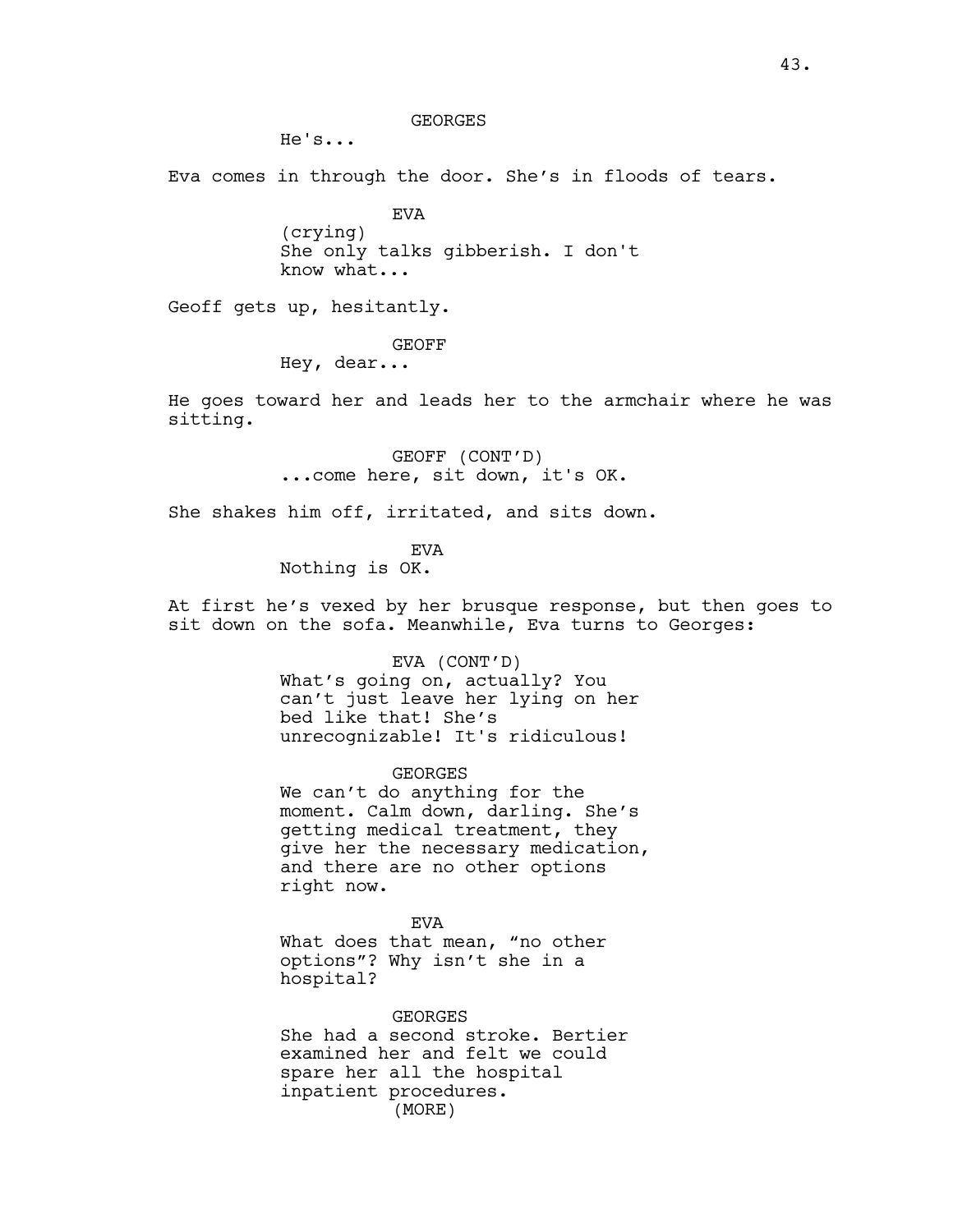Anyway, they wouldn't keep her, they'd send her to a care home. What they do in those places, we can do here. GEORGES (CONT'D)

Eva looks at him, amazed.

GEORGES (CONT'D) And she won't be put in a care home. I promised her that.

GEOFF Don't you think you're taking on too much?

**GEORGES** Have you got a better idea?

Geoff doesn't know what to say. Eva has composed herself somewhat and blows her nose.

> EVA I can't believe that these days there's no way of handling this efficiently.

GEORGES (curtly) No one's stopping you from finding out.

Eva gets up, furious, and goes to the window. Georges follows her with his eyes.

> GEORGES (CONT'D) (peaceably) Believe me, I love your mother as much as you do. So please, don't treat me as if I was a total idiot incapable of doing the obvious.

EVA I didn't say that. I'm simply questioning whether what I see going on here is the answer to everything!

GEOFF (to Georges) Don't you want to get a second opinion?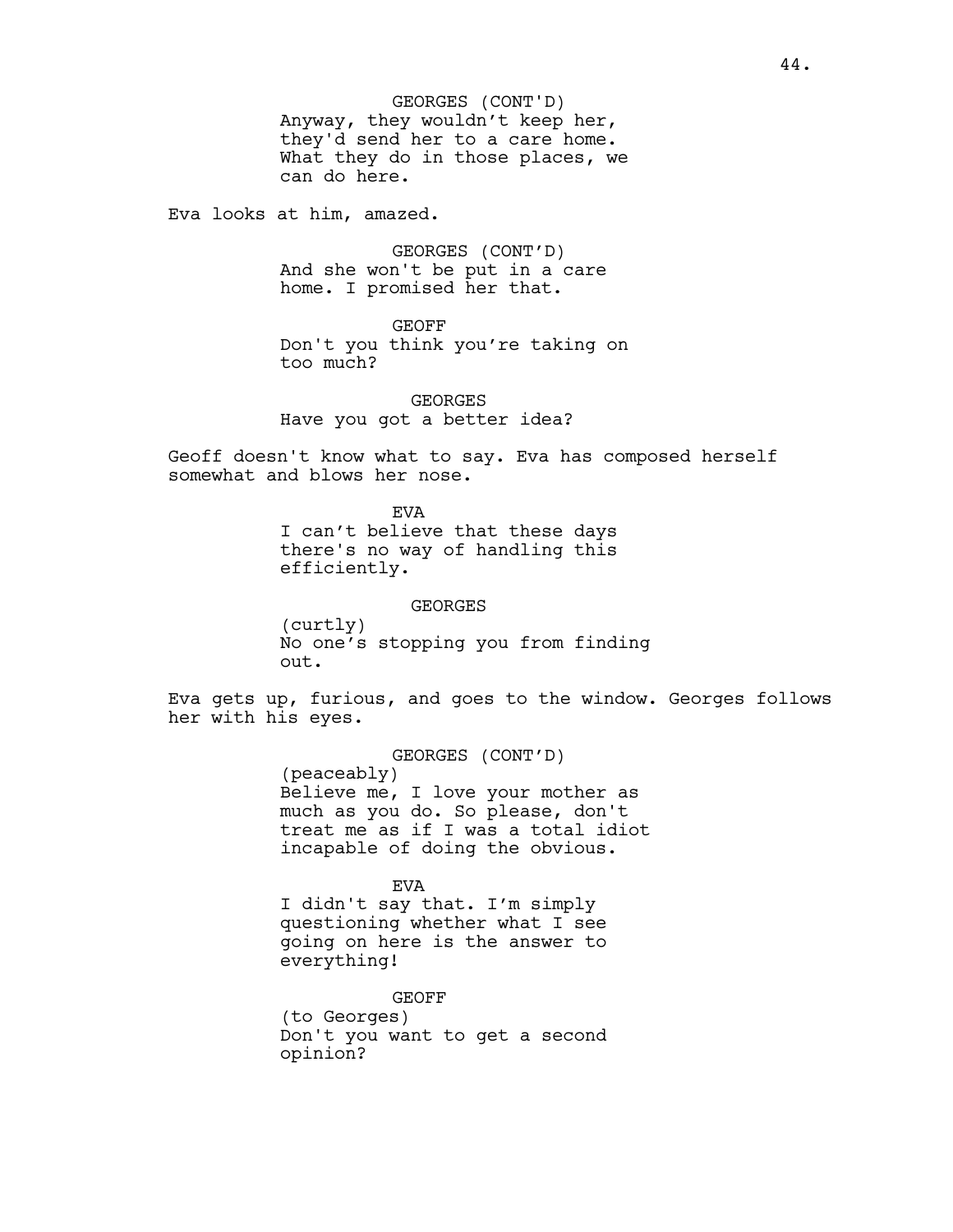**GEORGES** 

Now you two had better stop, OK? Another doctor did come. He said Bertier was right. From Monday, a nurse will come three times a week. Now can we talk about something else?

EVA

Like what?

SCENE 38 - INT. KITCHEN - NIGHT

Georges washes the tea cups that he used for Eva and Geoff. On the radio, the EVENING NEWS.

SCENE 39 - INT. BEDROOM - DAY

With expert gestures, a nurse shows Georges how to lie Anne down and put an incontinence pad on her. She's now almost incapable of moving, and has to be turned over like an object, as tears flow silently down her face.

SCENE 40 - INT. LIVING ROOM -DAY

Anne is at the piano and plays the piece from the Scene 3. We watch her and listen to her for a while.

Georges is seated in his armchair and looks at the piano. Finally he leans over toward the CD player and stops it. The MUSIC suddenly stops. Georges remains silently seated.

SCENE 41 - INT. KITCHEN - HALLWAY - BEDROOM - DAY

He prepares a bowl of muesli, fills a sipping cup with water and brings both into the bedroom. Sits down on the bed close to Anne to feed her her food.

> GEORGES There, my love, I hope you like it.

> > ANNE

OK...

He begins to feed her.

GEORGES I added a little orange juice. I find it tastes quite good.

She can only swallow slowly, and so something keeps running back out of her mouth. He wipes it with a tea towel, continues to feed her. Finally, after a few mouthfuls, she keeps her mouth shut.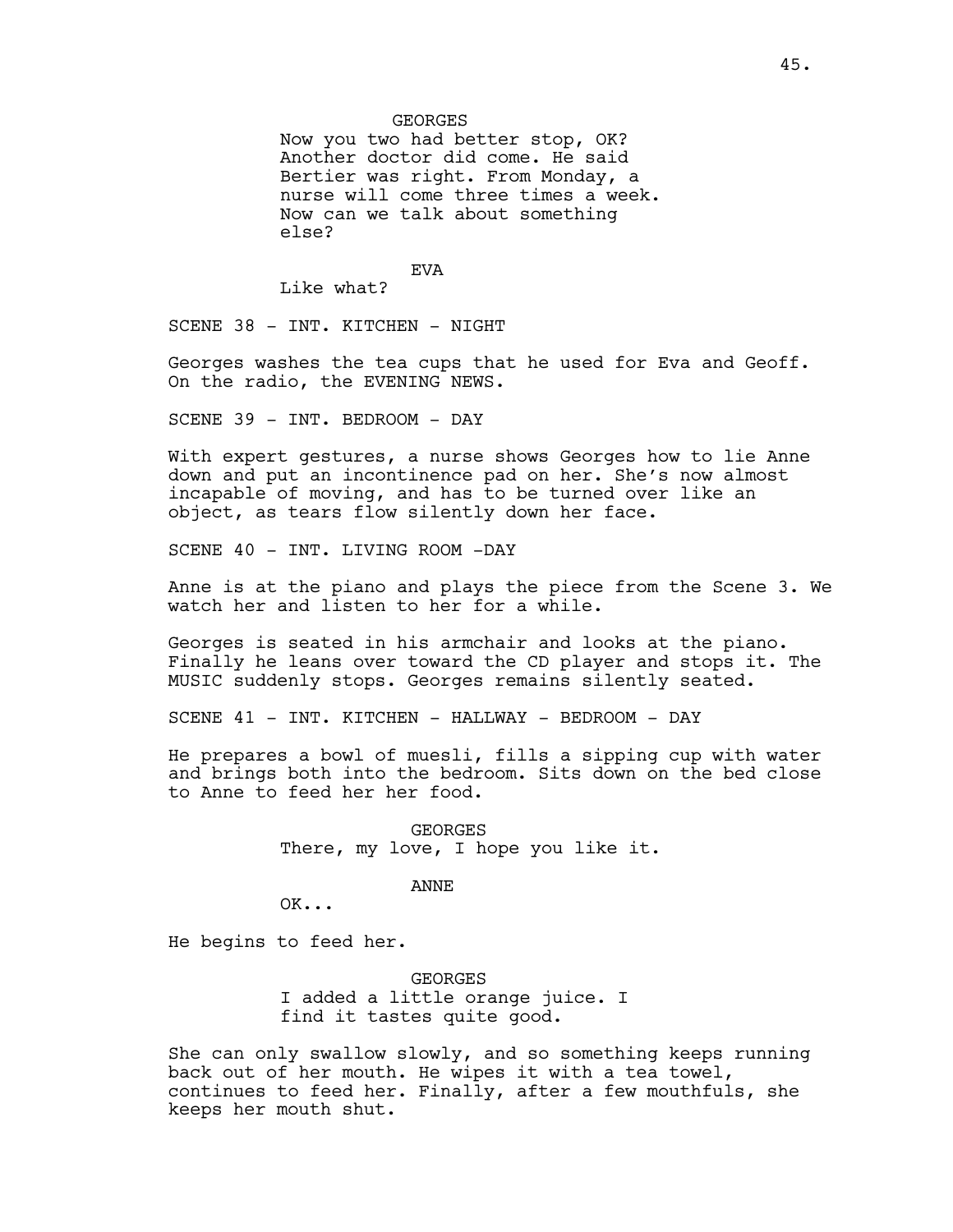GEORGES (CONT'D) Come on, Anne, you have to eat some more. You've only swallowed three mouthfuls.

Anne continues to keep her lips sealed.

GEORGES (CONT'D) Please, darling. A bit more.

Anne doesn't move. He puts the muesli on the night stand and holds the sipping cup to her lips. She drinks slowly, one sip after the other. He pulls the cup back between each sip, to give her more time. Suddenly she says:

> ANNE ...Mom to the concert...

> > GEORGES

Yes?

ANNE ...Mom to the concert... no dress...

GEORGES Mom has no dress for the concert?

ANNE ...Mom to concert... no ... uuu... no...

GEORGES

Yes?

Long PAUSE. Georges waits.

SCENE 42 - INT. BATHROOM - DAY

Georges and the nurse install Anne on a metal armchair in the shower.

As she does so, the nurse keeps talking reassuringly to Anne. Finally, she turns on the tap.

> ANNE (in a monotone) Help! Help! Help! Help! Help! Help!...

Without being phased, the nurse continues to speak reassuringly. Georges remains standing there, helpless.

SCENE 43 - INT. KITCHEN - HALLWAY - BEDROOM - DAY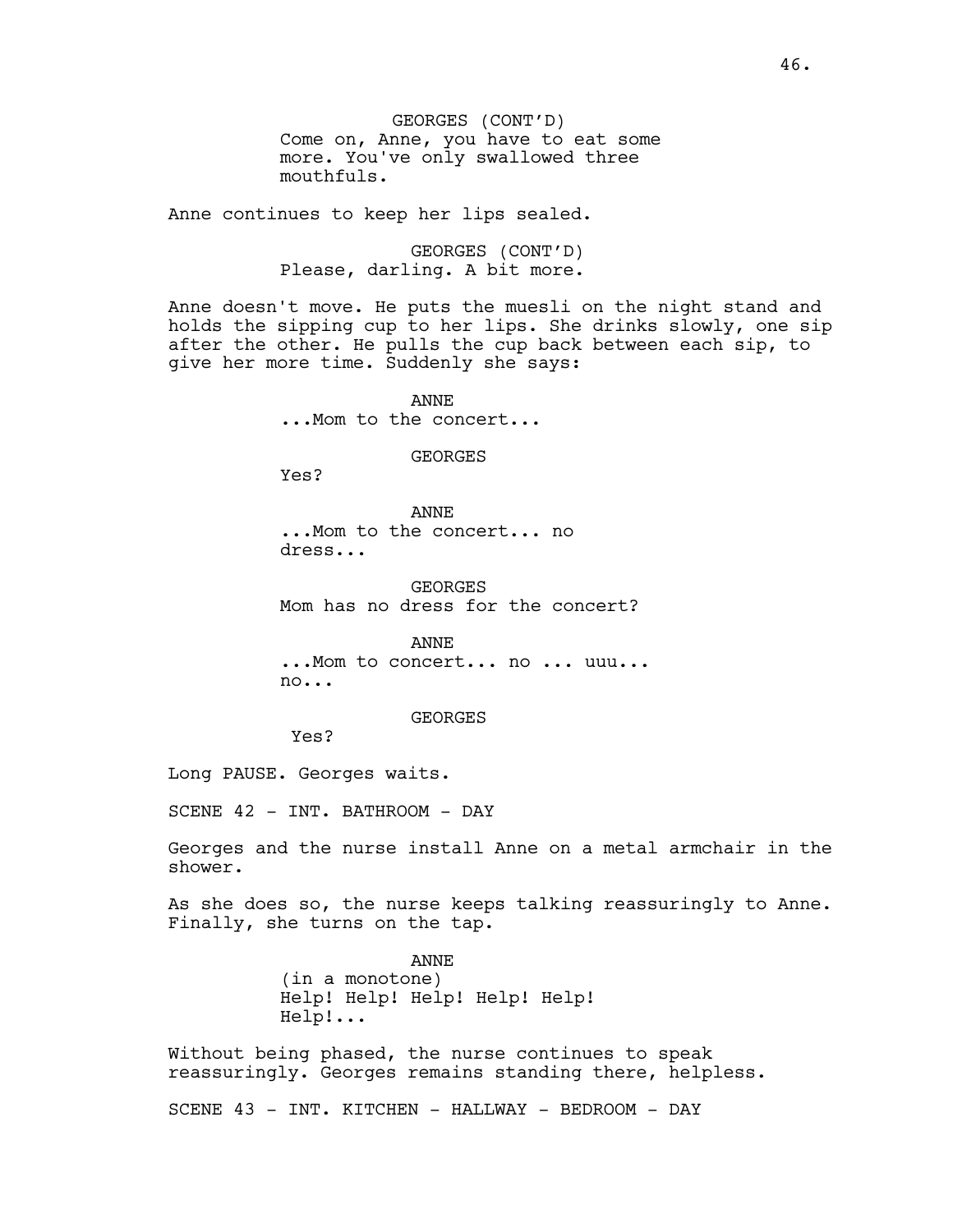Kitchen.

Georges and the nurse are seated at the table with a cup of coffee. In front of the nurse, on the table, is a sum of money. As they speak, we hear, coming from the room, Anne's CALLS FOR HELP.

NURSE

... we could take turns. She'd come from 8 till 12 and I'd do 2 until 6, or 3 to 7. That would certainly relieve the pressure on you.

**GEORGES** I'll think about it.

NURSE She just has to know in time so she can arrange it in her schedule.

GEORGES Yes, of course, I'll let you know in the next few days.

NURSE Very well. I have to go now...

She takes the money on the table, pockets it and gets up.

NURSE (CONT'D) Thanks for the coffee.

GEORGES

My pleasure. I'll see you out.

They both leave the kitchen. As the nurse, in the hallway, takes her jacket off the hook in the closet and puts it on, she comments on Anne's continuing CALLS FOR HELP.

NURSE

You mustn't take it too seriously. Usually they always say something. She might just as well say "Mom, Mom, Mom". It's just mechanical.

GEORGES (nodding, softly) I know.

They've reached the door.

NURSE Goodbye, sir.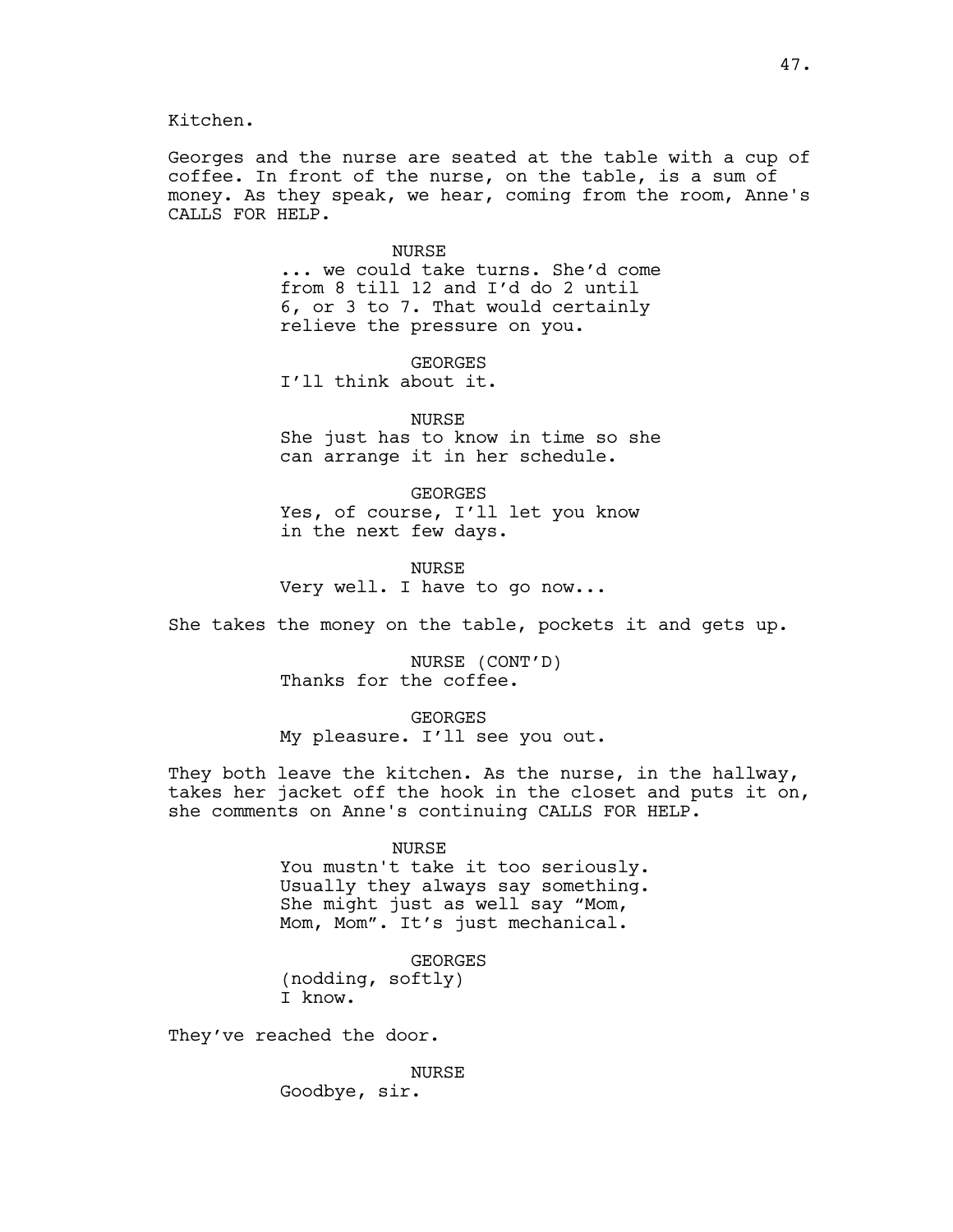## GEORGES

Goodbye.

He closes the door behind her. Remains motionless a moment, then goes into the bedroom, where Anne's CALLS FOR HELP, unaltered, continue.

Georges sits down beside Anne on the bed, takes her hand, holds her. After a while, Anne calms down, her CALLS FOR HELP become quieter and finally stop altogether.

After a long PAUSE:

GEORGES (CONT'D) (slowly, softly) I'd like to hire a second nurse. The two could take turns. That would make everything a bit simpler. What do you think?

Long PAUSE. Then:

ANNE

(softly) ...Help...Help...

SCENE 44 - INT. BEDROOM - NIGHT

They are both lying in bed. Georges SNORES noisily. Anne's eyes are open.

SCENE 45 - INT. HALLWAY - KITCHEN - DAY

The front door. We hear the key in the lock. Georges enters with a shopping bag, and behind him is the superintendent. He carries bigger and heavier bags. Georges holds the door open for him.

> GEORGES Would you mind putting them in the kitchen.

The superintendent precedes him into the kitchen with the bags. Georges calls toward the bedroom:

> GEORGES (CONT'D) I'm ba-aack!

He then follows the superintendent into the kitchen.

The superintendent has put the bags on the work surface.

GEORGES (CONT'D) Thanks very much.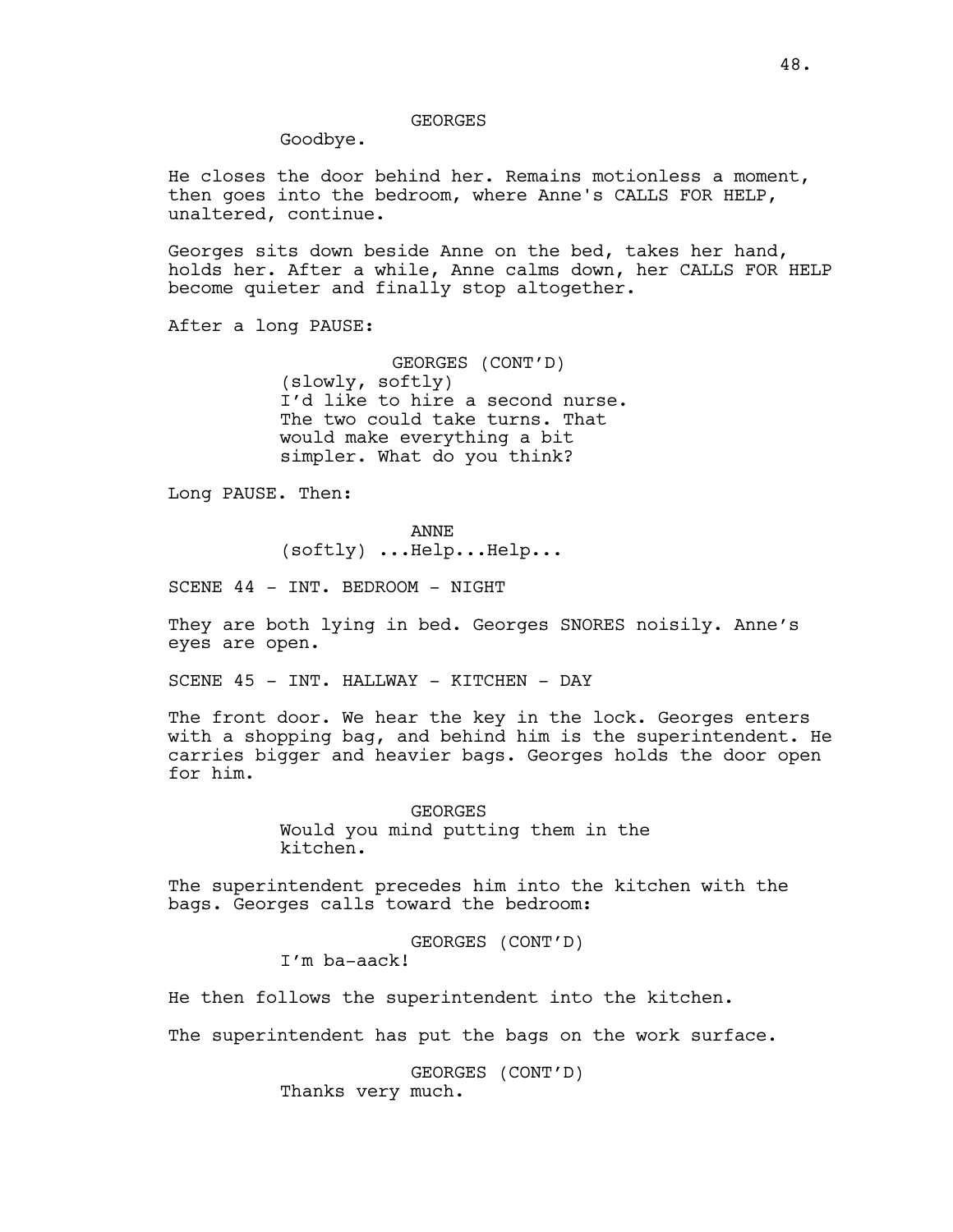SUPERINTENDENT Can I do anything else for you, sir?

GEORGES No, thanks, Mr. Méry. You've been a big help.

SUPERINTENDENT Oh, it's nothing, sir.

Georges has already taken out his wallet and gives some money to the superintendent.

> SUPERINTENDENT (CONT'D) Thanks a lot, sir.

GEORGES I'll let you know if I need you again.

SUPERINTENDENT With pleasure, sir.

He gets ready to leave. He stops again in the doorway and turns around.

> SUPERINTENDENT (CONT'D) May I say something, sir?

GEORGES What is it?

 SUPERINTENDENT My wife and I, we're very impressed by the way you're managing everything. I take my hat off to you.

As he speaks, Georges' mobile phone has started to ring.

GEORGES (taking the mobile phone from the pocket of his jacket) That's very kind of you. Thanks. See you soon.

SUPERINTENDENT Give my regards to your wife.

GEORGES I certainly will. Thanks.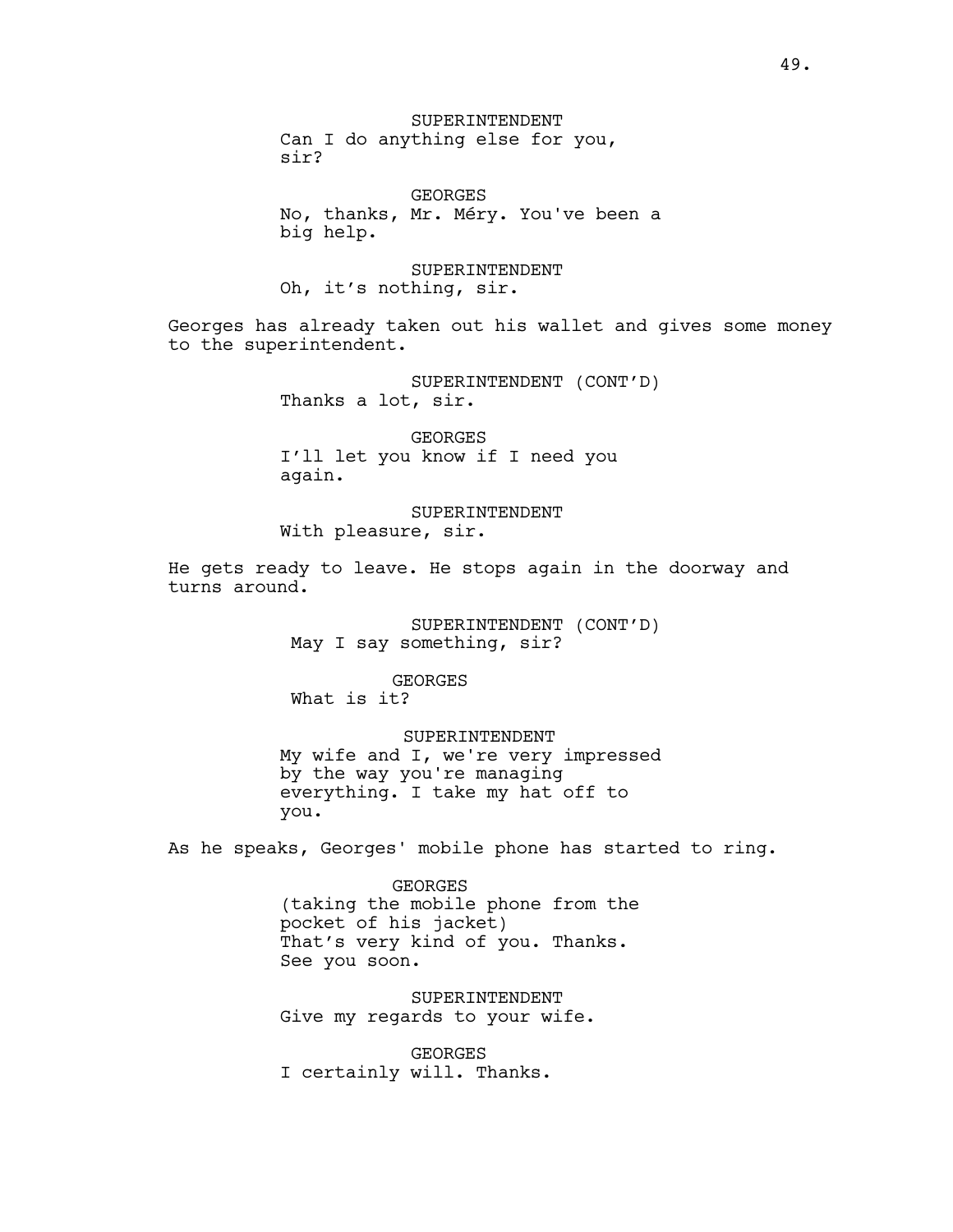As the superintendent leaves the apartment, Georges looks at the display on his mobile phone and makes a call. GEORGES (CONT'D) Hello Eva, how are you?... Things are fine. SCENE 46 - INT. BEDROOM - DAY Georges, standing at the foot of the bed, faces Anne and starts singing. GEORGES (CONT'D) (insistently)...Sur le pont ... ANNE ... Ssssur... GEORGES ...Sur le pont... ANNE po … pont … sss GEORGES ...Sur le pont ... Sur le pont ... ANNE ... Ssssur le pont ... GEORGES (smiling to encourage her): ... Sur le pont d'Avignon... ANNE ... ssur… le .. GEORGES ... pont... Sur le pont d'Avignon... (he begins to sing): Sur le pont d'Avignon on y danse, on y danse, sur le pont d'Avignon tout le monde y danse en rond... He encourages her to sing with him. Starts singing again: GEORGES (CONT'D) Sur le pont d' Avignon, on y danse, on y danse … Anne tries to sing too, she has a hint of a smile on her face, but she produces only isolated SOUNDS.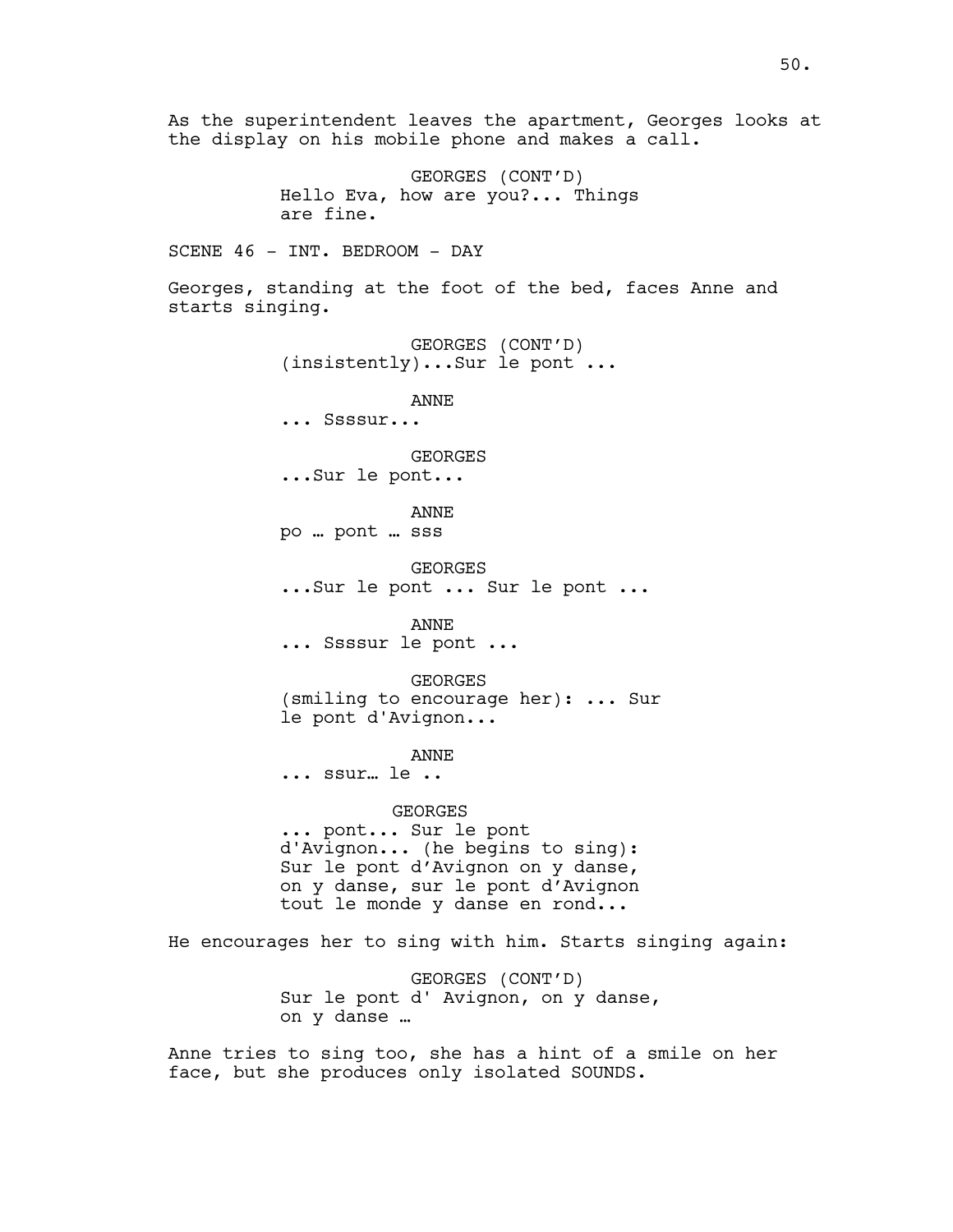GEORGES (CONT'D) (singing to encourage Anne, accompanied by the sounds that she produces): Sur le pont d'Avignon on y danse, on y danse … Sur le pont d'Avignon tout le monde y danse en rond ...

SCENE 47 - INT. BEDROOM - DAY

A second nurse is doing Anne's hair roughly. The brush sticks in her tangled hair.

> SECOND NURSE ("cheery") ... there we are...now we're all beautiful again...so everybody will admire us...there...you see... wait...

She takes a mirror that she has placed within reach. Holds it in front of Anne's face.

> SECOND NURSE (CONT'D) Well?... What do we say to that? Aren't we a pretty sight?

Anne, sickened, averts her eyes. Emits a muffled SOUND. The nurse ignores it.

> SECOND NURSE (CONT'D) You'll see, Monsieur will be dazzled by you...

Furious SOUND from Anne.

SCENE 48 - INT. HALLWAY - NIGHT

The window opening onto the light well is open. A pigeon has landed on the window ledge.

It walks to and fro, then finally dares to jump down inside, onto the floor. It starts to explore the surroundings.

We hear the TOILET FLUSH. Georges comes out of the toilet. The door opening frightens the pigeon. Alarmed, flapping its wings, it flutters about the room.

After a moment of surprise, Georges tries to shoo it back toward the window. But the bird escapes in the opposite direction. George follows it.

He closes the doors of the other rooms. Coming from the bedroom, we faintly hear ANNE'S VOICE.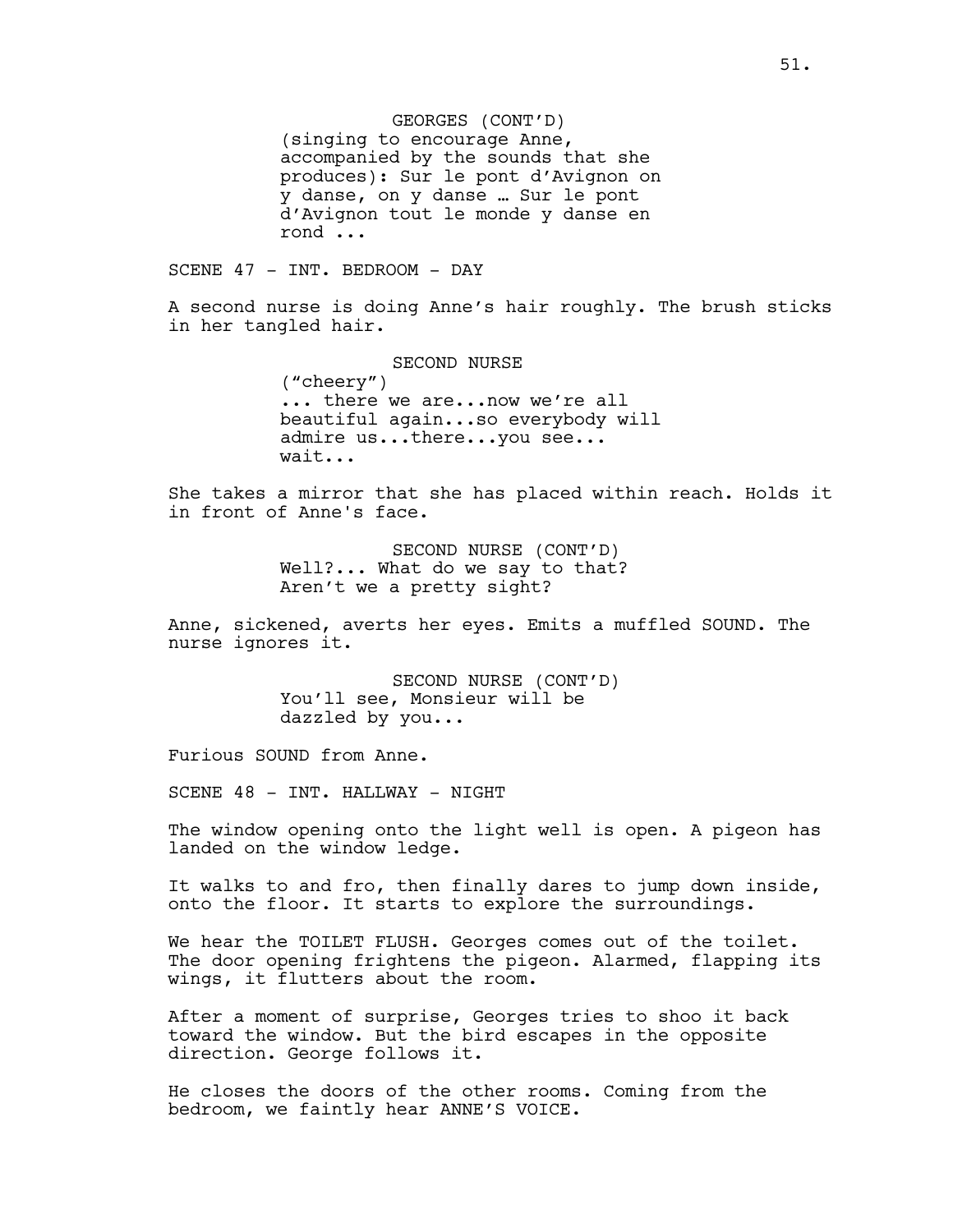Georges fetches a towel from the bathroom. He chases the bird. He hits out at the bird for so long that it escapes back out through the window. Georges, visibly exhausted, has to sit down on the chest in the hallway.

SCENE 49 - INT. LIVING ROOM - DAY

Georges and the second nurse.

### NURSE

... as you wish, sir. I don't know what you were expecting. I gave up another job to come and work here. You should have thought it over before deciding whether you wanted a second nurse or not.

GEORGES But I've only just found out how incompetent you are.

#### NURSE

(furious) What's that supposed to mean?

GEORGES I don't want to discuss it with you. Anyway, you wouldn't understand.

NURSE No one has ever complained.

GEORGES Good for you. (To get rid of her) How much do I owe you?

NURSE (after a brief calculation) Seven hundred and eighty euros.

Georges takes his wallet from his jacket hanging on the armchair and takes out eight one-hundred euro bills. The nurse is hopping mad.

> NURSE (CONT'D) I've never had anything like this happen to me before. Who do you think you are?! I've been doing this job for ten years. I don't need you to teach me how to do it.

GEORGES Do you have twenty euros?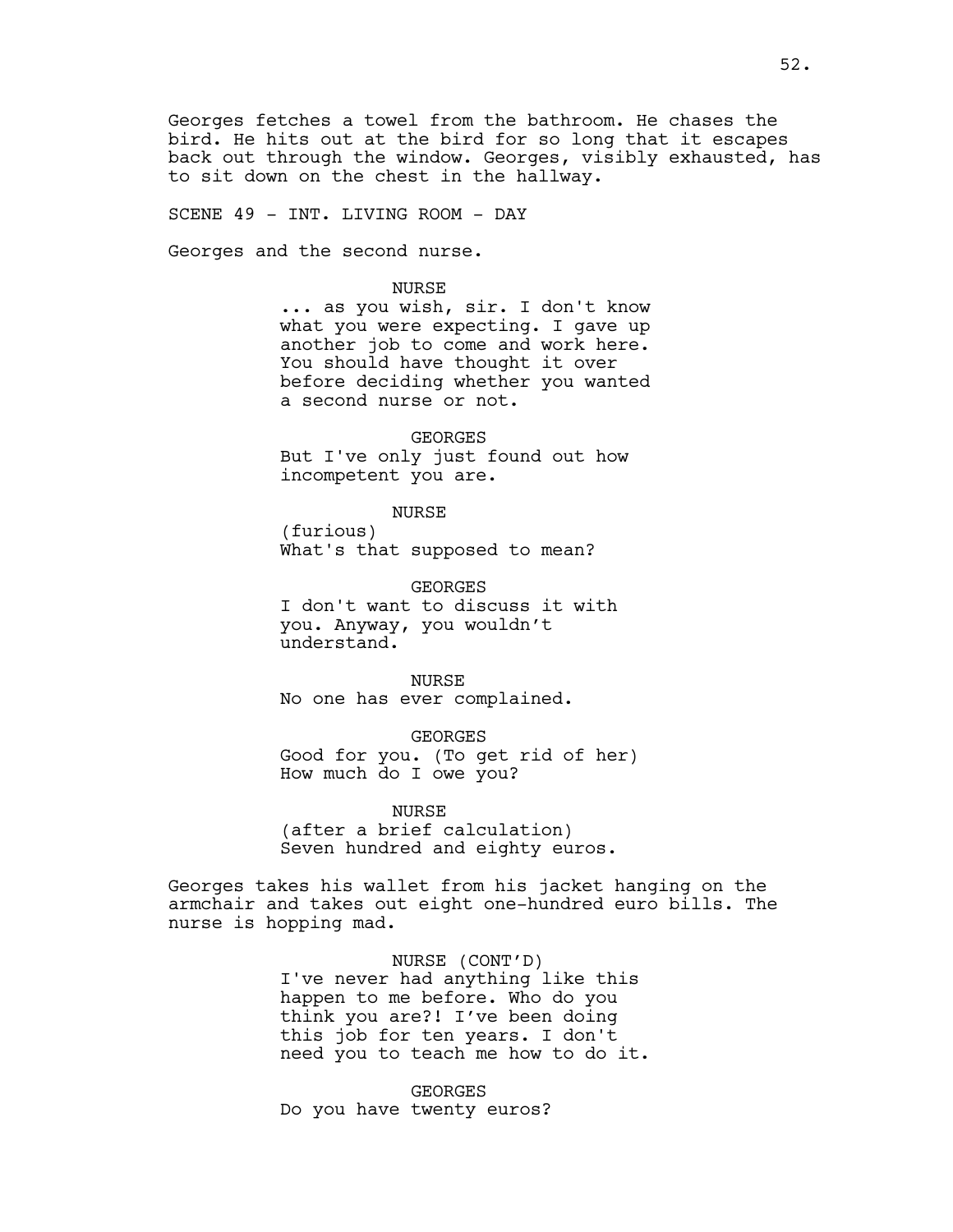The nurse takes out her purse angrily, looks inside.

NURSE

No.

GEORGES Then take the eight hundred euros. You can go now.

The nurse pockets the money.

NURSE

You're a nasty old man. I feel sorry for you.

Georges has put back his wallet, turns to her again and looks at her.

#### GEORGES

I hope from the bottom of my heart that one day someone treats you the way you treat your patients, and that you too will have no way of defending yourself. Now get out.

She looks at him, at first doesn't know what to answer, then:

## NURSE

Go fuck yourself, you old fart!

She leaves, slamming the door behind her. A few seconds later, we hear the front door of the apartment fall shut. Georges sits down in his armchair, looks straight ahead. Then he lights a cigarette, his hands shake, he smokes.

SCENE 50 - INT. BEDROOM - NIGHT

He tries to pour some tea into her mouth with the sipping cup. She won't loosen her lips.

GEORGES

... Please, open your mouth... go on... open it... Anne! Please!... come on... stop that!...

He sits upright.

GEORGES (CONT'D) If you don't drink, you'll die.

Indecipherable SOUND from ANNE.

GEORGES (CONT'D) Is that what you want?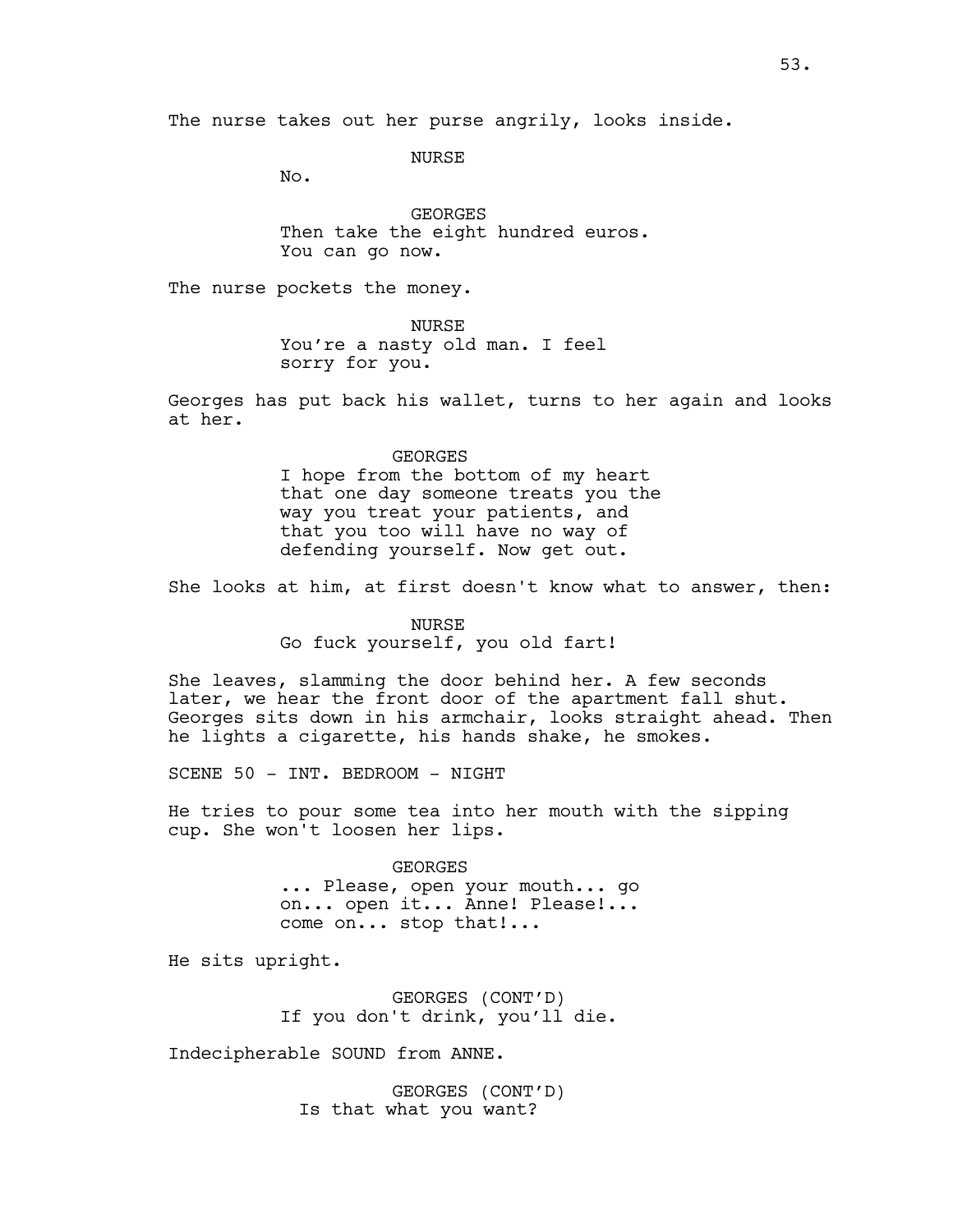GEORGES (CONT'D) Come on, Anne, please.

She doesn't react. He opens her lips with his fingers and tries carefully, but using some force, to separate her teeth. Pours a little tea in. The liquid runs out of her mouth.

> GEORGES (CONT'D) (angrily) Goddammit!

He puts down the cup, takes a towel and wipes the liquid, some of which has run down onto the pillow. He tries to mop it up. She watches him the whole time. Finally he puts the towel down beside the cup and looks at her. Tries not to show his helplessness and his anger.

> GEORGES (CONT'D) Anne! ... You can't force me to let you die of thirst. If you persist, I'll call Bertier and he'll put you in hospital. They can force-feed you there. Is that what you want?

BRIEF PAUSE.

GEORGES (CONT'D) I promised to spare you that. But you must help me. I'm out of my depth.

He takes the cup again and puts it against her lips.

GEORGES (CONT'D) Please, Anne!

Her lips remain sealed. He presses the cup hard against them.

GEORGES (CONT'D) Drink that, now!

It hurts her, so she opens her mouth and lets in a little liquid.

GEORGES (CONT'D)

There!

She closes her mouth again and he puts down the cup.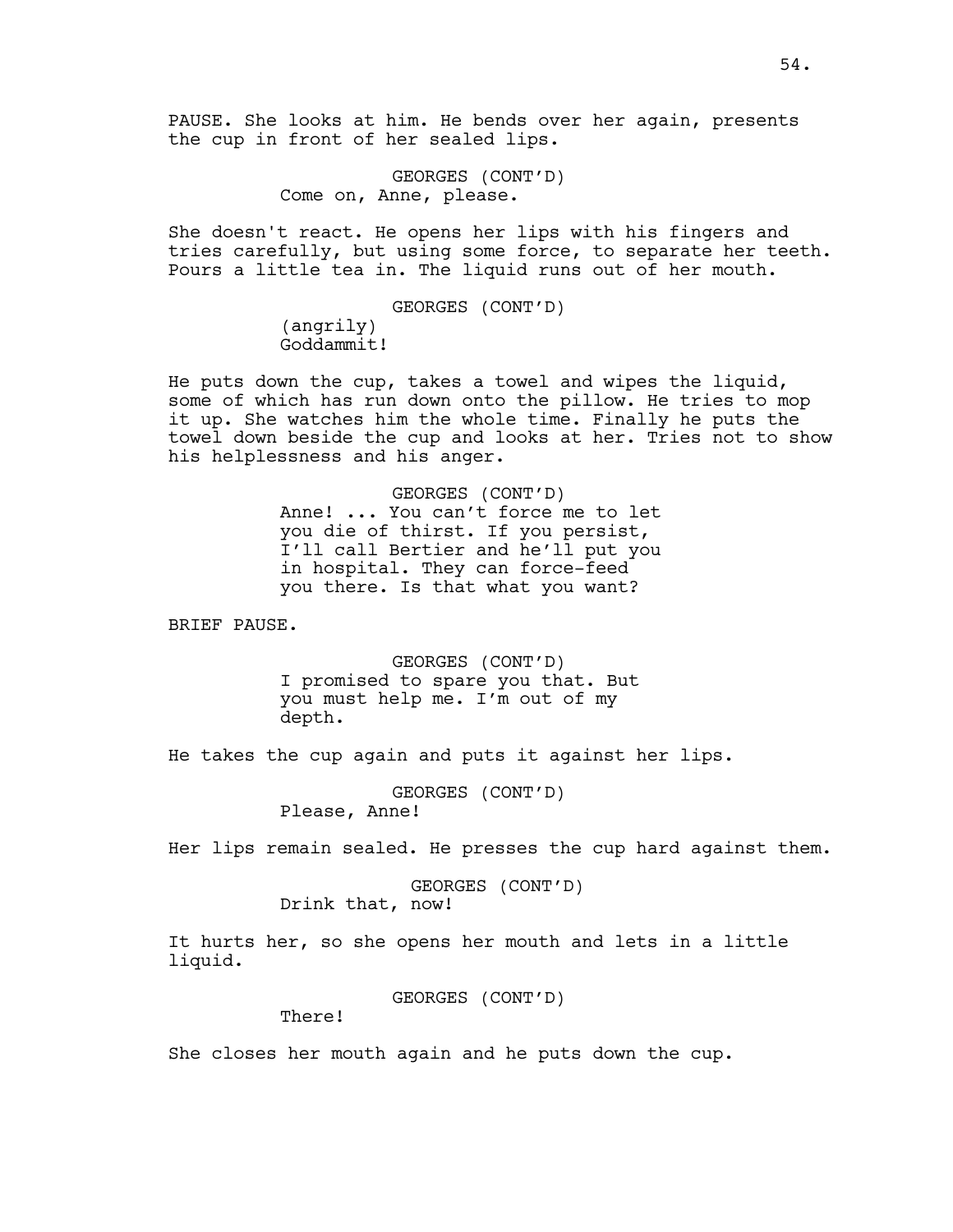# GEORGES (CONT'D)

Good.

Then she spits it all out like a fountain. After a moment of bewilderment, he slaps her.

SILENCE. He's frightened by his own gesture. Then he puts down the cup and sits on the chair beside the bed. They don't look at each other.

LONG PAUSE.

ANNE (softly) Help... help...

PAUSE.

GEORGES (softly) Please, forgive me.

PAUSE.

ANNE (softly) Help... Help... Help... Help...

SCENE 51 - INT. APARTMENT - DAY

The various paintings hanging in the apartment. Without their frames. Like views on various realities.

SILENCE. Sometimes, the REMOTE sound of TRAFFIC in the distance.

SCENE 52 - INT. HALLWAY - LIVING ROOM - DINING ROOM - DAY

Living room.

Georges is drinking tea and reading the newspaper. SILENCE. Suddenly, the DOORBELL RINGS.

Georges, annoyed, puts down his newspaper, gets up, goes into the hallway and goes to the front door.

> GEORGES Who's there?

> > EVA'S VOICE

It's me.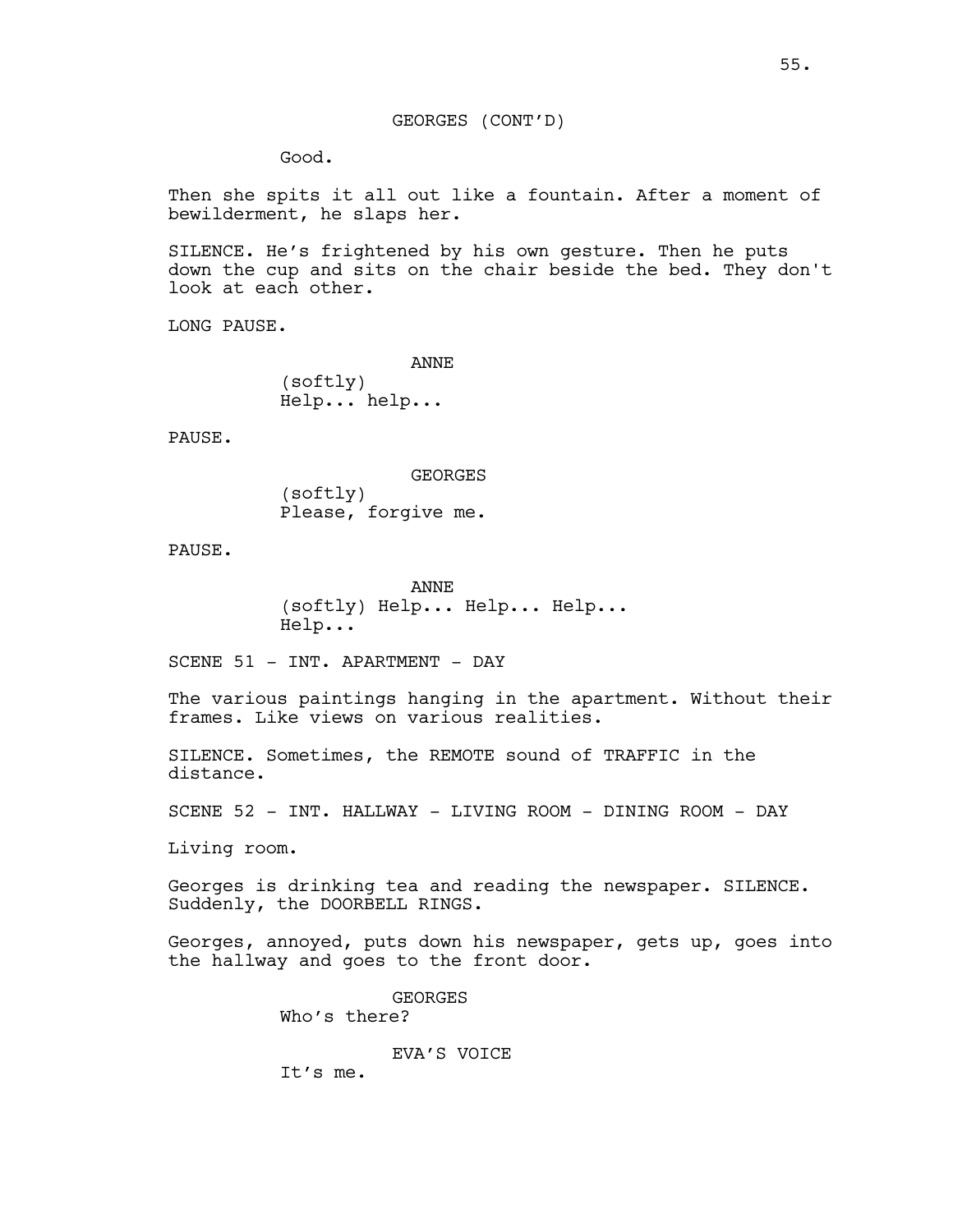### GEORGES

Eva?

## EVA'S VOICE (a bit irritated) Yes.

Georges, panicked, thinks for a few seconds.

#### GEORGES

Just a minute.

He goes toward the bedroom door, locks it and puts the key in his pocket. He goes into the dining room, also closes the door leading to the bedroom. He comes back. He is about to go toward the front door, but remains motionless an instant, opens the door of the toilet that is located just nearby, flushes the toilet, closes the toilet door again and opens the front door.

GEORGES (CONT'D)

Hello.

A brief kiss hello.

EVA Hello. What was going on?

GEORGES I was in the toilet. Sorry.

He closes the front door behind Eva, indicates the direction of the living room.

GEORGES (CONT'D)

Come in.

Eva points to the bedroom with a questioning look. He shakes his head as if to play down the question, and indicates back in the direction of the living room, as if to say: "You understand, huh?". Eva is slightly irritated, but follows him into the living room.

He closes the door.

GEORGES (CONT'D) Why this unannounced visit? Where have you come from?

EVA What's going on with Mom?

GEORGES Nothing. What should be going on?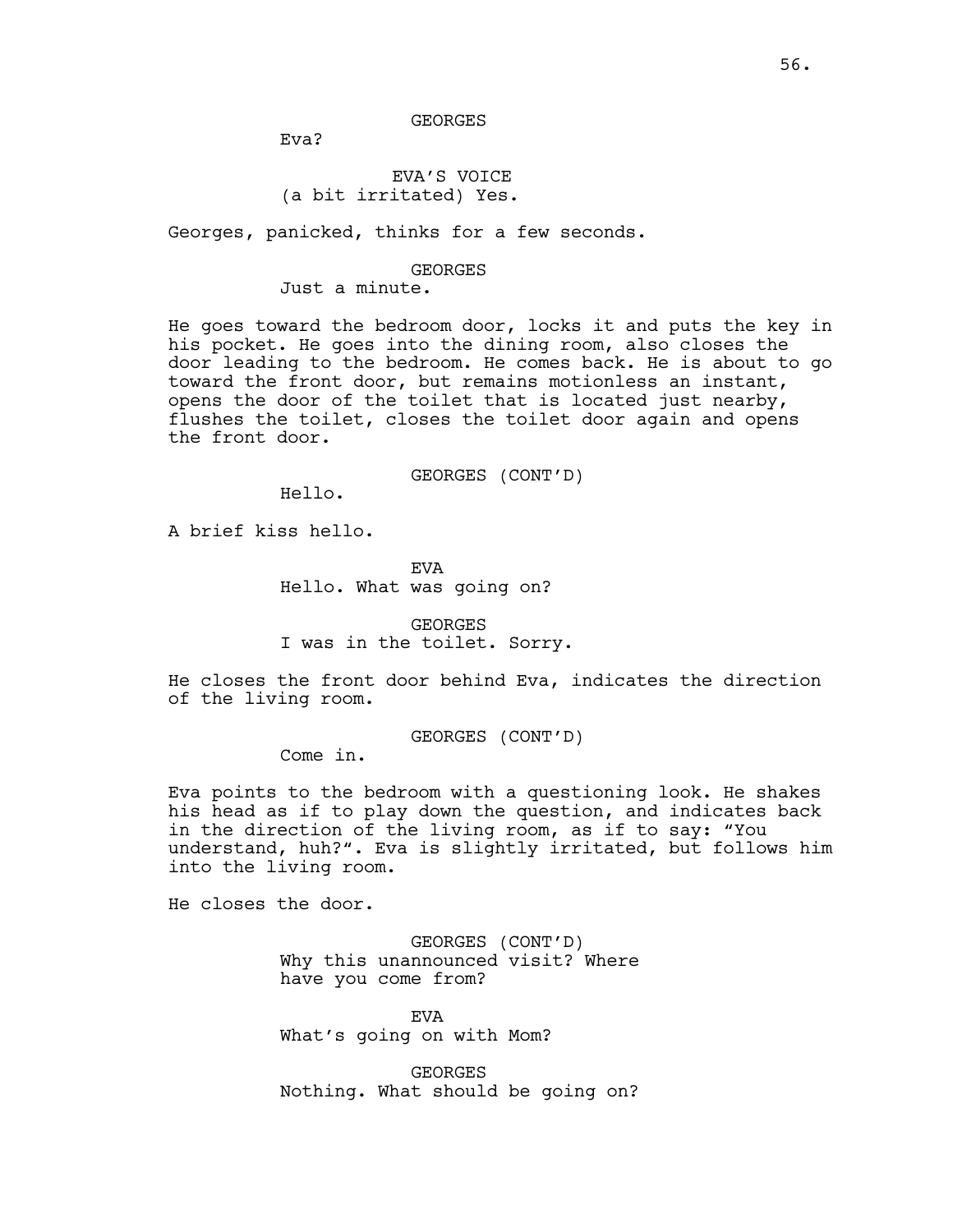EVA

Well... (gesture toward the bedroom)

GEORGES Don't you want to sit down first?

Eva wants to answer, but finally gives in and sits down. Georges does the same.

> GEORGES (CONT'D) So why are you in Paris?

> > EVA

What's going on with Mom? Why don't you answer the phone? After our last conversation, I left four messages on your answering machine. Why don't you call back?

GEORGES Sorry. I didn't listen to it. Forgive me.

EVA Don't you realize we're worried?

GEORGES Your worries are no use to me.

Eva glares at him.

GEORGES (CONT'D) No, don't get me wrong. I'm not criticizing you. I just don't have the time to deal with your worries, that's all.

# EVA

Dad...

## GEORGES

No. Let's stop this conversation right there. I'm taking care of your mother. It's a full-time job. And I'm not saying that to complain, just to explain why I didn't answer your phone calls and why I don't want to have any pointless discussions on the subject. Your mother is just as could have been expected: bad the whole time.

(MORE)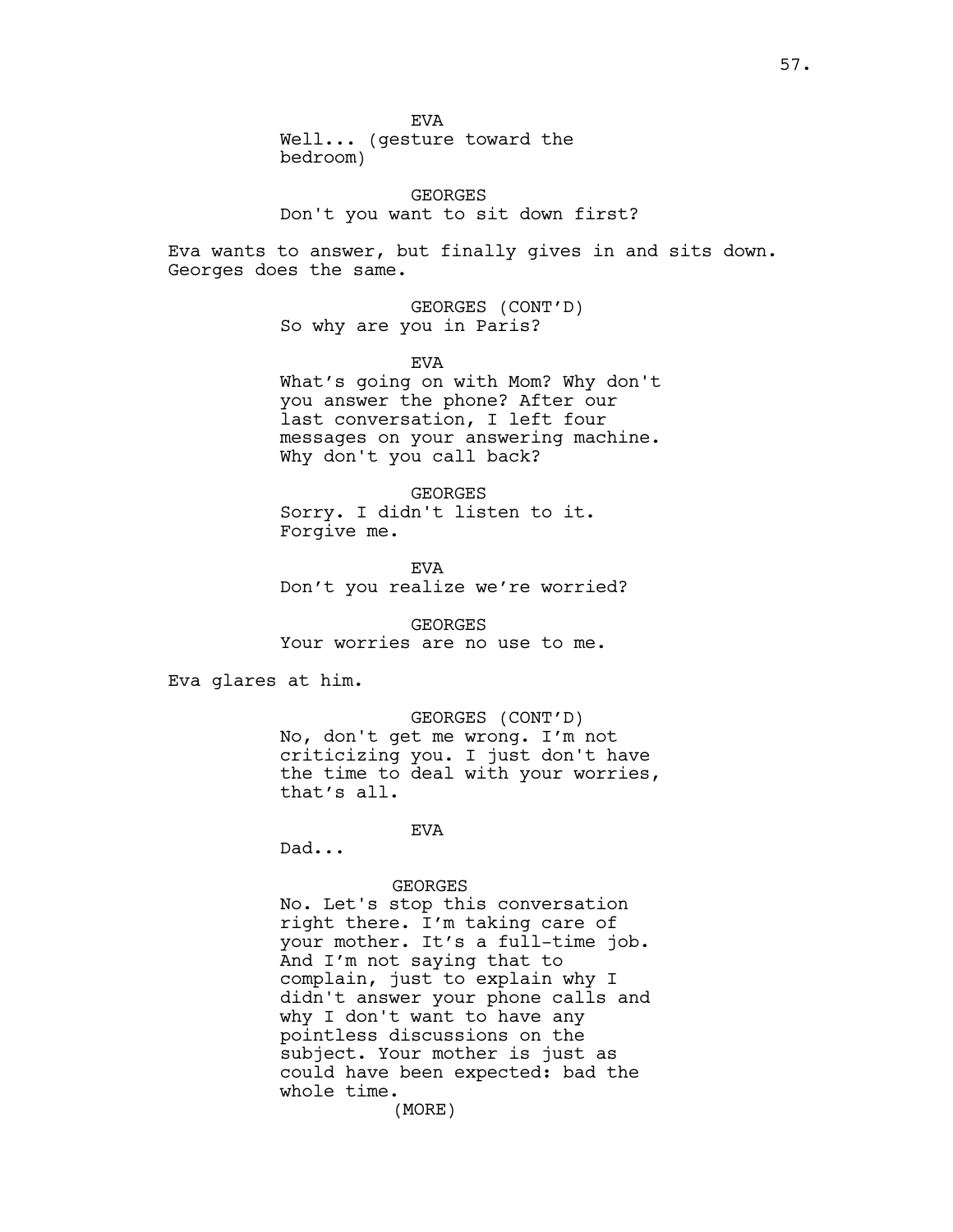## GEORGES (CONT'D)

She is turning more and more into a helpless child, and it's sad and humiliating, for her and for me. And she doesn't want to be seen in that state either. Even the last time you visited, she didn't want you to come. You two have your own life. Nothing wrong with that. But let us have our life too. Even though it's a lousy one. OK?

EVA

Dad, what's the matter?

#### GEORGES

Nothing's the matter; your visit caught me by surprise. And I'm annoyed that you show up here to check that everything's OK. Who do you think you are?

PAUSE. Eva is speechless.

## EVA

I...

Then she gets up and makes to go to the door.

GEORGES Stay here, will you!

She stops short, looks at him.

GEORGES (CONT'D) (softly, but insistently) Please!

She hesitates a moment, but winds up leaving the living room.

WE HEAR HER PASS IN THE HALLWAY TO GO INTO THE BEDROOM AND HER VAIN ATTEMPT TO OPEN THE DOOR.

> EVA  $(0.S.)$ Mom? ... Mom??

Georges remains seated, motionless, until she comes back. She seems upset by the situation, as one would expect.

> EVA (CONT'D) Tell me, what's going on? Have you gone crazy?

GEORGES Please, sit down.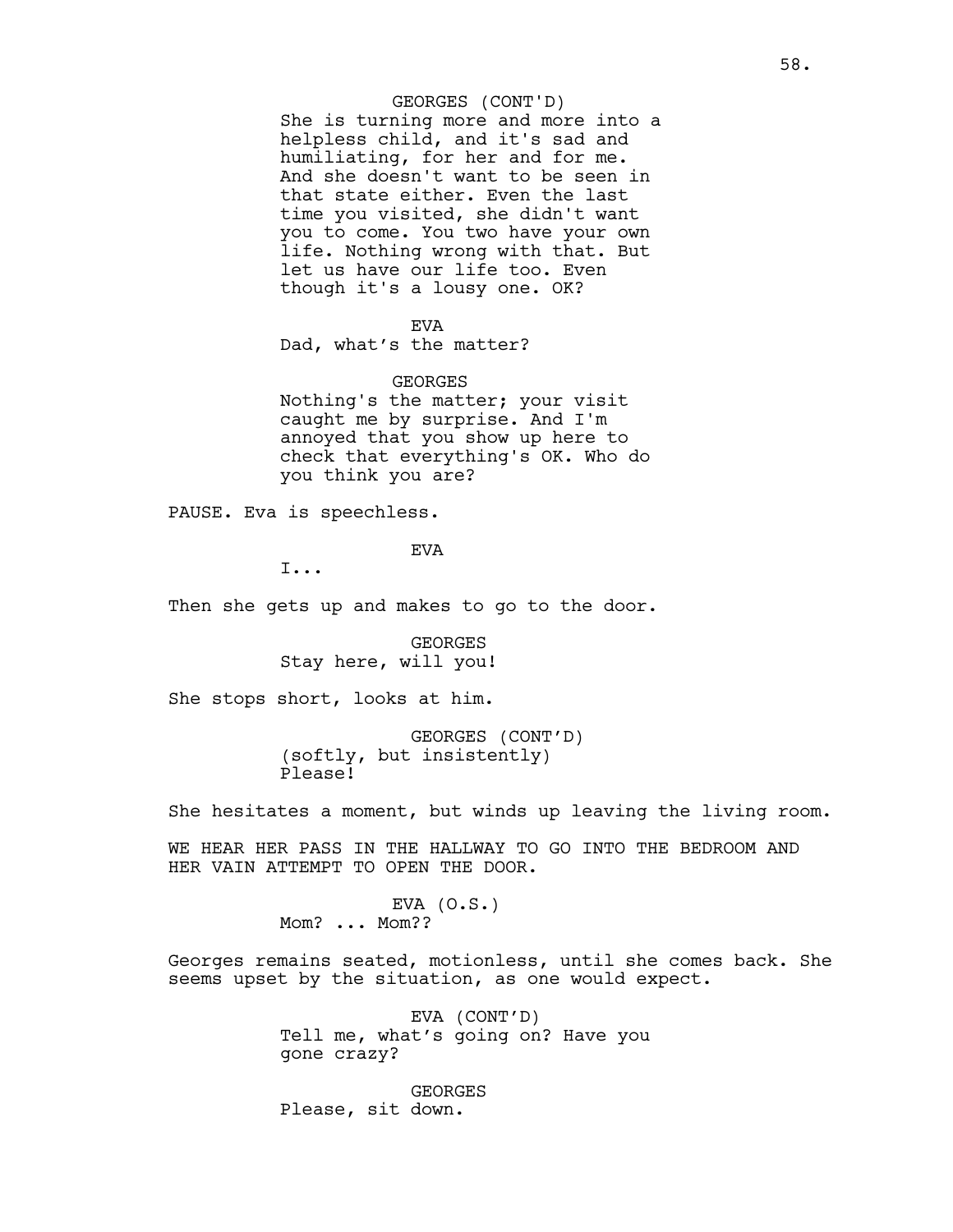EVA I don't want to sit down. What's going on here?

GEORGES (quietly) Nothing's going on. I want to spare us all a pointless drama. I presume your mother is asleep. She mostly sleeps the whole day. And then she wakes up at night. If you really want to, we'll go and see her in a little while. Now, sit down. OK?

They look at each other.

Reluctantly, Eva heads toward her armchair and sits down. PAUSE. Then Georges goes on in a quiet voice:

> GEORGES (CONT'D) We do our speech exercises every day, or we sing together. Most of the time, I wake up around 5. At that time, she's still awake. Then we change her incontinence pad. I rub cream on her to avoid sores. Then, around 7, I try to persuade her to eat and drink. Sometimes it works, sometimes not. Sometimes she tells me things from her childhood, then for hours she calls for help, and then an instant later she's giggling away to herself, or crying. Nothing of any of that is worth showing to anyone.

SILENCE. Eva looks down. Finally, she says:

EVA (softly) You can't stop me from seeing her.

GEORGES (also softly) No.

They remain seated for a moment, finally Eva gets up. Georges follows her into the hallway.

He unlocks the door and they enter the bedroom.

The bright light from outside filters through the blinds.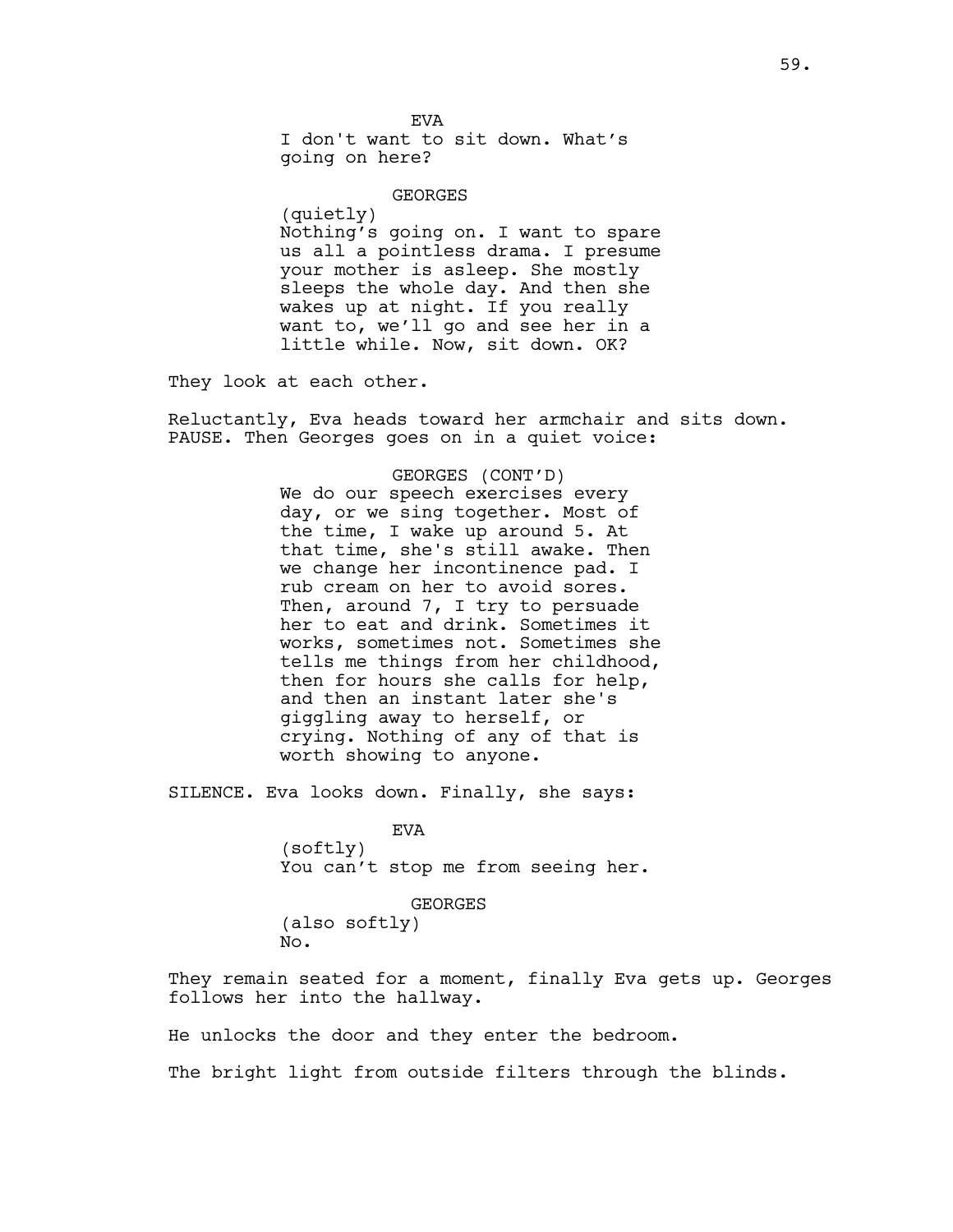Eva goes over to the bed, looks at Anne. Finally, she caresses her face, shyly and clumsily. Anne opens her eyes. Looks at her. No movement.

**EVA** 

It's me, Mom.

Anne emits a FURIOUS SOUND.

EVA (CONT'D) (helpless) Can I do something for you? Mom...

ANNE Mom... Mom... Mom... Mom... Mom...

SILENCE.

Georges has remained by the door. After a while, they both leave the bedroom, cross the hallway to come back in the living room.

Georges closes the door. For an instant he puts a consoling hand on Eva's shoulder. Then he sits down.

Eva, trying to compose herself, goes toward the window and looks outside. Suddenly she starts sobbing.

After a while, Georges gets up and goes out of the room. Eva, vexed, blows her nose.

Shortly after, Georges comes back. He has another teacup in his hand, puts it down beside his on the table and sits down.

> GEORGES The tea isn't very hot any more.

Eva turns toward him.

GEORGES (CONT'D) But it does make you feel better.

After a short PAUSE, Eva comes toward the table. Sits down. He fills her cup.

EVA

Thanks.

She takes the cup, drinks. Replaces it. Still can't bring herself to look at him.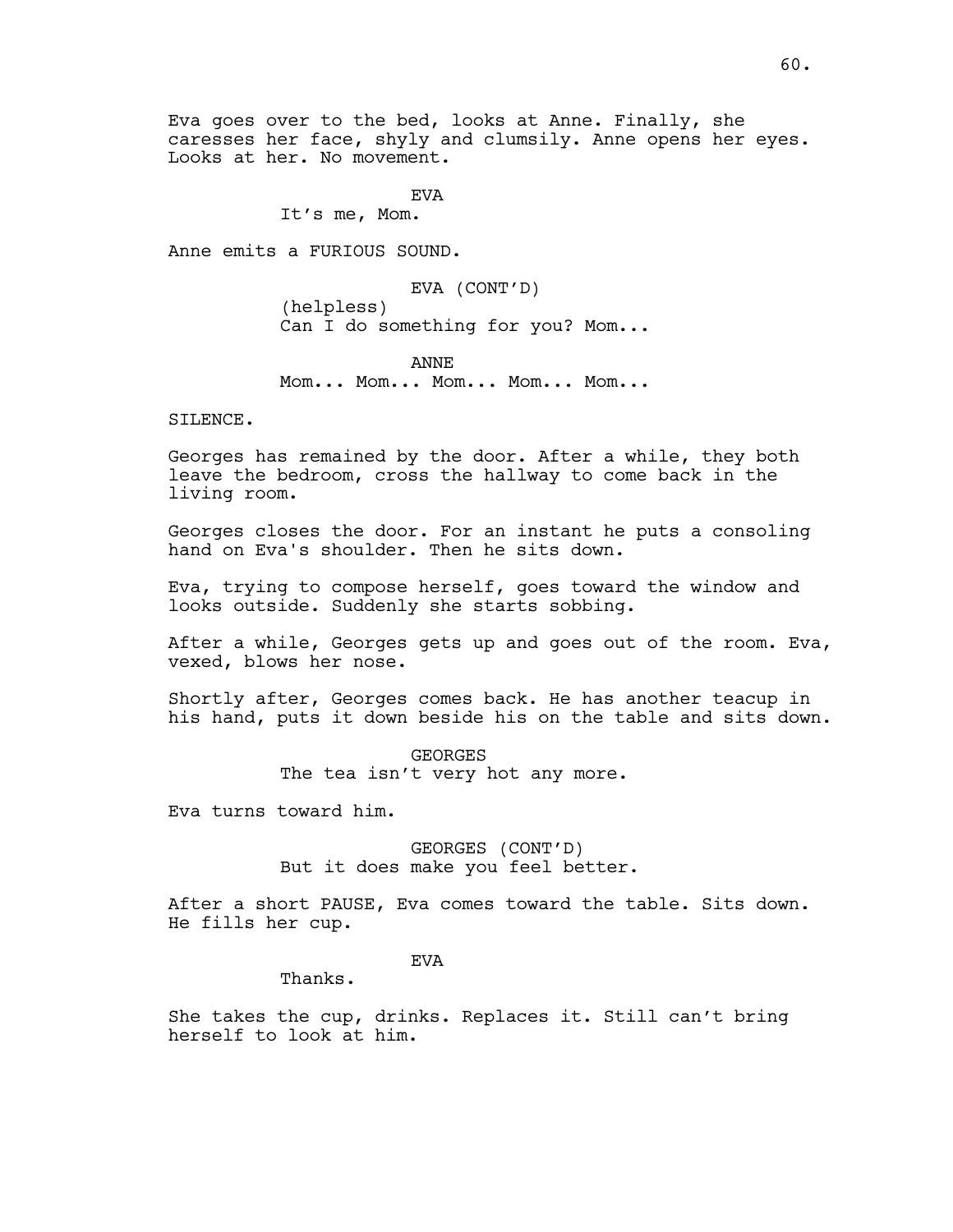It was silly of me to lock the door. I'm sorry. You took me by surprise, that's all. I'm sorry.

She nods her head, indicating she understands. Finally she looks at him:

## EVA

What's going to happen now?

## GEORGES

(with a little ironic laugh) What's going to happen now? The nurse comes twice a week, and every two weeks Dr. Bertier and the hairdresser come. That's what you want to know, right? Things will go on as they have done up until now. They'll go from bad to worse. Things will go on, and then one day it will all be over.

Brief PAUSE.

EVA You can't go on like this, Dad.

GEORGES Can't I? What do you suggest?

EVA

Can't we have a serious talk, you and me?

GEORGES What do you call "a serious talk"? What do you want to suggest? Do you want to have Mom live with you? Do you want to pack her off to a care home? Do you? What do you want? Go on, talk to me "seriously"!

Eva looks at him.

SCENE 53 - INT. BEDROOM - DAY

Georges is seated on the bed beside Anne, who is still bedridden.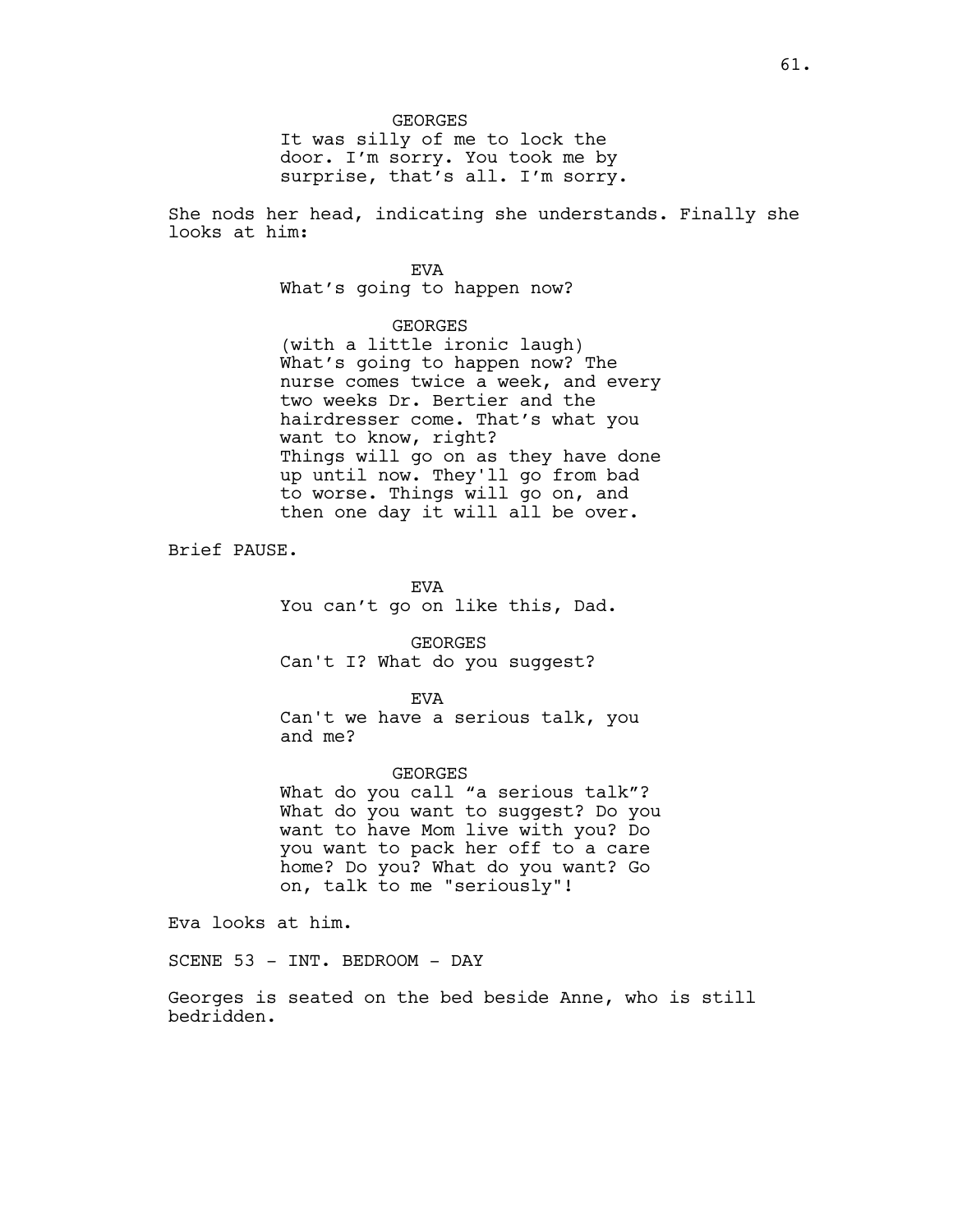ANNE

(in a rush)... short... short dress... only I... only I... all long... it was... (with a small gesture to imitate a bell): ding... dong...

GEORGES

(smiling) Yes, it swung to and fro.

ANNE (still rushed) ... yes... to ... fro ... you... very serious... like that... (she imitates a serious countenance, continues in a low voice): like that... serious...

GEORGES (unable to keep from laughing a little) Yes. I think I was pretty uptight.

ANNE (smiling) yes... up... tight...

PAUSE. Anne puts her hand on Georges'.

ANNE (CONT'D) ... it was n...nice...

SILENCE.

SCENE 54 - INT. BATHROOM - HALLWAY - BEDROOM - DAY

BATHROOM

Georges is shaving. Suddenly we hear, coming from the bedroom,

> ANNE'S VOICE (loud) Help... Help... Help... Help... Help...

Georges wipes his face and, to the sound of Anne's cries, crosses the hallway and enters the bedroom.

Anne continues to cry out in a monotone to herself.

Georges goes over to her bed.

GEORGES (trying to calm her like a sick child) What is it?.. (MORE)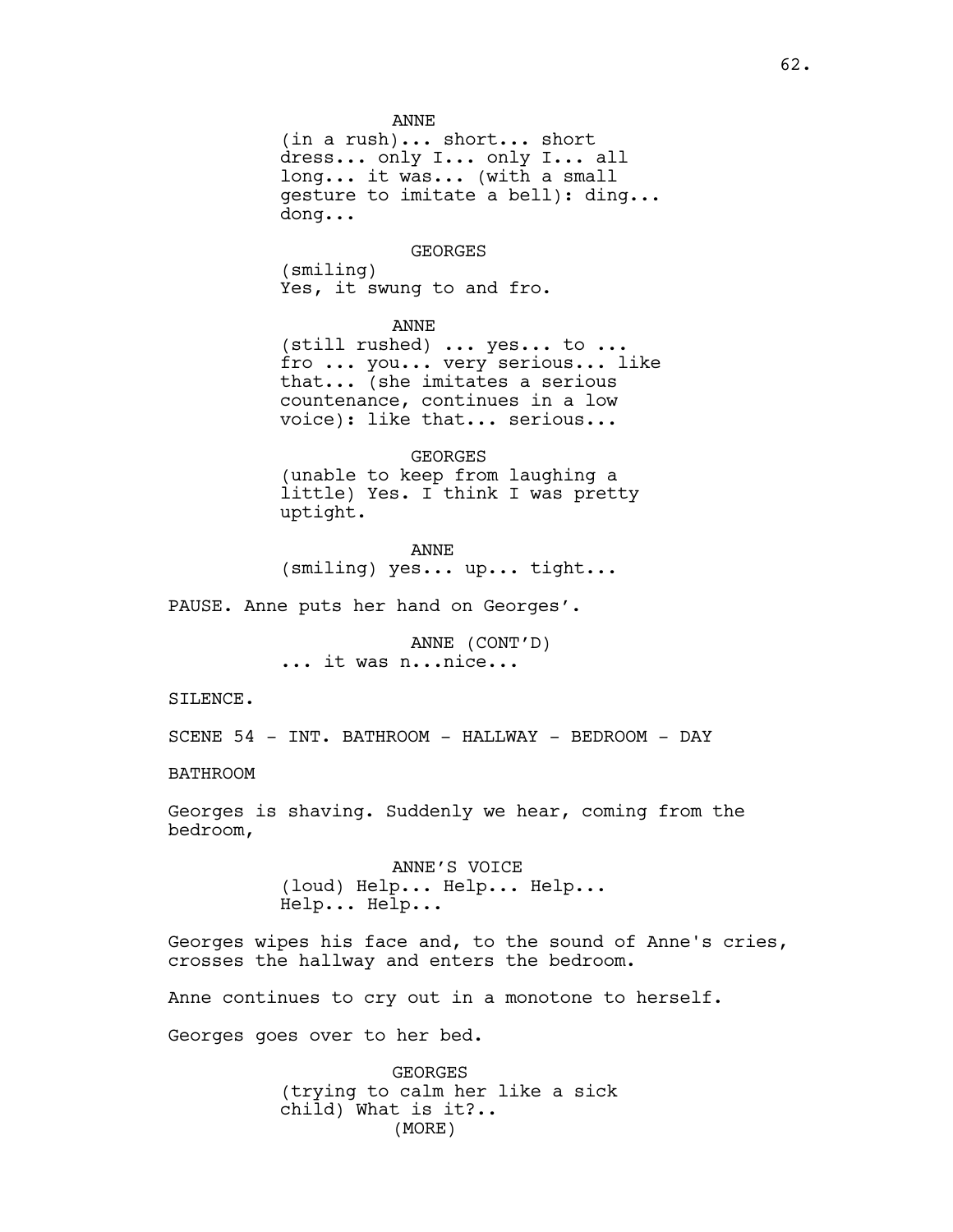Are you in pain?... What's the matter?... Is your pad full? GEORGES (CONT'D)

He raises her blanket for an instant and sniffs, then replaces it.

> GEORGES (CONT'D) No... So what's hurting you?

He sits down beside her on the bed. Takes her hand.

GEORGES (CONT'D) It's all right... it's all right … I'm here... everything's fine... we'll... Hold on, I'll tell you a story... but you must be quiet, I can't talk too loud, it wears me out... Here we go: when I was little... well, I wasn't as little as all that... it was toward the end of primary school, so I was about ten, Dad and Mom sent me to a holiday camp. They thought it would do me good to spend the summer with kids my own age... We were lodged in an old castle in the midst of a magnificent wooded landscape... I think it was in the Auvergne... I don't know... in any case it was the opposite of what I'd expected... We had to get up at 6 and go for a morning swim. Not far from the castle, there was a pond fed by an icy mountain stream. We entered it running, in a double file. You know, I was never very sporty. They had a program to keep us on the go all day, probably to nip any potential pubescent impulses in the bud ... But the worst thing was the food. The third day after our arrival, there was rice pudding for lunch. I hate rice pudding. We sat at long tables in a huge hall. I didn't want to eat the stuff and the housemaster said to me: You won't get up until you've cleared your plate. So after the meal everybody left the room, and I remained seated, in tears. I had made a secret pact with Mom. I was to send her a postcard every week. (MORE)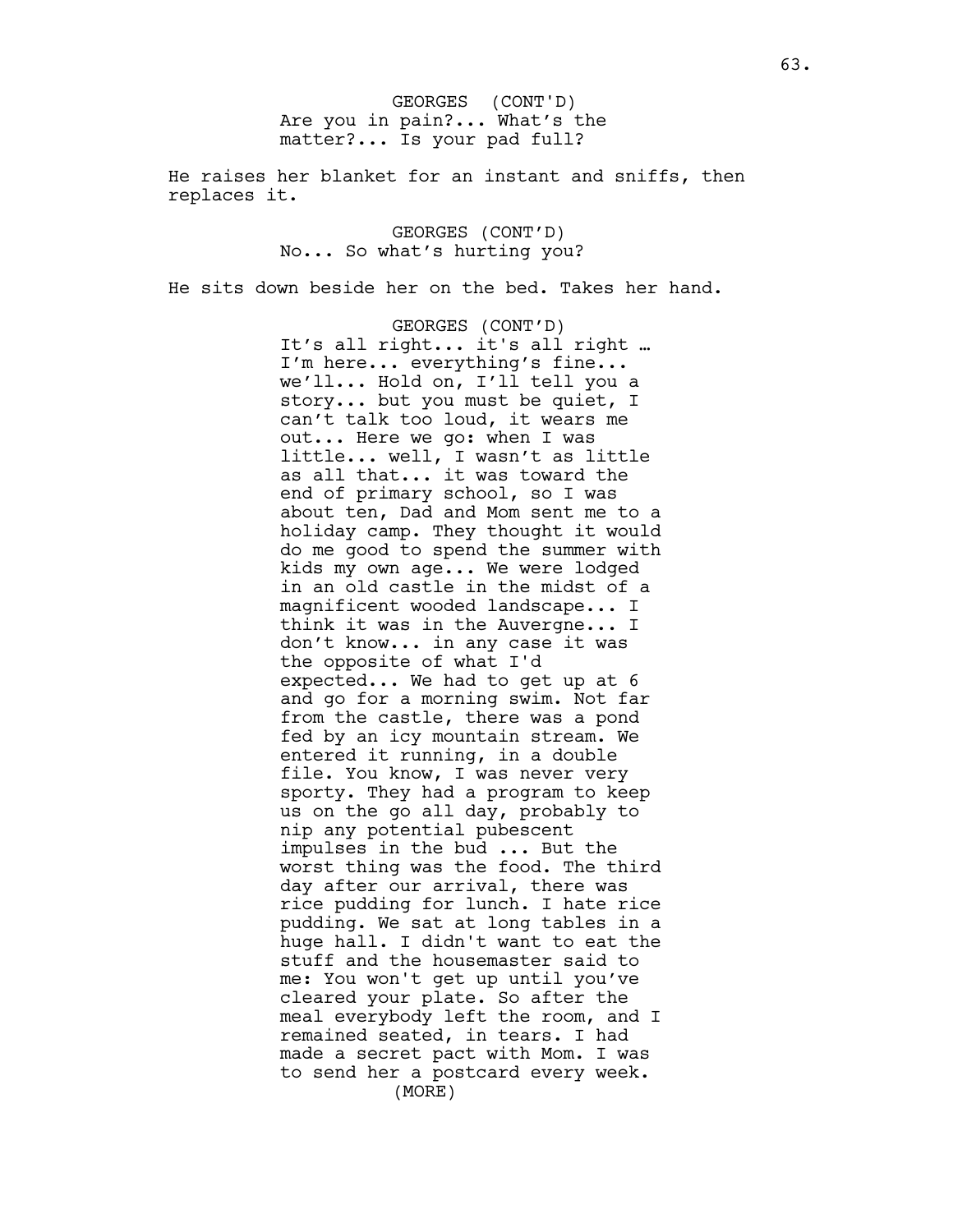If I was pleased with the place I was to draw some flowers on it, or if not, some stars. She kept the card; it was covered all over in stars. After three hours, I was allowed to leave the table. I went up to my room, got into bed and had a fever of 42 degrees. It was diphtheria. They took me to the nearest hospital where I was put in an isolation ward, which meant that Mom, when she came to visit me, could only wave at me through a window. At some point I lost that postcard. It's a pity. GEORGES (CONT'D)

Anne has become ever calmer during Georges' story. He still holds her hand.

LONG SILENCE.

Then Georges reaches across Anne's body to get hold of his pillow and presses it over her face. STIFLED SOUNDS from Anne. Everything that can still move in her body starts to move. Georges presses down heavily on the pillow, lies on it with his whole weight, for a long time, until all Anne's movements stop. Then he sits up, exhausted, and without removing the pillow from her face, remains seated beside her.

SILENCE.

SCENE 55 - INT. HALLWAY - KITCHEN - DAY

Hallway.

The front door of the apartment is unlocked. Georges, in city clothes, enters with two big shopping bags full of cut flowers. He puts down the bags, takes off his coat, hangs it in the closet.

The TELEPHONE RINGS. Georges takes the bags and carries them in the kitchen, puts them in the sink, fills it with water. He starts to cut the stems and put the flowers in the water. We watch him doing so for a while. Meanwhile, the TELEPHONE HAS STOPPED RINGING.

SCENE 56 - INT. HALLWAY - DAY

Georges has opened one of the sections of the large wall closet. He is looking for a specific dress. He takes some out, puts them back inside. One of the dresses slips off its hanger and falls to the floor. He picks it up, hangs it up again. He ends up finding the one he was looking for. He takes it out on its hanger. Closes the closet again.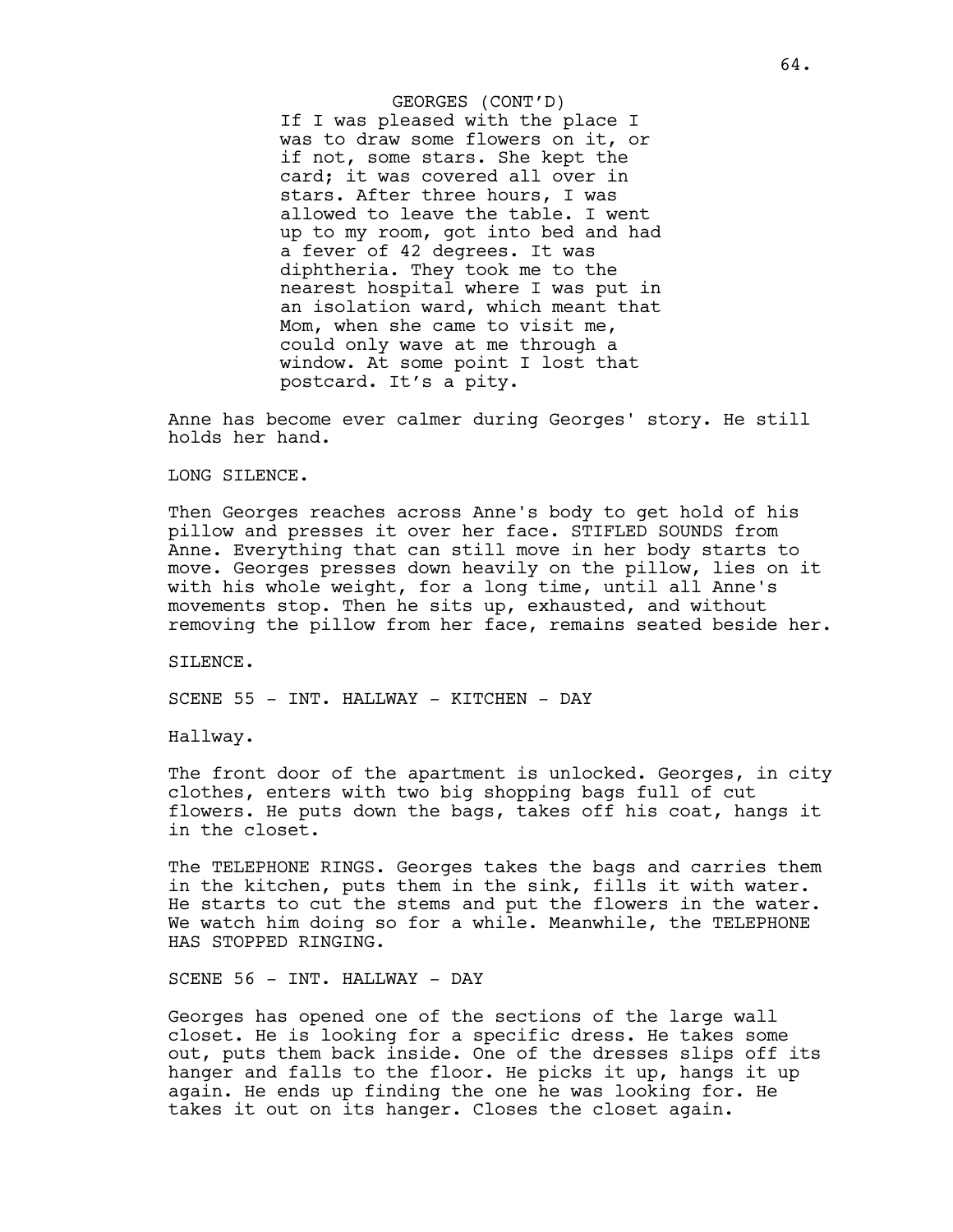Looks at the dress. Then he lowers his arm a little and is about to leave the bedroom. He catches his feet in the dress.

He just saves himself from tripping up by grabbing on to the wheelchair that is parked there. Exhausted, he flops down into it.

SCENE 57 - INT. HALLWAY - NIGHT

With wide adhesive tape, Georges seals up the door frame of the bedroom.

SCENE 58 - INT. KITCHEN - ADJOINING BEDROOM - HALLWAY - DAY

Georges is seated at the kitchen table where he had breakfast with Anne in Scene 8, and writes a letter. PAUSES for reflection. GENTLE COOING OF PIGEONS, scarcely audible. Suddenly, Georges starts.

At the far end of the long kitchen, beside the door between the kitchen units, a pigeon is walking. Georges stares at it. For a long time.

Then he gets up slowly and, via the door located beside the kitchen table, he goes into the adjoining room.

On the sofa there, he has set up his new bed. He takes the wool blanket from the bed and comes back into the kitchen, carefully approaches the pigeon that then runs off in alarm. Georges carefully opens up the blanket and finally throws it over the pigeon. But it manages to escape into the hallway.

Georges follows it. This action is repeated several times. The pigeon is more and more panicky, starts to fly up, flutters about in all directions. Georges closes the lightwell window to cut off its escape route. This lasts an exhausting amount of time, but he ends up capturing it. He cuddles it against him, rolled up in the blanket, leans against a wall, then holds it as if it were a baby.

SCENE 59 - INT. ADJOINING ROOM - KITCHEN - NIGHT

From the adjoining room, we see Georges seated at the kitchen table, writing. Finally we see what he is writing:

... you won't believe it. A pigeon came in, for the second time already, through the light well. This time I caught it. In fact it wasn't difficult at all. But I set it free again. I'm going to ...

SCENE 60 - INT. ADJOINING ROOM - KITCHEN - HALLWAY - DAY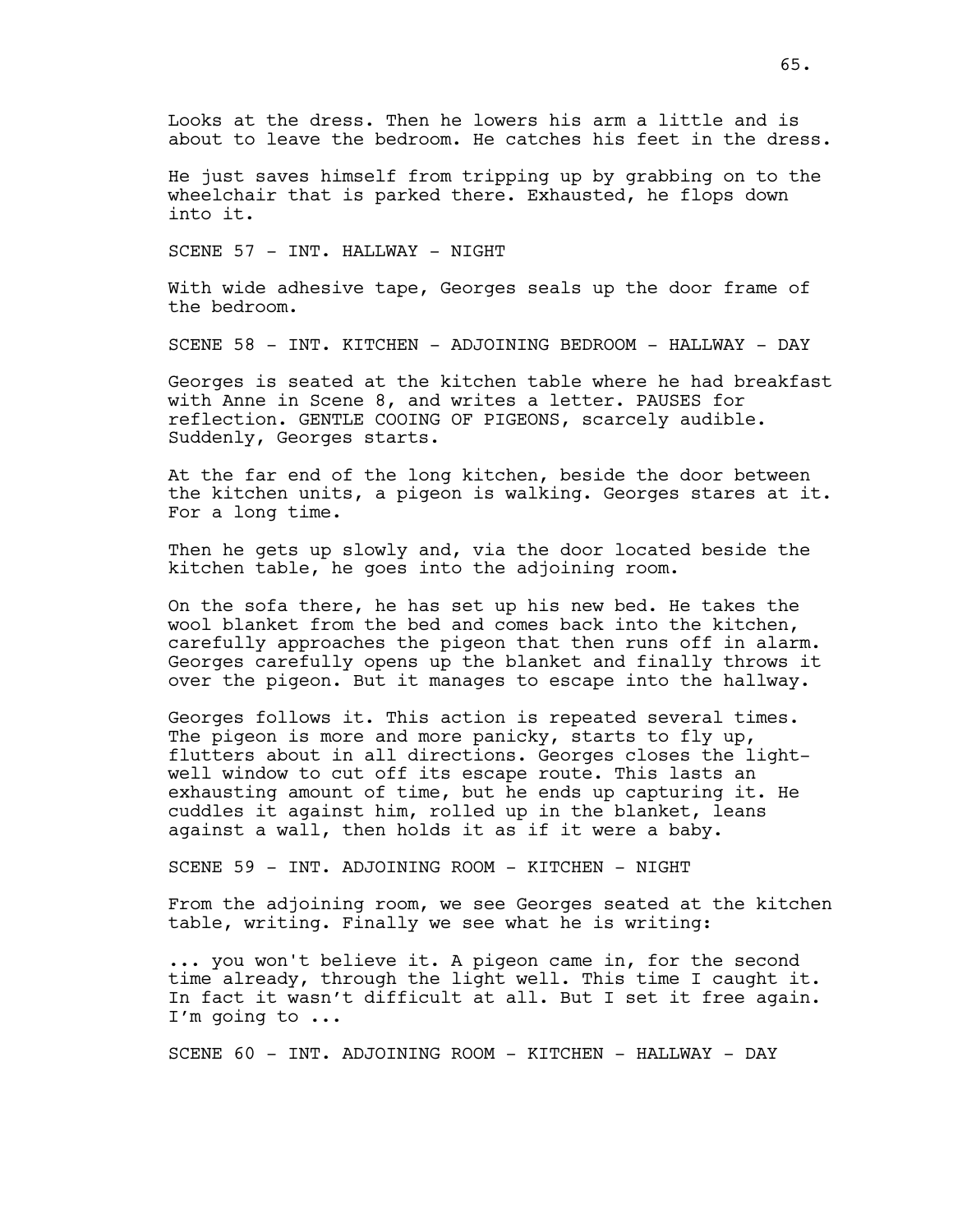Georges is lying on his bed in the adjoining room, staring at the ceiling. O.S., we faintly hear the SOUND of running water, and from time to time the CLATTERING OF DISHES.

After a while, Georges gets up and goes into the kitchen.

He remains in the doorway and watches Anne who, doing the dishes, at first doesn't pay attention to him, then notices his presence and shoots him a quick glance, saying casually:

> ANNE I'm almost done.

Georges continues to look at her unwaveringly.

ANNE'S VOICE You can put your shoes on if you want.

Georges looks at her an instant longer, passes beside her, goes into the hallway, sits down on a stool beside the closet and puts on his shoes. O.S. we hear Anne finishing her work. She comes out, hangs up her apron in the closet, disappears for a few moments into the bathroom. Meanwhile, Georges has got up, and looks in the bathroom where, clearly, Anne is tidying her hair and sprucing herself up. When she comes out again, he takes her coat from the closet and helps her put it on.

ANNE

Thanks.

They head for the front door.

ANNE (CONT'D) Aren't you taking a coat?

Georges thinks a few seconds, then takes his trench-coat from the hook and they leave the apartment.

SCENE 61 - INT. HALLWAY - BEDROOM - DINING ROOM - LIVING ROOM - DAY

Four long shots: all the windows are open. The sun is shining. It is fairly bright.

Hallway.

SILENCE. Then the SOUND OF A LOCK BEING OPENED. Eva comes into the apartment. Remains a long time beside the door. Looks around her, ill at ease. Finally she hesitantly goes into the bedroom.